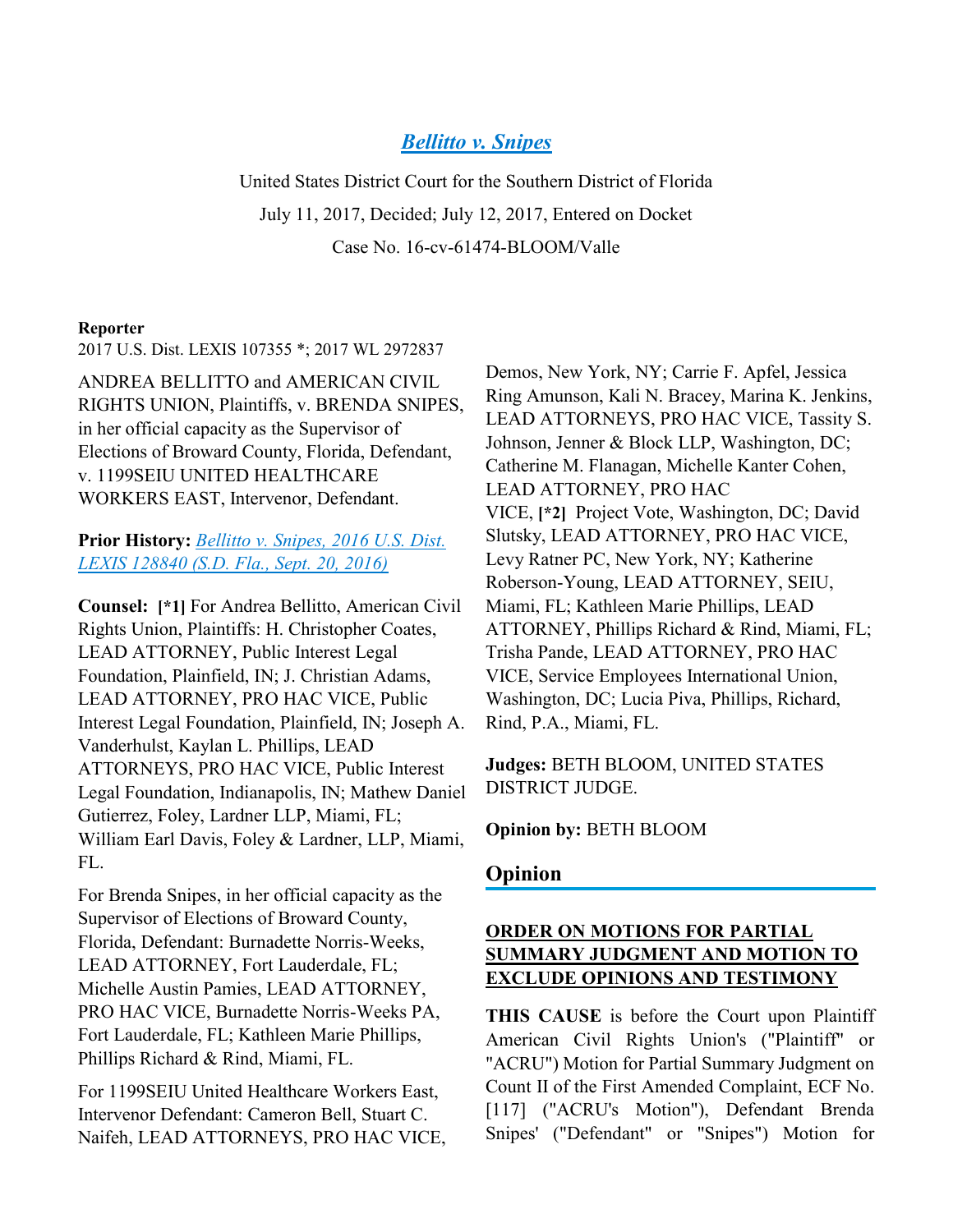Summary Judgment as to Count II of Plaintiff's First Amended Complaint, ECF No. [145] ("Snipes' Motion"), and Snipes and Intervenor Defendant 1199SEIU United Healthcare Workers East's ("Intervenor Defendant" or "United") Motion for Summary Judgment on Count I of Plaintiff's Amended Complaint, ECF No. [142] (the "Snipes/United Motion"). United has also filed a Motion to Exclude Opinions and Testimony **[\*3]** of Proposed Experts, ECF No. [144] (the "*Daubert* Motion"). The Court has carefully reviewed the Motions, the record, all supporting and opposing filings, the exhibits attached thereto, and is otherwise fully advised in the premises. For the reasons that follow, ACRU's Motion, Snipes' Motion, and the Snipes/United Motion are denied. United's *Daubert* Motion is granted in part and denied in part.

# **I. BACKGROUND**

ACRU is a non-profit corporation "which promotes election integrity, compliance with federal election laws, government transparency, and constitutional government." ECF No. [12] at ¶ 4. Snipes is the Supervisor of Elections of Broward County, Florida and has been since November 2003. United is a labor union that focuses on representing healthcare workers and those who work in healthcare facilities.<sup>1</sup>

Defendant Snipes' and Defendant-Intervenor United's Statement of Undisputed Material Facts in Support of their Motion for Summary Judgment, ECF No. [143] ("Snipes/United Count I Supporting SOF") at ¶¶ 2-3.<sup>2</sup>

# **A. ACRU's Initial Requests and the Commencement of this Lawsuit**

 $\overline{a}$ 

On January 26, 2016, the President of ACRU, Susan A. Carleson ("Carleson"), sent a letter to Snipes

<sup>2</sup> Where a fact, as it is specifically incorporated herein, is

notifying **[\*4]** her that, based on ACRU's research, Broward County was "in apparent violation" of the *[National Voter Registration Act of 1993 \("NVRA"\),](https://advance.lexis.com/api/document?collection=statutes-legislation&id=urn:contentItem:5D3N-F731-NRF4-4007-00000-00&context=)  [52 U.S.C. § 20507](https://advance.lexis.com/api/document?collection=statutes-legislation&id=urn:contentItem:5D3N-F731-NRF4-4007-00000-00&context=)*. 3

ECF No. [12-1]. The letter explained that based on ACRU's "comparison of publicly available information published by the U.S. Census Bureau [("Census Bureau")] and the federal Election Assistance Commission [("EAC")]," Broward County at the time "ha[d] an implausible number of registered voters compared to the number of eligible living citizens." *Id.* at 2. The letter expressed ACRU's hope that the Broward County Supervisor of Elections' Office ("BCSEO") would work toward compliance with *[Section 8 of the NVRA](https://advance.lexis.com/api/document?collection=statutes-legislation&id=urn:contentItem:5D3N-F731-NRF4-4007-00000-00&context=)* as well as ACRU's intention to file a lawsuit under the statute if such compliance was not achieved. *Id.* at 3. The letter also stated that if the information referenced therein was no longer accurate, "it would be helpful if [Snipes] could provide" documents related to the following: updated registration data since the publication of information reported by the EAC for 2014 from the November 2014 election (the "2014 EAC Report"); records obtained or received from federal and state courts, including jury recusal forms, regarding lack of citizenship, death, or relocation; the number of **[\*5]** ineligible voters removed by category and by date; the source agency that provided the identifying information of the removed deceased and when the data was provided; the number of notices sent to inactive voters since the publication of the 2014 EAC Report, including the date, scope, and contents of any mailing sent to all registered voters; the names of the staff responsible for conducting list maintenance obligations; the number of ineligible voters removed for criminal conviction, together with the underlying data and communications with law enforcement agencies; the total number of voters registered in

<sup>&</sup>lt;sup>1</sup> On September 19, 2016, United filed a motion to intervene, which the Court granted on September 20, 2016. *See* ECF Nos. [23], [29]; *see also* ECF No. [53].

uncontroverted by the opposing party, the Court cites only to the originating statement of facts.

<sup>3</sup> As do the parties, the Court refers to *[52 U.S.C. § 20507](https://advance.lexis.com/api/document?collection=statutes-legislation&id=urn:contentItem:5D3N-F731-NRF4-4007-00000-00&context=)* interchangeably as "*[Section 8](https://advance.lexis.com/api/document?collection=statutes-legislation&id=urn:contentItem:5D3N-F731-NRF4-4007-00000-00&context=)*," reflecting the statute's original location at *Section 8 of Pub. L. 103-31, May 20, 1993, 107 Stat. 77*.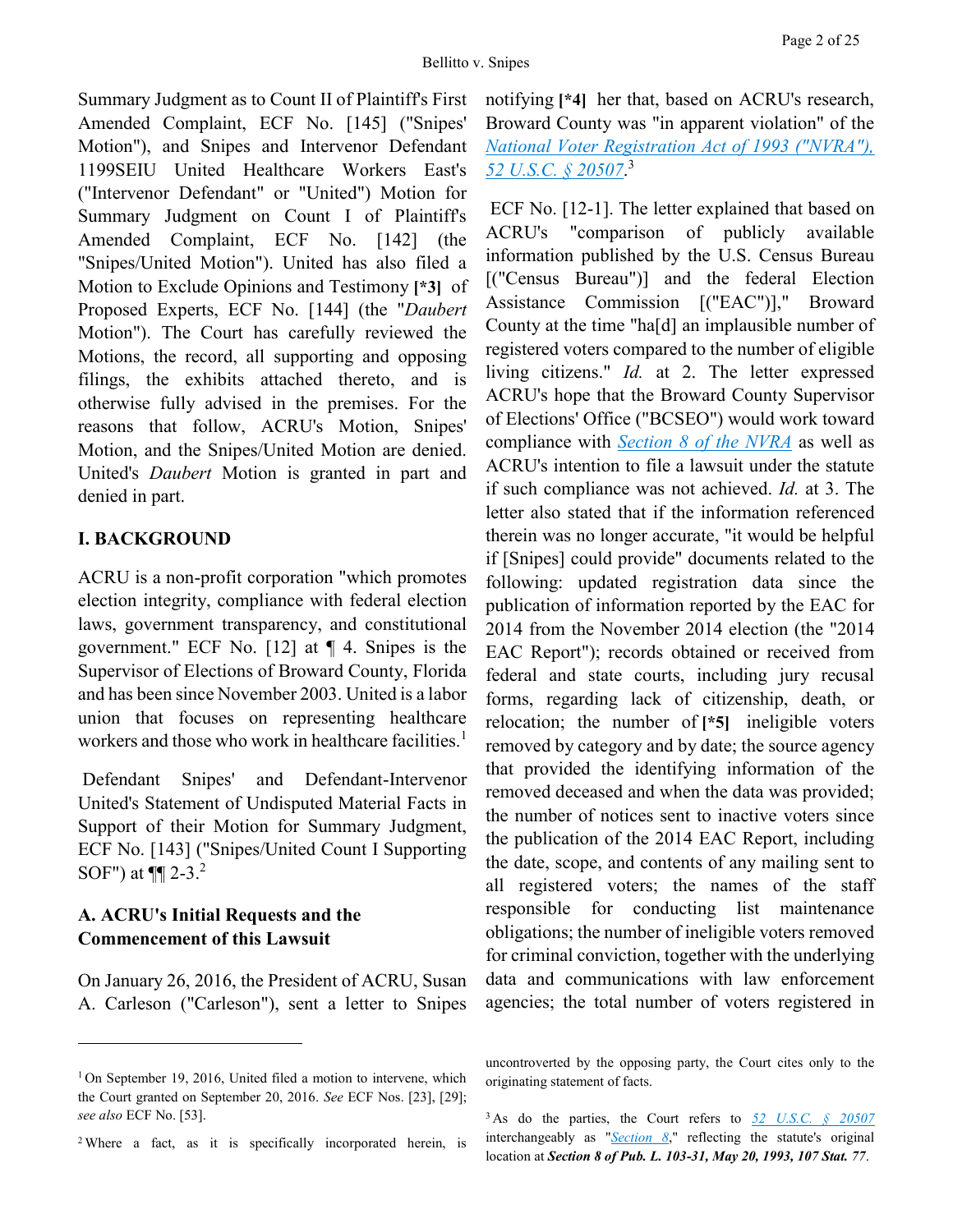Broward County as of the date of any response; any records indicating the use of citizenship or immigration status for list maintenance activities; and all list maintenance records including federal voter registration forms containing citizenship eligibility questionnaires for the previous 22 months. *Id.* at 3-4. Citing *Section 8 [of the NVRA](https://advance.lexis.com/api/document?collection=statutes-legislation&id=urn:contentItem:5D3N-F731-NRF4-4007-00000-00&context=)*, the letter informed Snipes of the requirement that her office "make available for public inspection all records concerning the implementation of programs and activities conducted for the purpose of ensuring the accuracy and currency of official lists of eligible voters." *Id.* at 4. The **[\*6]** letter invited Snipes to call Carleson in order to arrange a time to discuss the matter and to arrange an inspection. *Id.*

On February 8, 2016, Snipes responded to ACRU's letter with a letter of her own. *See* ECF No. [12-2] at 1-2. Snipes' letter refuted as "implausible" the assertion that Broward County's voter rolls were filled with more voters than living persons residing in the county, advising ACRU that the State of Florida "has a statewide database" and that Broward County "adheres strictly to the State of Florida guidelines regarding management of the voter rolls." *Id.* The letter included two forms of certifications spanning the previous several years—"Address List Maintenance Activities" certifications and "Eligibility Records Maintenance" certifications which it characterized as "documenting actions taken by [Snipes'] office to manage removal of voters no longer eligible to vote in Broward County." *Id.* at 2; *see also id.* at 3-23. The letter also stated that Broward County "follows up on information received from credible sources that a person may no longer be eligible to vote." *Id.* at 2. The letter closed by directing ACRU to BCSEO's General Counsel "[s]hould [ACRU] require further information" and BCSEO's website **[\*7]** as "an additional source of information." *Id.* at 3.

 $\overline{a}$ 

About two months after the exchange of letters, legal representatives of ACRU contacted Snipes via telephone on April 5, 2016, "offer[ing] to set up a meeting to discuss [ACRU's] letter and inspect the requested records." Plaintiff's Statement of Undisputed Material Facts Supporting Motion for Partial Summary Judgment on Count II, ECF No. [118] ("ACRU Count II Supporting SOF") at  $\P$  6. According to Snipes, during that phone call she "provided the contact information for [her] General Counsel in order to coordinate inspection and follow-up" and mentioned that there would be a cost for "technology time." Defendant Snipes' Response to Plaintiff's Statement of Material Facts, ECF No. [128] ("Snipes Count II Response SOF") at  $\P$  6. ACRU asserts, however, that Snipes "refused to meet to discuss remedies and permit inspection of records[,] . . . stat[ing] that she would meet with ACRU's representatives only if election officials from six other Florida counties were also present at the meeting." ACRU Count II Supporting SOF at ¶ 7 (emphasis omitted). Snipes denies that she ever refused to provide documents or allow for an inspection of records, asserting that she "explained **[\*8]** that an inspection meeting needed to be coordinated with [General Counsel] given the threat of litigation and the fact that the caller was an attorney." Snipes Count II Response SOF at ¶ 7.

Nearly three months later, on June 27, 2016<sup>4</sup>

—and apparently without any further communications having taking place between ACRU and Snipes—ACRU and Andrea Bellitto ("Bellitto"), $5$ 

one of ACRU's members, initiated these proceedings, bringing two claims against Snipes under *[Section 8 of the NVRA](https://advance.lexis.com/api/document?collection=statutes-legislation&id=urn:contentItem:5D3N-F731-NRF4-4007-00000-00&context=)*. *See* ECF No. [1]. Under Count I of its Amended Complaint, ACRU claims that Snipes "has failed to make reasonable

#### *[20510\(b\)\(2\)](https://advance.lexis.com/api/document?collection=statutes-legislation&id=urn:contentItem:5D3N-F741-NRF4-400B-00000-00&context=)*.

<sup>&</sup>lt;sup>4</sup> As a matter of timing, the NVRA requires a potential plaintiff to "provide written notice of [a] violation [of this chapter] to the chief election official of the State involved." *[52 U.S.C. § 20510\(b\)\(1\)](https://advance.lexis.com/api/document?collection=statutes-legislation&id=urn:contentItem:5D3N-F741-NRF4-400B-00000-00&context=)*. "If the violation is not corrected within 90 days after receipt of [the] notice[,]" the aggrieved person may file a civil suit. *[52 U.S.C. §](https://advance.lexis.com/api/document?collection=statutes-legislation&id=urn:contentItem:5D3N-F741-NRF4-400B-00000-00&context=)* 

<sup>5</sup> On October 26, 2016, the Court dismissed all claims brought by Bellitto after finding that Bellitto lacked standing to bring suit. *See* ECF No. [64].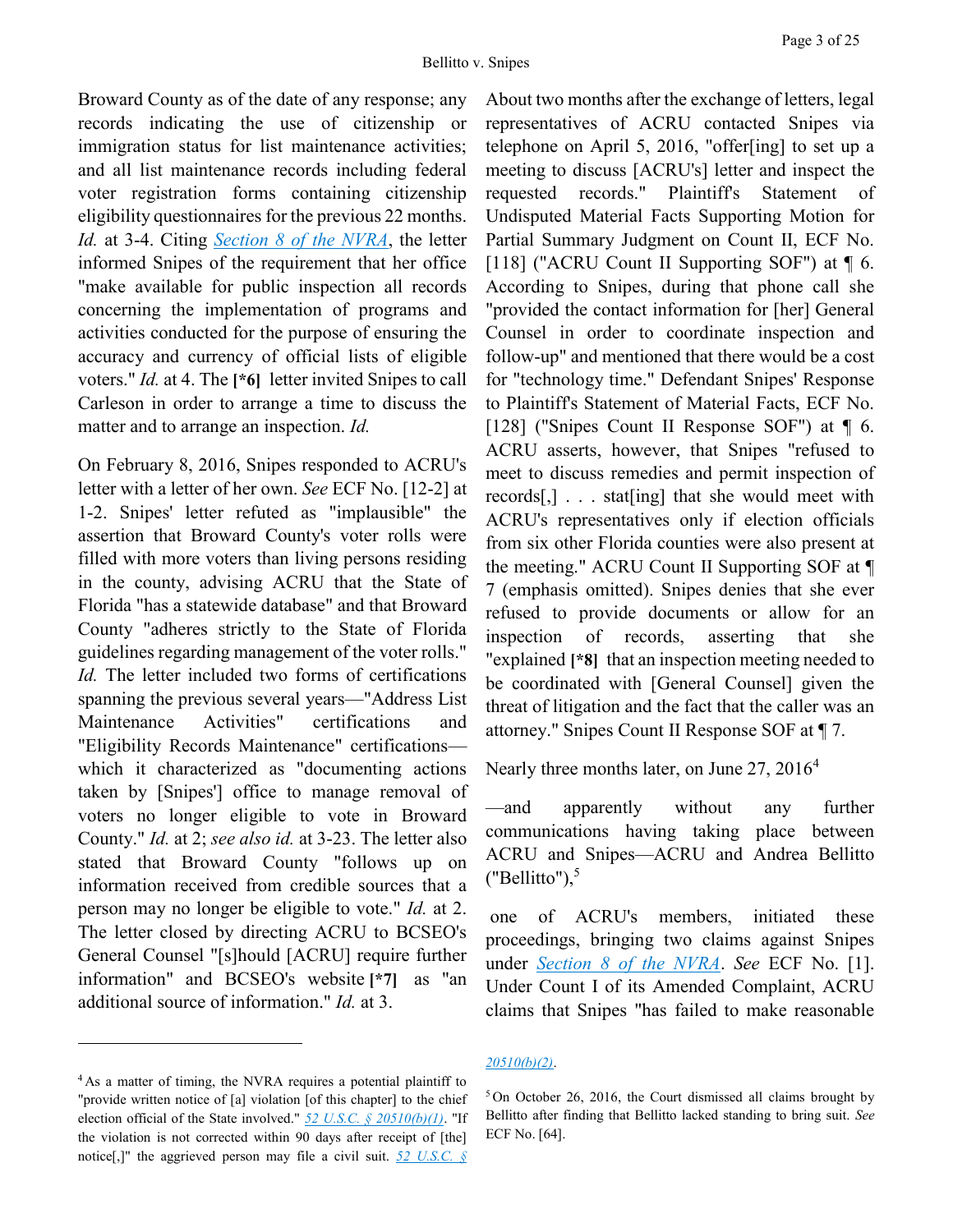efforts to conduct voter list maintenance programs, in violation of *[Section 8 of NVRA, 52 U.S.C. § 20507](https://advance.lexis.com/api/document?collection=statutes-legislation&id=urn:contentItem:5D3N-F731-NRF4-4007-00000-00&context=)* and *[52 U.S.C. § 21083\(a\)\(2\)\(A\)](https://advance.lexis.com/api/document?collection=statutes-legislation&id=urn:contentItem:5D3N-FR61-NRF4-4003-00000-00&context=)* [*[Help America Vote](https://advance.lexis.com/api/document?collection=statutes-legislation&id=urn:contentItem:4YF7-GT11-NRF4-431V-00000-00&context=)  [Act \("HAVA"\)](https://advance.lexis.com/api/document?collection=statutes-legislation&id=urn:contentItem:4YF7-GT11-NRF4-431V-00000-00&context=)*]." ECF No. [12] at ¶ 28. Under Count II of the Amended Complaint, ACRU claims that Snipes "has failed to respond adequately to Plaintiffs' written request for data, [and] failed to produce or otherwise failed to make records available to Plaintiffs concerning Defendant's implementation of programs and activities for ensuring the accuracy and currency of official lists of eligible voters for Broward County, in violation of *[Section 8 of the NVRA, 52 U.S.C. § 20507\(i\)](https://advance.lexis.com/api/document?collection=statutes-legislation&id=urn:contentItem:5D3N-F731-NRF4-4007-00000-00&context=)*." *Id.* at ¶ 33. For relief, ACRU seeks an order from this Court (1) declaring that Snipes is **[\*9]** in violation of *[Section 8 of the NVRA](https://advance.lexis.com/api/document?collection=statutes-legislation&id=urn:contentItem:5D3N-F731-NRF4-4007-00000-00&context=)*; (2) ordering Snipes to implement reasonable and effective registration list maintenance programs to cure failures to comply with the NVRA and ensure that non-citizens and ineligible registrants are not on Broward County's voter rolls; (3) ordering Snipes to substantively respond to ACRU's written request for records concerning her implementation of programs and activities to ensure the accuracy and currency of Broward County's voter registration list and providing access to election records; and (4) additional relief. *See id.* at 9-10.

# **B. BCSEO Records Produced throughout Discovery**

Following this case's inception, the discovery conducted by the parties revolved primarily around ACRU's records requests. First, on October 31, 2016, ACRU served discovery requests on Snipes requesting admissions and responses to interrogatories regarding list maintenance activities as well as any new documents. ACRU Count II Supporting SOF at ¶ 9. In response to ACRU's discovery requests, Snipes did not produce any new documents other than the certifications she had provided with her February 8, 2016 letter, though Snipes did offer to allow an inspection of BCSEO's

 $\overline{a}$ 

#### voter registration database. *[\*10] See id.* at ¶¶ 12-13.

On January 13, 2017, ACRU conducted an in-person inspection of BCSEO's voter registration database. *Id.* at ¶ 14. Certain categories of documents were not available during the inspection because they were either not contained in the registration database or required "additional assembly" before they could be made available. *Id.* Shortly thereafter, on January 26, 2017, Snipes provided ACRU with a CD containing a PDF file of a current active voter roll for Broward County and a PDF file of a table list of mailings sent out by BCSEO. *Id.* at ¶ 15.

On February 1, 2017, Snipes supplemented its initial response to ACRU's October 31, 2016 discovery requests. *See* ECF No. [111-2]. In the supplemental response, "which did not include any additional documents, [Snipes] objected to 'the production of documents dating back beyond a period of two years from the date of the filing of subject Complaint' and asserted that responsive documents 'within the last two years [] have already been made available for public inspection and copying on January 13, 2017.'" ECF No. [126] at 2-3 (quoting ECF No. [111-2] at  $3)$ .<sup>6</sup>

On February 9, 2017, Snipes provided ACRU with two CDs **[\*11]** containing a number of different responsive documents. *See* ACRU Count II Supporting SOF at ¶ 17. Additionally, on March 8, 2017, Snipes provided ACRU with amended versions of the certifications she had initially provided with her February 8, 2016 letter. *See id.* at ¶ 18 (citing ECF No. [111-4]). Discovery closed on March 10, 2017.

# **C. BCSEO's Voter Registration and List Maintenance Procedures**

Along with Snipes, BCSEO's responsibilities relating to voter registration and list maintenance are primarily carried out by Jorge Nunez ("Nunez"), BCSEO's Information Technology Director who

<sup>6</sup> Snipes and ACRU disagree as to the scope of an agreement that took place between them at the January 13, 2017 inspection. *See generally* 

*id.* at 4-6. According to Snipes, ACRU agreed to limit *all* documents contemplated in its discovery request to records spanning the previous two years. *See id.* at 5.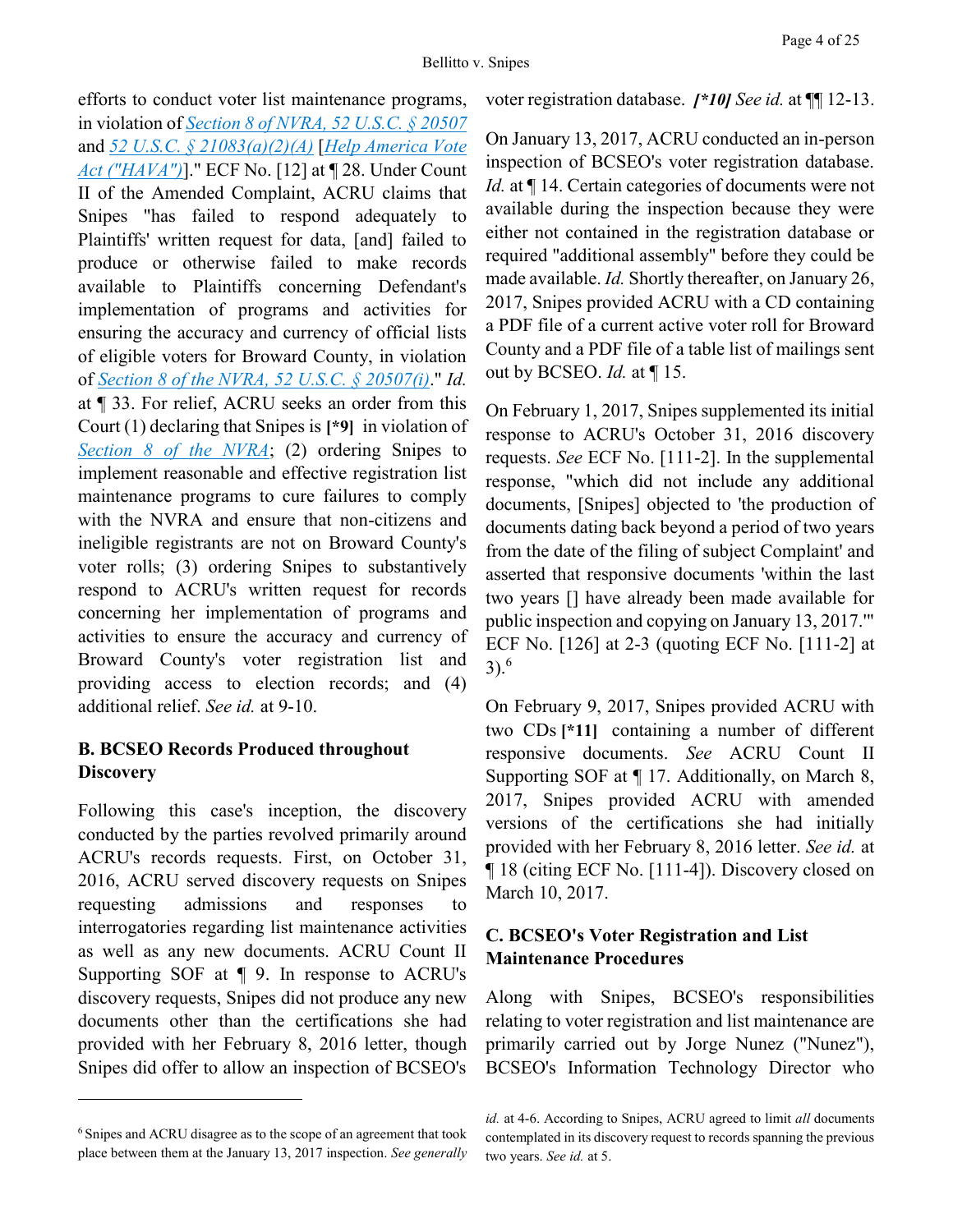maintains BCSEO's voter registration database; Mary Hall ("Hall"), BCSEO's Voter Services Director who helps maintain the voter rolls; and Sonia Cahuesqui ("Cahuesqui"), a voter registration clerk. Snipes/United Count I Supporting SOF at ¶¶ 4-7.

In accordance with requirements of the Florida Department of State's ("DOS") Division of Elections ("DOE"), Nunez prepares twice-yearly certifications summarizing Snipes' list maintenance activities, which are in turn signed and certified by Snipes and then provided to DOE. *Id.* at ¶ 6; Plaintiff ACRU's Opposition to Defendant Snipes' and Defendant-Intervenor United's **[\*12]** Statement of Undisputed Material Facts in Support of their Motion for Partial Summary Judgment, ECF No. [160] ("ACRU's Count I Response SOF") at ¶ 6. The two types of certifications include: (1) "Certification of Address List Maintenance Activities" that reports the actions taken by Snipes to identify registrants who have changed residence, cancel the registrations of individuals who no longer reside in Broward County, and update the registrations of individuals who have moved within Broward County; and (2) "Certification of Eligibility Records Maintenance" that reports the actions taken by Snipes to remove registrants who are or have become ineligible because of death, felony conviction, mental incapacity, or a lack of United States citizenship. Snipes/United Count I Supporting SOF at ¶ 14. Nunez is also responsible for placing orders with, and sending data files to, Commercial Printers, Inc. ("Commercial Printers"), the third-party vendor that performs printing and mailing services related to Snipes' list maintenance. *Id.* at ¶ 6.

With respect to voter registration generally, BCSEO asserts that, like most other Florida counties, Broward County uses a voter registration database system **[\*13]** commonly referred to as the "VR System" that was developed by VR Systems, Inc. ("VR Systems"), an outside vendor with which BCSEO contracts. *Id.* at ¶¶ 9-10. According to Snipes, the VR System "interfaces directly with" the Florida Voter Registration System ("FVRS"), a statewide voter registration database that Florida maintains pursuant to HAVA. *Id.* at ¶¶ 8-9. With respect to new voter registration applications, BCSEO sends applications it receives to DOE, which runs certain clearance checks—including screening for duplicate registrations by checking the new applicant's information against the FVRS before advising BCSEO that the applicant has been cleared for registration. *Id.* at ¶ 11. In addition, DOE regularly provides Florida's election supervisors, including Snipes, with lists of current registrants who are deceased or have been convicted of a felony. *Id.* at  $\P$  15. In turn, BCSEO uses that information, which is transmitted electronically by way of direct interaction between FVRS and VR Systems, to update Broward County's voter registration database and to remove voters who have become ineligible. *Id.*

In total, between January 1, 2014 and December 31, 2016, Snipes removed approximately **[\*14]** 240,028 registrants from Broward County's voter rolls. *Id.* at ¶ 39. Between January 7, 2015 and January 10, 2017, Snipes removed approximately 192,157 registrants from Broward County's voter rolls. *Id.* at ¶ 40. With respect to other updates unrelated to registrant removal, approximately 148,645 registered voters living within Broward County who were registered as of January 7, 2015 and who were still registered in Broward County as of January 10, 2017 updated their address on record to a new address within Broward County. *Id.* at ¶ 41.

## *1. Procedures Relating to Residence Changes*

According to Snipes, BCSEO uses the following three mailings—all of which are conducted by Commercial Printers—to identify and update or remove voters from the Broward County voter rolls when voters have changed residence: (1) notifications to voters who have filed a forwarding address with the United States Postal Service ("USPS"); (2) mailings related to voting matters to all registrants in the county; and (3) targeted mailings to registrants who have not voted for a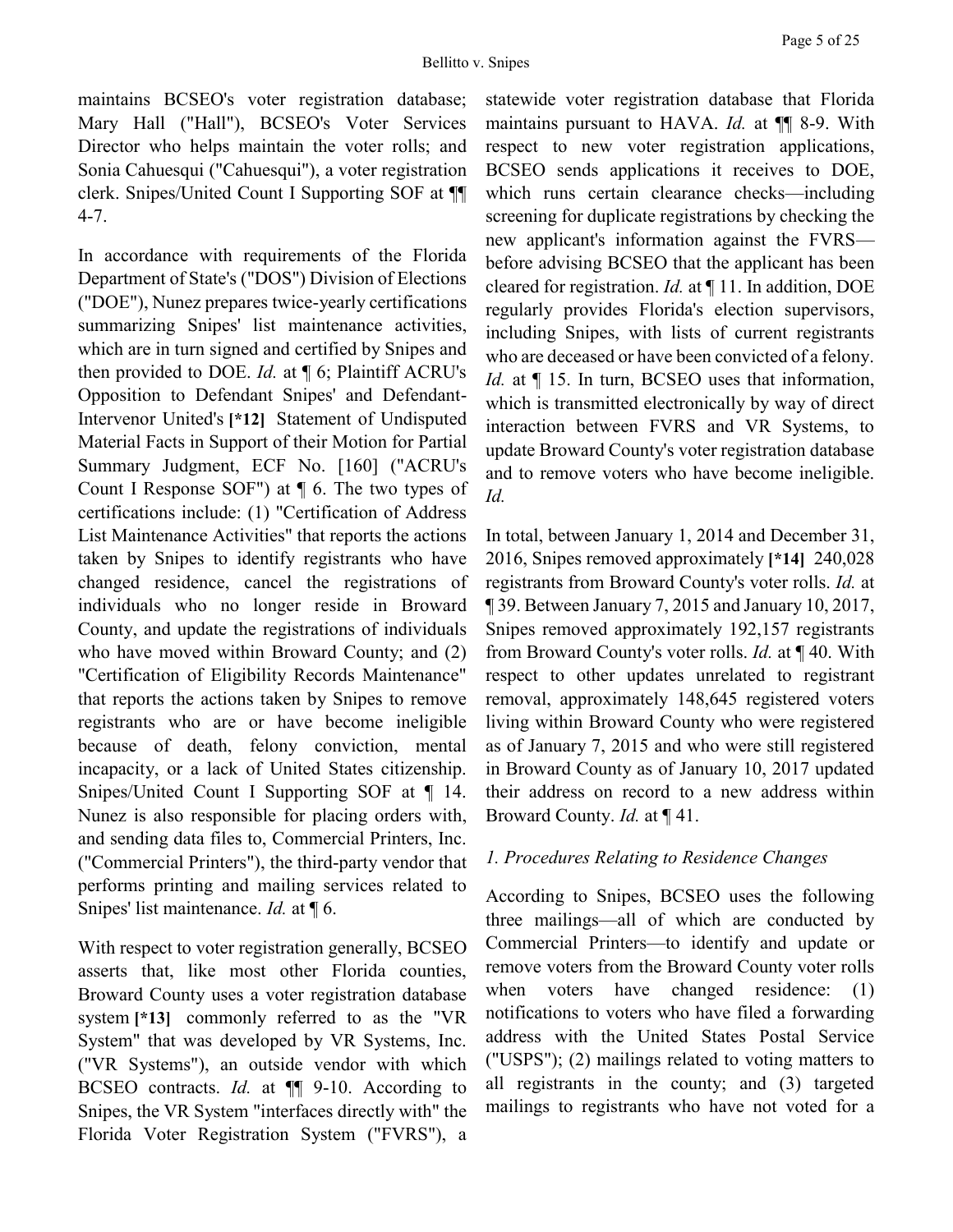certain period of time.<sup>7</sup>

*Id.* at ¶¶ 16-17.

BCSEO certifications produced by Snipes reflect that Snipes utilized information received from USPS's National **[\*15]** Change of Address ("NCOA") program as part of her list-maintenance activities in 2009, 2011, 2013, and 2015.<sup>8</sup>

*Id.* at  $\P$  19. "To identify voters with changes of address, Defendant sends voter data from VR Systems to Commercial Printers, which is licensed and certified by [USPS] to use a program called NCOALink. Using NCOALink, Commercial Printers receives updated, computerized change-ofaddress information on a regular basis." *Id.* at ¶ 20 (internal citation omitted). Snipes then receives an "updated file" from Commercial Printers, which it "imports into a software program called Voter Focus." *Id.* at ¶ 21. From there, BCSEO's Voter Services team processes records identified based on the "data comparison" as having changes in accordance with VR System's instructions, and "a forwardable notice is automatically scheduled to be sent to the appropriate voters[.]" *Id.* If a voter does not respond to a "Final Notice" within 30 days, the voter's status is changed from "active" to "inactive" in the VR System database. *Id.* at ¶ 22. If the voter does not vote or contact BCSEO in two general election cycles, the voter's status is changed to "ineligible" and the voter is no longer registered to vote. **[\*16]** *Id.* at ¶ 23. The most recent "NCOA comparison" was conducted in May 2015. *Id.* at ¶ 24.

## *2. Procedures Relating to Deceased Voters*

 $\overline{a}$ 

On a daily basis, DOE provides Snipes through FVRS with a verified electronic list of voters who have recently died. *Id.* at  $\P$  26. Upon receipt of such lists, Snipes then cancels the relevant voter registration records. *Id.* On an occasional basis, Snipes receives information indicating that a registrant is deceased from sources other than DOE. *Id.* at  $\P$  27. In those cases, BCSEO will make efforts to obtain a copy of the death certificate before removing the registrant from the voter rolls. *Id.* If BCSEO is unable to obtain a copy of the death certificate, BCSEO will send additional notices to the registrant's last known address and will request DOE to investigate the voter's status. *Id.* Between January 1, 2014 and December 31, 2016, Snipes removed 37,095 registrants from Broward County's voter rolls that were determined to be deceased. *Id.* at ¶ 28.

# *3. Procedures Related to Duplicate Registrations and Felony Convictions*

On a daily basis, BCSEO receives notifications of potential duplicate registrations from DOE via FVRS, and then consolidates the registration so **[\*17]** that only one registration is active. *Id.* at ¶ 29. BCSEO determines the correct county of residence by the most recent update to the voter's record. *Id.* Between January 1, 2014 and December 31, 2016, Snipes removed more than 9,000 duplicate registrants. *Id.* at ¶ 30.

Similarly, on a daily basis, BCSEO also receives an electronic list of individuals with a felony conviction from DOE. *Id.* at ¶ 32. BCSEO then generates a letter to mail to each registrant on those lists, which a registrant has 30 days to reply to by either confirming or contesting the information contained in the notice.<sup>9</sup>

*Id.* If no reply is received within 30 days, BCSEO publishes a notice in the newspaper. *Id.* If no reply is received within 30 days from the newspaper

<sup>8</sup> ACRU asserts that "[t]he source of the supposed NCOA database

<sup>7</sup> ACRU disputes "whether Defendant updates the addresses of registrants before sending out address change notices[,]" asserting that "[a]t the very least, no records have been produced showing [USPS National Change of Address] database information received so that the registrations could be updated first." ACRU's Count I Response SOF at ¶ 16 (citing ECF No. [160-2] at 12).

information are 'yellow stickers' on returned mail and not from the NCOA database." ACRU's Count I Response SOF at ¶ 16 (citing ECF No. [160-3] at 6).

<sup>&</sup>lt;sup>9</sup> The mailings to individuals convicted of a felony are handled by BCSEO directly, rather than by Commercial Printers. *Id.*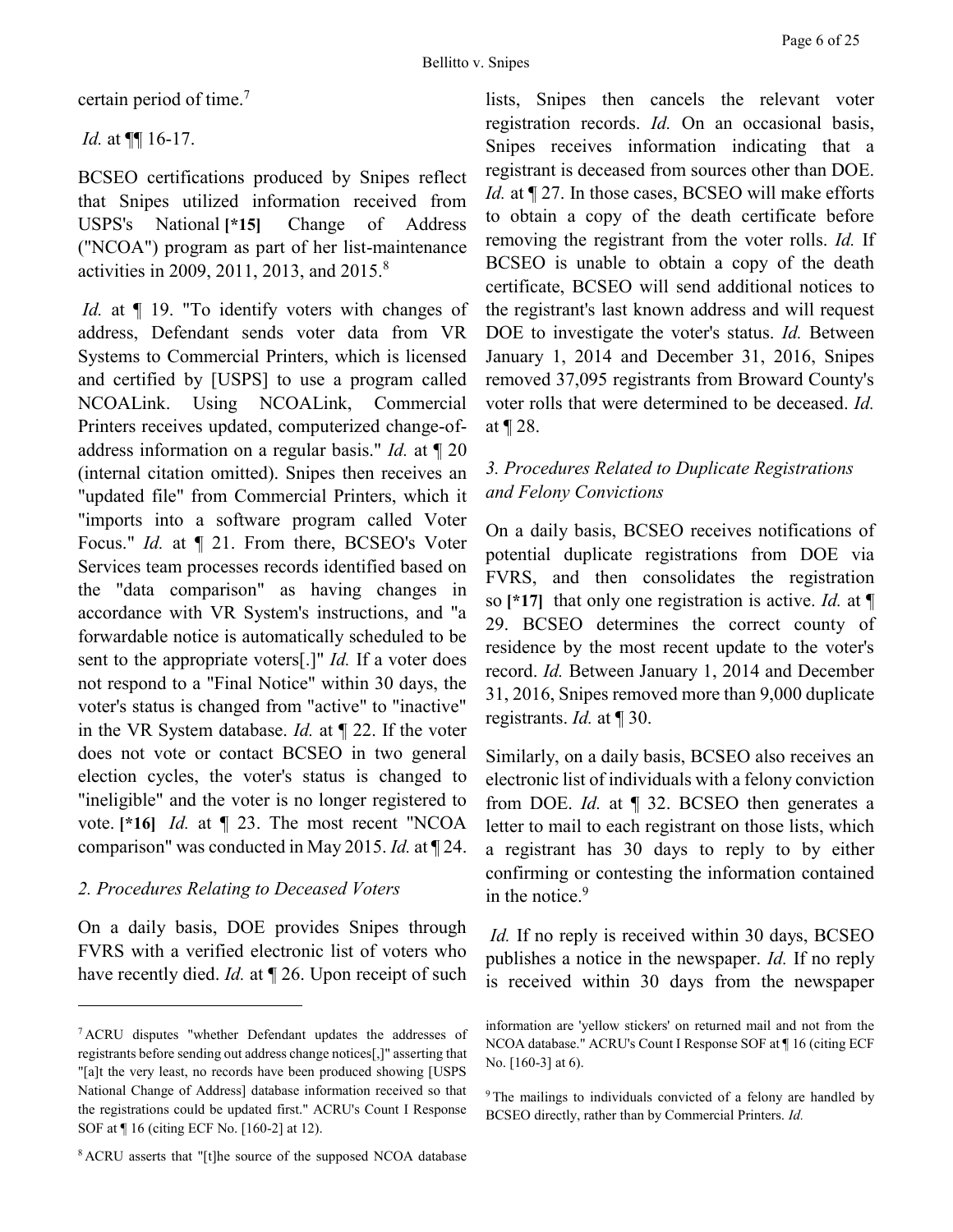publication, the registrant is automatically removed from the voter rolls. *Id.* Between January 1, 2014 and December 31, 2016, Snipes removed 5,102 registrants from Broward County's voter rolls that were determined to have a felony conviction. *Id.*

### *4. Procedures Related to Non-Citizens*

Like the National Voter Registration Form, Florida's voter registration form requires applicants to affirm their citizenship under penalty of perjury. *Id.* at ¶ 35. Occasionally, **[\*18]** the U.S. Department of Homeland Security sends individuals applying for United States citizenship to BCSEO in order to obtain documentation indicating whether or not they have registered to vote as non-citizens. *Id.* The individuals found to have registered to vote as noncitizens are removed from the voter rolls. *Id.* Between January 1, 2014 and December 31, 2016, Snipes removed four registrants from Broward County's voter rolls as non-citizens. *Id.* at ¶ 37.

## **II. LEGAL STANDARDS**

## **A. Expert Testimony**

*[Federal Rule of Evidence 702](https://advance.lexis.com/api/document?collection=statutes-legislation&id=urn:contentItem:5GYC-2991-FG36-120S-00000-00&context=)* governs the admissibility of expert testimony. When a party proffers the testimony of an expert under *[Rule 702](https://advance.lexis.com/api/document?collection=statutes-legislation&id=urn:contentItem:5GYC-2991-FG36-120S-00000-00&context=)*, the party offering the expert testimony bears the burden of laying the proper foundation, and that party must demonstrate admissibility by a preponderance of the evidence. *See [Rink v.](https://advance.lexis.com/api/document?collection=cases&id=urn:contentItem:4FJR-03C0-0038-X0VR-00000-00&context=)  [Cheminova, Inc., 400 F.3d 1286, 1291-92 \(11th Cir.](https://advance.lexis.com/api/document?collection=cases&id=urn:contentItem:4FJR-03C0-0038-X0VR-00000-00&context=)  [2005\)](https://advance.lexis.com/api/document?collection=cases&id=urn:contentItem:4FJR-03C0-0038-X0VR-00000-00&context=)*; *[Allison v. McGhan Med. Corp., 184 F.3d](https://advance.lexis.com/api/document?collection=cases&id=urn:contentItem:3X9B-F5J0-0038-X15G-00000-00&context=)  [1300, 1306 \(11th Cir. 1999\)](https://advance.lexis.com/api/document?collection=cases&id=urn:contentItem:3X9B-F5J0-0038-X15G-00000-00&context=)*. To determine whether expert testimony or any report prepared by an expert may be admitted, the Court engages in a three-part inquiry, which includes whether: (1) the expert is qualified to testify competently regarding the matters he intends to address; (2) the methodology by which the expert reaches his conclusions is sufficiently reliable; and (3) the testimony assists the trier of fact, through the application **[\*19]** of scientific, technical, or specialized expertise, to understand the evidence or to determine a fact in issue. *See [City of Tuscaloosa v. Harcros Chems.,](https://advance.lexis.com/api/document?collection=cases&id=urn:contentItem:3V14-G310-0038-X1D8-00000-00&context=)* 

*[Inc., 158 F.3d 548, 562 \(11th Cir. 1998\)](https://advance.lexis.com/api/document?collection=cases&id=urn:contentItem:3V14-G310-0038-X1D8-00000-00&context=)* (citing *[Daubert, 509 U.S. at 589](https://advance.lexis.com/api/document?collection=cases&id=urn:contentItem:3S4W-XDR0-003B-R3R6-00000-00&context=)*). The Eleventh Circuit refers to each of these requirements as the "qualifications," "reliability," and "helpfulness" prongs. *[United States v. Frazier, 387 F.3d 1244,](https://advance.lexis.com/api/document?collection=cases&id=urn:contentItem:4DJR-0730-0038-X3P8-00000-00&context=)  [1260 \(11th Cir. 2004\)](https://advance.lexis.com/api/document?collection=cases&id=urn:contentItem:4DJR-0730-0038-X3P8-00000-00&context=)*. While some overlap exists among these requirements, the Court must individually analyze each concept. *See id.*

An expert in this Circuit may be qualified "by knowledge, skill, experience, training, or education." *[J.G. v. Carnival Corp., 2013 U.S. Dist.](https://advance.lexis.com/api/document?collection=cases&id=urn:contentItem:57VJ-5W41-F04D-11S5-00000-00&context=)  [LEXIS 26891, 2013 WL 752697, at \\*3 \(S.D. Fla.](https://advance.lexis.com/api/document?collection=cases&id=urn:contentItem:57VJ-5W41-F04D-11S5-00000-00&context=)  [Feb. 27, 2013\)](https://advance.lexis.com/api/document?collection=cases&id=urn:contentItem:57VJ-5W41-F04D-11S5-00000-00&context=)* (citing *[Furmanite Am., Inc. v. T.D.](https://advance.lexis.com/api/document?collection=cases&id=urn:contentItem:4PW6-BSC0-TXFP-K2RS-00000-00&context=)  [Williamson, 506 F. Supp. 2d 1126, 1129 \(M.D. Fla.](https://advance.lexis.com/api/document?collection=cases&id=urn:contentItem:4PW6-BSC0-TXFP-K2RS-00000-00&context=)  [2007\)](https://advance.lexis.com/api/document?collection=cases&id=urn:contentItem:4PW6-BSC0-TXFP-K2RS-00000-00&context=)*; *[Fed. R. Evid. 702](https://advance.lexis.com/api/document?collection=statutes-legislation&id=urn:contentItem:5GYC-2991-FG36-120S-00000-00&context=)*). "An expert is not necessarily unqualified simply because [his] experience does not precisely match the matter at hand." *Id.* (citing *[Maiz v. Virani, 253 F.3d 641, 665](https://advance.lexis.com/api/document?collection=cases&id=urn:contentItem:437H-H490-0038-X1MT-00000-00&context=)  [\(11th Cir. 2001\)\)](https://advance.lexis.com/api/document?collection=cases&id=urn:contentItem:437H-H490-0038-X1MT-00000-00&context=)*. "[S]o long as the expert is minimally qualified, objections to the level of the expert's expertise go to credibility and weight, not admissibility." *See [Clena Investments, Inc. v. XL](https://advance.lexis.com/api/document?collection=cases&id=urn:contentItem:54VH-XF91-F04D-113C-00000-00&context=)  [Specialty Ins. Co., 280 F.R.D. 653, 661 \(S.D. Fla.](https://advance.lexis.com/api/document?collection=cases&id=urn:contentItem:54VH-XF91-F04D-113C-00000-00&context=)  [2012\)](https://advance.lexis.com/api/document?collection=cases&id=urn:contentItem:54VH-XF91-F04D-113C-00000-00&context=)* (citing *[Kilpatrick v. Breg, Inc., 2009 U.S. Dist.](https://advance.lexis.com/api/document?collection=cases&id=urn:contentItem:4X3G-2R70-TXFP-K3CG-00000-00&context=)  [LEXIS 76128, 2009 WL 2058384 \(S.D. Fla. June 25,](https://advance.lexis.com/api/document?collection=cases&id=urn:contentItem:4X3G-2R70-TXFP-K3CG-00000-00&context=)  [2009\)\)](https://advance.lexis.com/api/document?collection=cases&id=urn:contentItem:4X3G-2R70-TXFP-K3CG-00000-00&context=)*. "After the district court undertakes a review of all of the relevant issues and of an expert's qualifications, the determination regarding qualification to testify rests within the district court's discretion." *[J.G., 2013 U.S. Dist. LEXIS 26891, 2013](https://advance.lexis.com/api/document?collection=cases&id=urn:contentItem:57VJ-5W41-F04D-11S5-00000-00&context=)  [WL 752697, at \\*3](https://advance.lexis.com/api/document?collection=cases&id=urn:contentItem:57VJ-5W41-F04D-11S5-00000-00&context=)* (citing *[Berdeaux v. Gamble Alden](https://advance.lexis.com/api/document?collection=cases&id=urn:contentItem:3S4X-2510-0039-M0R3-00000-00&context=)  [Life Ins. Co., 528 F.2d 987, 990 \(5th Cir. 1976\)\)](https://advance.lexis.com/api/document?collection=cases&id=urn:contentItem:3S4X-2510-0039-M0R3-00000-00&context=)*.

When determining whether an expert's testimony is reliable, "the trial judge must assess whether the reasoning or methodology underlying the testimony is scientifically valid and whether that reasoning or methodology **[\*20]** properly can be applied to the facts in issue." *[Frazier, 387 F.3d at 1261-62](https://advance.lexis.com/api/document?collection=cases&id=urn:contentItem:4DJR-0730-0038-X3P8-00000-00&context=)* (internal formatting, quotation, and citation omitted). To make this determination, the district court examines: "(1) whether the expert's theory can be and has been tested; (2) whether the theory has been subjected to peer review and publication; (3) the known or potential rate of error of the particular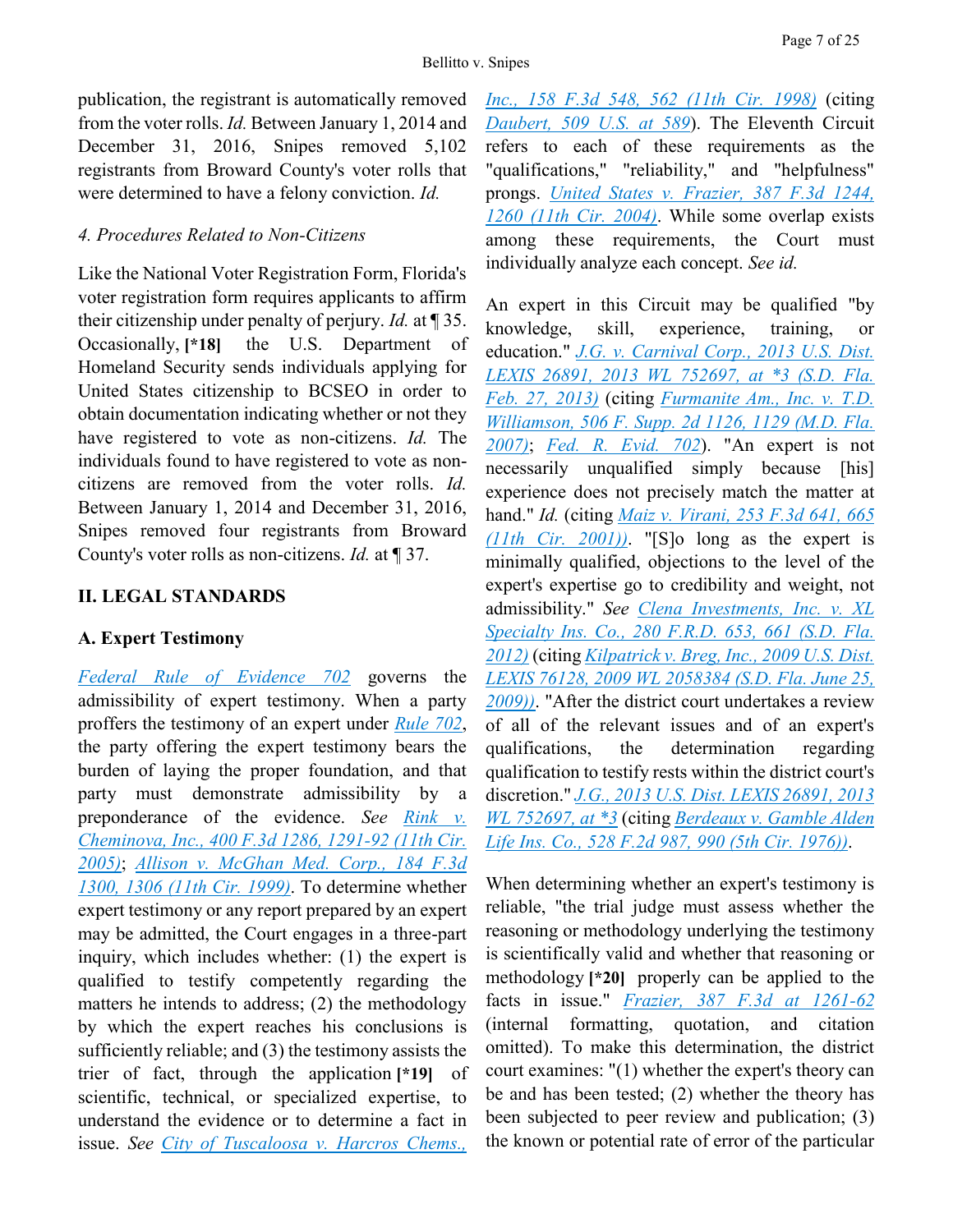Page 8 of 25

scientific technique; and (4) whether the technique is generally accepted in the scientific community." *[Id.](https://advance.lexis.com/api/document?collection=cases&id=urn:contentItem:4DJR-0730-0038-X3P8-00000-00&context=)* (citing *[Quiet Tech. DC-8, Inc. v. Hurel-Dubois,](https://advance.lexis.com/api/document?collection=cases&id=urn:contentItem:48BM-W8H0-0038-X0KS-00000-00&context=)  [UK Ltd., 326 F.3d 1333, 1341 \(11th Cir. 2003\)\)](https://advance.lexis.com/api/document?collection=cases&id=urn:contentItem:48BM-W8H0-0038-X0KS-00000-00&context=)*. "The same criteria that are used to assess the reliability of a scientific opinion may be used to evaluate the reliability of non-scientific, experiencebased testimony." *[Id.](https://advance.lexis.com/api/document?collection=cases&id=urn:contentItem:4DJR-0730-0038-X3P8-00000-00&context=) [at 1262](https://advance.lexis.com/api/document?collection=cases&id=urn:contentItem:4DJR-0730-0038-X3P8-00000-00&context=)* (citing *[Kumho Tire Co.](https://advance.lexis.com/api/document?collection=cases&id=urn:contentItem:3W30-2X60-004C-000J-00000-00&context=)  [v. Carmichael, 526 U.S. 137, 152, 119 S. Ct. 1167,](https://advance.lexis.com/api/document?collection=cases&id=urn:contentItem:3W30-2X60-004C-000J-00000-00&context=)  [143 L. Ed. 2d 238 \(1999\)\)](https://advance.lexis.com/api/document?collection=cases&id=urn:contentItem:3W30-2X60-004C-000J-00000-00&context=)*. Thus, the aforementioned factors are non-exhaustive, and the Eleventh Circuit has emphasized that alternative questions may be more probative in the context of determining reliability. *See id.* Consequently, trial judges are afforded "considerable leeway" in ascertaining whether a particular expert's testimony is reliable. *[Id.](https://advance.lexis.com/api/document?collection=cases&id=urn:contentItem:4DJR-0730-0038-X3P8-00000-00&context=) [at 1258](https://advance.lexis.com/api/document?collection=cases&id=urn:contentItem:4DJR-0730-0038-X3P8-00000-00&context=)* (citing *[Kumho, 526 U.S. at 152](https://advance.lexis.com/api/document?collection=cases&id=urn:contentItem:3W30-2X60-004C-000J-00000-00&context=)*)).

The final element, helpfulness, turns on whether the proffered testimony "concern[s] matters that are beyond the understanding of the average lay person." *[Edwards v. Shanley, 580 F. App'x 816, 823](https://advance.lexis.com/api/document?collection=cases&id=urn:contentItem:5D72-FDJ1-F04K-X0VT-00000-00&context=)  (11th [Cir. 2014\)](https://advance.lexis.com/api/document?collection=cases&id=urn:contentItem:5D72-FDJ1-F04K-X0VT-00000-00&context=)* (quoting *[Frazier, 387 F.3d at 1262](https://advance.lexis.com/api/document?collection=cases&id=urn:contentItem:4DJR-0730-0038-X3P8-00000-00&context=)*) (formatting omitted). "[A] trial court may exclude  $[21]$  expert testimony that is 'imprecise and unspecific,' or whose factual basis is not adequately explained." *Id.* (quoting *[Cook ex rel. Estate of](https://advance.lexis.com/api/document?collection=cases&id=urn:contentItem:4FNP-JF30-0038-X1HW-00000-00&context=)  [Tessier v. Sheriff of Monroe Cnty., Fla., 402 F.3d](https://advance.lexis.com/api/document?collection=cases&id=urn:contentItem:4FNP-JF30-0038-X1HW-00000-00&context=)  [1092, 1111 \(11th Cir. 2005\)\)](https://advance.lexis.com/api/document?collection=cases&id=urn:contentItem:4FNP-JF30-0038-X1HW-00000-00&context=)*. To be appropriate, a "fit" must exist between the offered opinion and the facts of the case. *[McDowell v. Brown, 392 F.3d](https://advance.lexis.com/api/document?collection=cases&id=urn:contentItem:4F03-7JF0-0038-X1B1-00000-00&context=)  [1283, 1299 \(11th Cir. 2004\)](https://advance.lexis.com/api/document?collection=cases&id=urn:contentItem:4F03-7JF0-0038-X1B1-00000-00&context=)* (citing *[Daubert, 509](https://advance.lexis.com/api/document?collection=cases&id=urn:contentItem:3S4W-XDR0-003B-R3R6-00000-00&context=)  [U.S. at 591](https://advance.lexis.com/api/document?collection=cases&id=urn:contentItem:3S4W-XDR0-003B-R3R6-00000-00&context=)*). "For example, there is no fit where a large analytical leap must be made between the facts and the opinion." *Id.* (citing *[General Electric Co. v.](https://advance.lexis.com/api/document?collection=cases&id=urn:contentItem:3RR5-5J20-004C-300R-00000-00&context=)  [Joiner, 522 U.S. 136, 118 S. Ct. 512, 139 L. Ed. 2d](https://advance.lexis.com/api/document?collection=cases&id=urn:contentItem:3RR5-5J20-004C-300R-00000-00&context=)  [508 \(1997\)\)](https://advance.lexis.com/api/document?collection=cases&id=urn:contentItem:3RR5-5J20-004C-300R-00000-00&context=)*.

Under *Daubert*, a district court must take on the role of gatekeeper, but this role "is not intended to supplant the adversary system or the role of the jury." *[Quiet Tech., 326 F.3d at 1341](https://advance.lexis.com/api/document?collection=cases&id=urn:contentItem:48BM-W8H0-0038-X0KS-00000-00&context=)* (internal quotations and citations omitted). Through this function, the district court must "ensure that speculative, unreliable expert testimony does not reach the jury." *[McCorvey v. Baxter Healthcare](https://advance.lexis.com/api/document?collection=cases&id=urn:contentItem:46DW-9CG0-0038-X0BT-00000-00&context=)*  *[Corp., 298 F.3d 1253, 1256 \(11th Cir. 2002\)](https://advance.lexis.com/api/document?collection=cases&id=urn:contentItem:46DW-9CG0-0038-X0BT-00000-00&context=)*. "[I]t is not the role of the district court to make ultimate conclusions as to the persuasiveness of the proffered evidence." *[Quiet Tech., 326 F.3d at 1341](https://advance.lexis.com/api/document?collection=cases&id=urn:contentItem:48BM-W8H0-0038-X0KS-00000-00&context=)* (internal quotations and citations omitted). Thus, the district court cannot exclude an expert based on a belief that the expert lacks personal credibility. *[Rink, 400 F.3d](https://advance.lexis.com/api/document?collection=cases&id=urn:contentItem:4FJR-03C0-0038-X0VR-00000-00&context=)  [at 1293, n.7](https://advance.lexis.com/api/document?collection=cases&id=urn:contentItem:4FJR-03C0-0038-X0VR-00000-00&context=)*. To the contrary, "vigorous crossexamination, presentation of contrary evidence, and careful instruction on the burden of proof are the traditional and appropriate means of attacking shaky but admissible evidence." *[Quiet Tech., 326 F.3d at](https://advance.lexis.com/api/document?collection=cases&id=urn:contentItem:48BM-W8H0-0038-X0KS-00000-00&context=)  [1341](https://advance.lexis.com/api/document?collection=cases&id=urn:contentItem:48BM-W8H0-0038-X0KS-00000-00&context=)* (quoting *[Daubert, 509 U.S. at 596](https://advance.lexis.com/api/document?collection=cases&id=urn:contentItem:3S4W-XDR0-003B-R3R6-00000-00&context=)*); *see [Vision](https://advance.lexis.com/api/document?collection=cases&id=urn:contentItem:7XF9-G020-YB0M-W029-00000-00&context=)  [I Homeowners Ass'n, Inc. v. Aspen Specialty Ins.](https://advance.lexis.com/api/document?collection=cases&id=urn:contentItem:7XF9-G020-YB0M-W029-00000-00&context=)  [Co., 674 F. Supp. 2d 1321, 1325 \(S.D. Fla. 2009\)](https://advance.lexis.com/api/document?collection=cases&id=urn:contentItem:7XF9-G020-YB0M-W029-00000-00&context=)* (quoting **[\*22]** *[Jones v. Otis Elevator Co., 861 F.2d](https://advance.lexis.com/api/document?collection=cases&id=urn:contentItem:3S4W-XFY0-001B-K1WJ-00000-00&context=)  [655, 662 \(11th Cir. 1988\)](https://advance.lexis.com/api/document?collection=cases&id=urn:contentItem:3S4W-XFY0-001B-K1WJ-00000-00&context=)* ("On cross-examination, the opposing counsel is given the opportunity to ferret out the opinion's weaknesses to ensure the jury properly evaluates the testimony's weight and credibility.")).

## **B. Summary Judgment**

A court may grant a motion for summary judgment "if the movant shows that there is no genuine dispute as to any material fact and the movant is entitled to judgment as a matter of law." *[Fed. R. Civ. P. 56\(a\)](https://advance.lexis.com/api/document?collection=statutes-legislation&id=urn:contentItem:5GYC-2421-6N19-F165-00000-00&context=)*. The parties may support their positions by citation to the record, including, *inter alia*, depositions, documents, affidavits, or declarations. *See [Fed. R.](https://advance.lexis.com/api/document?collection=statutes-legislation&id=urn:contentItem:5GYC-2421-6N19-F165-00000-00&context=)  [Civ. P. 56\(c\)](https://advance.lexis.com/api/document?collection=statutes-legislation&id=urn:contentItem:5GYC-2421-6N19-F165-00000-00&context=)*. An issue is genuine if "a reasonable trier of fact could return judgment for the nonmoving party." *[Miccosukee Tribe of Indians of Fla.](https://advance.lexis.com/api/document?collection=cases&id=urn:contentItem:4RV9-CF90-TXFX-G2KN-00000-00&context=)  [v. United States, 516 F. 3d 1235, 1243 \(11th Cir.](https://advance.lexis.com/api/document?collection=cases&id=urn:contentItem:4RV9-CF90-TXFX-G2KN-00000-00&context=)  [2008\)](https://advance.lexis.com/api/document?collection=cases&id=urn:contentItem:4RV9-CF90-TXFX-G2KN-00000-00&context=)* (quoting *[Anderson v. Liberty Lobby, Inc., 477](https://advance.lexis.com/api/document?collection=cases&id=urn:contentItem:3S4X-6H80-0039-N37M-00000-00&context=)  [U.S. 242, 247-48, 106 S. Ct. 2505, 91 L. Ed. 2d 202](https://advance.lexis.com/api/document?collection=cases&id=urn:contentItem:3S4X-6H80-0039-N37M-00000-00&context=)  [\(1986\)\)](https://advance.lexis.com/api/document?collection=cases&id=urn:contentItem:3S4X-6H80-0039-N37M-00000-00&context=)*. A fact is material if it "might affect the outcome of the suit under the governing law." *Id.* (quoting *[Anderson, 477 U.S. at 247-48](https://advance.lexis.com/api/document?collection=cases&id=urn:contentItem:3S4X-6H80-0039-N37M-00000-00&context=)*). The Court views the facts in the light most favorable to the nonmoving party and draws all reasonable inferences in the party's favor. *See [Davis v. Williams, 451 F.3d](https://advance.lexis.com/api/document?collection=cases&id=urn:contentItem:4K4H-9MM0-0038-X2V7-00000-00&context=)  [759, 763 \(11th Cir. 2006\)](https://advance.lexis.com/api/document?collection=cases&id=urn:contentItem:4K4H-9MM0-0038-X2V7-00000-00&context=)*. "The mere existence of a scintilla of evidence in support of the [non-moving party's] position will be insufficient; there must be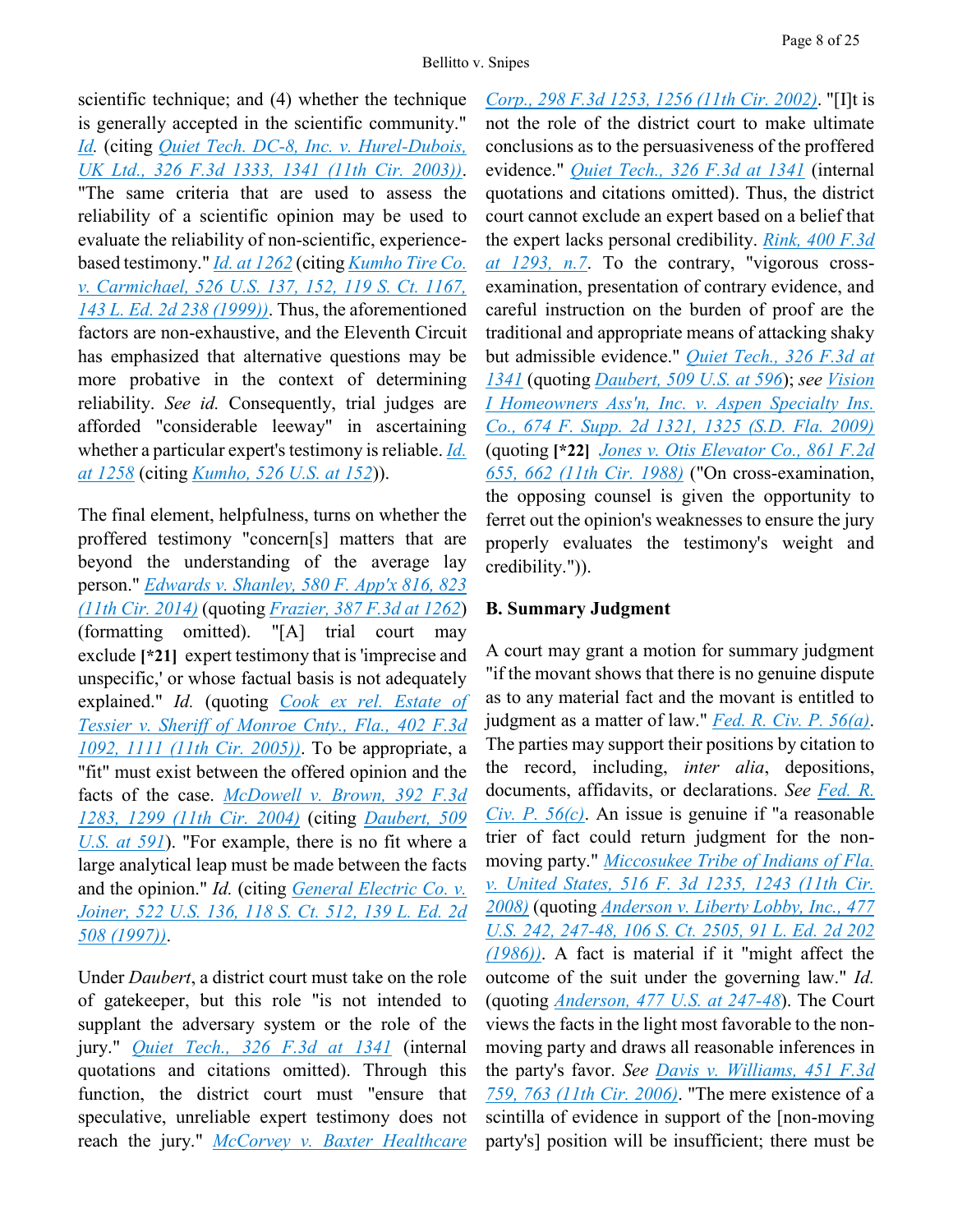evidence on which a jury could reasonably find for the [non-moving party]." *[Anderson, 477 U.S. at 252](https://advance.lexis.com/api/document?collection=cases&id=urn:contentItem:3S4X-6H80-0039-N37M-00000-00&context=)*. The Court does not weigh conflicting evidence. *See [Skop v. City of Atlanta, Ga., 485 F.3d 1130, 1140](https://advance.lexis.com/api/document?collection=cases&id=urn:contentItem:4NMW-P8N0-0038-X0GD-00000-00&context=)  [\(11th Cir. 2007\)](https://advance.lexis.com/api/document?collection=cases&id=urn:contentItem:4NMW-P8N0-0038-X0GD-00000-00&context=)* (quoting *[Carlin Comm'n, Inc. v. S.](https://advance.lexis.com/api/document?collection=cases&id=urn:contentItem:3S4W-YP40-0039-P40F-00000-00&context=)  [Bell Tel. & Tel. Co., 802 F.2d 1352, 1356 \(11th Cir.](https://advance.lexis.com/api/document?collection=cases&id=urn:contentItem:3S4W-YP40-0039-P40F-00000-00&context=)  [1986\)\)](https://advance.lexis.com/api/document?collection=cases&id=urn:contentItem:3S4W-YP40-0039-P40F-00000-00&context=)*.

The moving party shoulders **[\*23]** the initial burden to demonstrate the absence of a genuine issue of material fact. *See [Shiver v. Chertoff, 549 F.3d 1342,](https://advance.lexis.com/api/document?collection=cases&id=urn:contentItem:4V13-14H0-TXFX-G2NC-00000-00&context=)  [1343 \(11th Cir. 2008\)](https://advance.lexis.com/api/document?collection=cases&id=urn:contentItem:4V13-14H0-TXFX-G2NC-00000-00&context=)*. If a movant satisfies this burden, "the nonmoving party 'must do more than simply show that there is some metaphysical doubt as to the material facts.'" *[Ray v. Equifax Info. Servs.,](https://advance.lexis.com/api/document?collection=cases&id=urn:contentItem:4W2P-HRS0-TXFX-G3B2-00000-00&context=)  [L.L.C.,](https://advance.lexis.com/api/document?collection=cases&id=urn:contentItem:4W2P-HRS0-TXFX-G3B2-00000-00&context=) 327 Fed. [Appx. 819, 825 \(11th Cir. 2009\)](https://advance.lexis.com/api/document?collection=cases&id=urn:contentItem:4W2P-HRS0-TXFX-G3B2-00000-00&context=)* (quoting *[Matsushita Elec. Indus. Co., Ltd. v. Zenith](https://advance.lexis.com/api/document?collection=cases&id=urn:contentItem:3S4X-7P90-0039-N51W-00000-00&context=)  [Radio Corp., 475 U.S. 574, 586, 106 S. Ct. 1348, 89](https://advance.lexis.com/api/document?collection=cases&id=urn:contentItem:3S4X-7P90-0039-N51W-00000-00&context=)  [L. Ed. 2d 538 \(1986\)\)](https://advance.lexis.com/api/document?collection=cases&id=urn:contentItem:3S4X-7P90-0039-N51W-00000-00&context=)*. Instead, "the non-moving party 'must make a sufficient showing on each essential element of the case for which he has the burden of proof.'" *Id.* (quoting *[Celotex Corp. v.](https://advance.lexis.com/api/document?collection=cases&id=urn:contentItem:3S4X-6HC0-0039-N37R-00000-00&context=)  [Catrett, 477 U.S. 317, 322, 106 S. Ct. 2548, 91 L.](https://advance.lexis.com/api/document?collection=cases&id=urn:contentItem:3S4X-6HC0-0039-N37R-00000-00&context=)  [Ed. 2d 265 \(1986\)\)](https://advance.lexis.com/api/document?collection=cases&id=urn:contentItem:3S4X-6HC0-0039-N37R-00000-00&context=)*. The non-moving party must produce evidence, going beyond the pleadings, and by its own affidavits, or by depositions, answers to interrogatories, and admissions on file, designating specific facts to suggest that a reasonable jury could find in the non-moving party's favor. *[Shiver, 549](https://advance.lexis.com/api/document?collection=cases&id=urn:contentItem:4V13-14H0-TXFX-G2NC-00000-00&context=)  [F.3d at 1343](https://advance.lexis.com/api/document?collection=cases&id=urn:contentItem:4V13-14H0-TXFX-G2NC-00000-00&context=)*.

A district court's disposition of cross-motions for summary judgment, like the cross-motions filed with respect to Count II in this case, employs the same legal standards applied when only one party files a motion. *See [United States v. Oakley, 744 F.2d 1553,](https://advance.lexis.com/api/document?collection=cases&id=urn:contentItem:3S4W-V4C0-003B-G2N0-00000-00&context=)  [1555 \(11th Cir. 1984\)](https://advance.lexis.com/api/document?collection=cases&id=urn:contentItem:3S4W-V4C0-003B-G2N0-00000-00&context=)* ("Cross-motions for summary judgment will not, in themselves, warrant the court in granting summary judgment unless one of the parties is entitled to judgment as a matter of law on facts that are not genuinely disputed.") (quoting

 $\overline{a}$ 

## *[Bricklayers Int'l Union, Local 15 v. Stuart](https://advance.lexis.com/api/document?collection=cases&id=urn:contentItem:3S4X-3BD0-0039-M1JS-00000-00&context=)  [Plastering Co., 512 F.2d 1017, 1023 \(5th Cir.](https://advance.lexis.com/api/document?collection=cases&id=urn:contentItem:3S4X-3BD0-0039-M1JS-00000-00&context=)  [1975\)\)](https://advance.lexis.com/api/document?collection=cases&id=urn:contentItem:3S4X-3BD0-0039-M1JS-00000-00&context=)*. 10

A court must consider each motion on its own merits, "resolving **[\*24]** all reasonable inferences against the party whose motion is under consideration." *[S. Pilot Ins. Co. v. CECS, Inc., 52 F.](https://advance.lexis.com/api/document?collection=cases&id=urn:contentItem:5D9H-4MB1-F04D-22HC-00000-00&context=)  [Supp. 3d 1240, 1243 \(N.D. Ga. 2014\)](https://advance.lexis.com/api/document?collection=cases&id=urn:contentItem:5D9H-4MB1-F04D-22HC-00000-00&context=)* (citing *[Am.](https://advance.lexis.com/api/document?collection=cases&id=urn:contentItem:4G4P-SNT0-0038-X08R-00000-00&context=)  [Bankers Ins. Group v. United States, 408 F.3d 1328,](https://advance.lexis.com/api/document?collection=cases&id=urn:contentItem:4G4P-SNT0-0038-X08R-00000-00&context=)  [1331 \(11th Cir. 2005\)\)](https://advance.lexis.com/api/document?collection=cases&id=urn:contentItem:4G4P-SNT0-0038-X08R-00000-00&context=)*. "Cross-motions may, however, be probative of the absence of a factual dispute where they reflect general agreement by the parties as to the controlling legal theories and material facts." *Id.* (citing *[Oakley, 744 F.2d at 1555-](https://advance.lexis.com/api/document?collection=cases&id=urn:contentItem:3S4W-V4C0-003B-G2N0-00000-00&context=) [56](https://advance.lexis.com/api/document?collection=cases&id=urn:contentItem:3S4W-V4C0-003B-G2N0-00000-00&context=)*); *see also [Bricklayers, 512 F.2d at 1023](https://advance.lexis.com/api/document?collection=cases&id=urn:contentItem:3S4X-3BD0-0039-M1JS-00000-00&context=)*.

### **III. DISCUSSION**

With this backdrop in mind, United moves for summary judgment on Count I (ACRU's claim for failure to make reasonable efforts to conduct voter list maintenance programs), and ACRU and Snipes, respectively, move for summary judgment on Count II (ACRU's claim for failure to disclose). In addition, United moves to strike ACRU's two proposed expert witnesses who it appears will, if allowed, offer testimony that supports ACRU's claim under Count I. The Court will therefore address ACRU's *Daubert* Motion first, and will then turn to the parties' respective motions for summary judgment.

#### **A. United's** *Daubert* **Motion**<sup>11</sup>

United seeks to exclude ACRU's proposed experts, Dr. Steven Camarota ("Dr. Camarota") and Scott Gessler ("Gessler"), on the bases that both are unqualified to offer any opinion in this case and that the entirety of their respective opinions is unreliable, **[\*25]** speculative, and/or unhelpful. For

<sup>10</sup> In *[Bonner v. City of Prichard, 661 F.2d 1206, 1209 \(11th Cir. 1981\)](https://advance.lexis.com/api/document?collection=cases&id=urn:contentItem:3S4W-Y7N0-0039-W22N-00000-00&context=)* (*en banc*), the court adopted as binding precedent all decisions of the Fifth Circuit issued prior to October 1, 1981.

<sup>&</sup>lt;sup>11</sup> The Court notes that United failed to meet and confer with ACRU

prior to filing its *Daubert* Motion as required by *[Local Rule 7.1\(a\)\(3\)](https://advance.lexis.com/api/document?collection=statutes-legislation&id=urn:contentItem:5P4T-FXK0-004D-61TY-00000-00&context=)* and this Court's initial Scheduling Order, ECF No. [127] at 2—an independent basis for denial. The Court will nevertheless consider the *Daubert* Motion on the merits.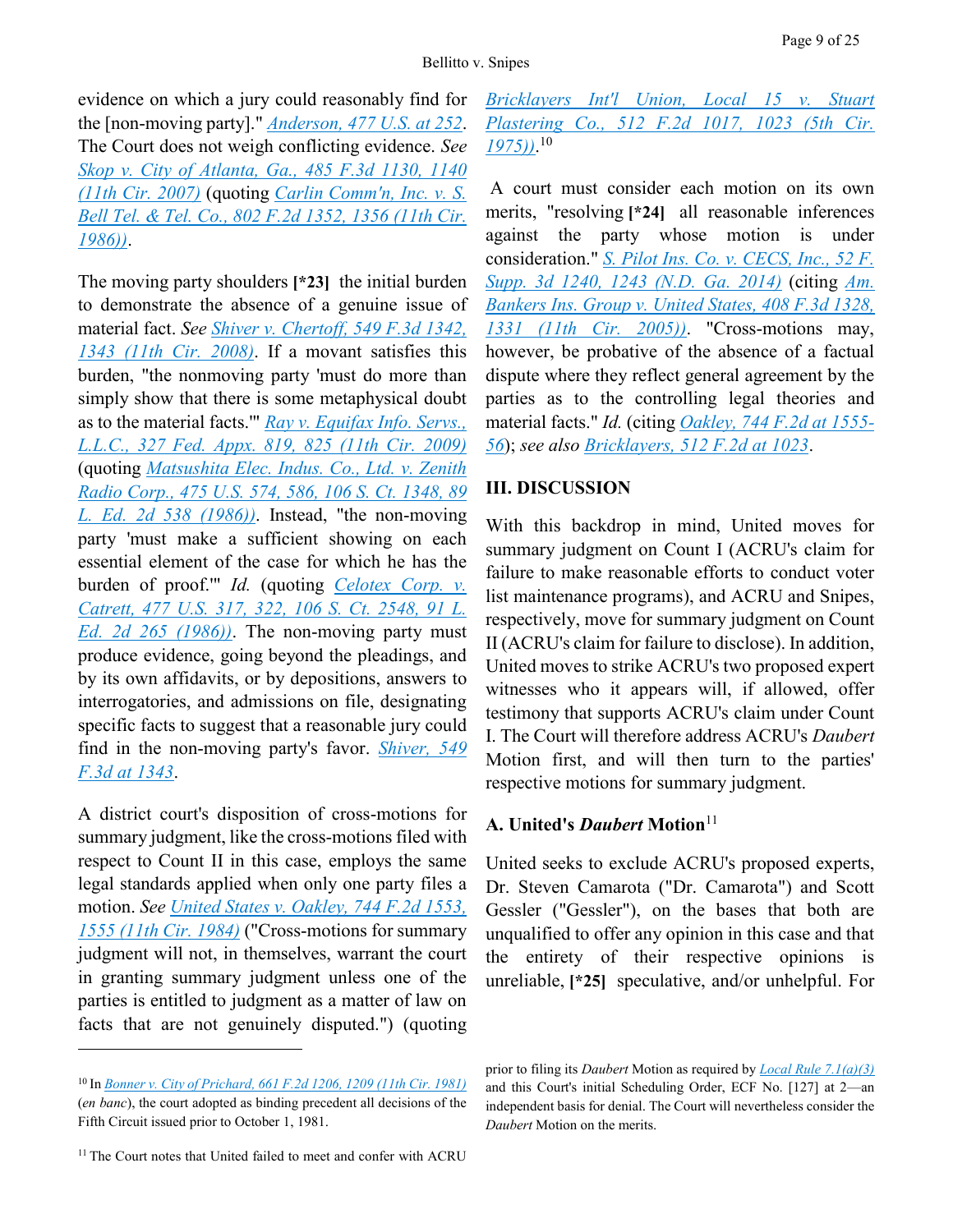the most part, the Court disagrees. $^{12}$ 

#### *1. Dr. Camarota*

United challenges the testimony of Dr. Camarota under the first two elements of *Daubert*—that is, qualifications and reliability. In United's view, because Dr. Camarota "is not versed in voter registration policy and is not a statistician, he is [] wholly unqualified to offer an opinion—let alone an expert opinion—on the issues in dispute in this case." ECF No. [144] at 2. United's assessment, however, misconstrues the primary purpose for which ACRU seeks to introduce Dr. Camarota's testimony and, in turn, understates Dr. Camarota's credentials to that effect. As ACRU correctly points out, the essence of Dr. Camarota's expert opinion is an assessment, based in part on data provided by the U.S. Census Bureau, of the ratio in Broward County of the total number of registered voters to the votingeligible citizen population as a whole, compared to the same ratios elsewhere in Florida and throughout the country. *See id.* at 34 ("Taken at face value, these numbers indicate that nearly every eligible person in Broward County is registered to vote. . . . In sum, the registration rates for Broward **[\*26]** County . . . are much higher than the rates in Florida, the nation, and any other state."). It is with this specific purpose in mind that the Court will measure the qualifications of Dr. Camarota and the reliability of his testimony.

Regarding qualifications, Dr. Camarota received a master's degree in political science from the University of Pennsylvania and a doctorate in public policy analysis from the University of Virginia. While completing his doctorate, Dr. Camarota "was focused on analysis of primarily Census Bureau data

 $\overline{a}$ 

. . . looking at . . . issues associated with U.S. immigration." *Id.* at 70. Dr. Camarota is currently the Director of Research for the Center for Immigration Studies (CIS)—a research institute that focuses on examining the consequences of immigration on the United States—where he has worked since completing his doctorate. Notably, Dr. Camarota has previously served as an expert witness in a number of lawsuits, at least one of which required him to analyze "population estimates and Census Bureau data[.]" *See id.* at 80-81. Dr. Camarota has also "served as the lead researcher on a contract with the Census Bureau examining the quality of immigration data in the [Census Bureau's] American **[\*27]** Community Survey [("ACS")]." *Id.* at 27. As is evident, Dr. Camarota has extensive experience and familiarity with analyzing data provided by the Census Bureau, including the Census Bureau's ACS. In light of that experience, the Court is satisfied that Dr. Camarota is at least minimally qualified. *See [Furmanite, 506 F. Supp. 2d](https://advance.lexis.com/api/document?collection=cases&id=urn:contentItem:4PW6-BSC0-TXFP-K2RS-00000-00&context=)  [at 1129](https://advance.lexis.com/api/document?collection=cases&id=urn:contentItem:4PW6-BSC0-TXFP-K2RS-00000-00&context=)* ("An expert is not necessarily unqualified simply because [his] experience does not precisely match the matter at hand."). Specifically, it is a Census Bureau ACS estimate—namely, the total number of voting-eligible citizens in Broward County—that serves as the denominator of the voter registration rates from which Dr. Camarota intends to testify. Although United is not wrong to point out that Dr. Camarota is not a statistician and "has no formal statistical training outside of a three-month [course] he attended . . . during graduate school[,]" *id.* at 6, the voter registration rates he seeks to offer constitute a straightforward division calculation. Above the denominator mentioned above, the numerator purports to be the total number of actual

<sup>&</sup>lt;sup>12</sup> The merits aside, ACRU argues that because this case is set for a bench trial, United's *Daubert* Motion is inappropriate, and that "the prudent course is to permit ACRU's experts to offer testimony during trial, where its relevance and reliability can be judged in the context of ACRU's legal arguments in support of its claims." ECF No. [156] at 2-4. However, none of the cases ACRU cites to in support of this proposition involved evidentiary determinations made in contemplation of summary judgment. Here, by contrast, resolution of the Snipes/United Motion turns in part on the admissibility of ACRU's proposed experts. It is axiomatic, as explained by the Eleventh Circuit,

that "[e]vidence inadmissible at trial cannot be used to avoid summary judgment." *[Corwin v. Walt Disney Co., 475 F.3d 1239,](https://advance.lexis.com/api/document?collection=cases&id=urn:contentItem:4MWB-N660-0038-X3G4-00000-00&context=) 1249 (11th [Cir. 2007\)](https://advance.lexis.com/api/document?collection=cases&id=urn:contentItem:4MWB-N660-0038-X3G4-00000-00&context=)* (quoting *[Broadway v. City of Montgomery, Ala., 530 F.2d](https://advance.lexis.com/api/document?collection=cases&id=urn:contentItem:3S4X-2240-0039-M550-00000-00&context=)  [657, 661 \(5th Cir.1976\)\)](https://advance.lexis.com/api/document?collection=cases&id=urn:contentItem:3S4X-2240-0039-M550-00000-00&context=)* (alteration in original); *see also [Fed. R. Civ.](https://advance.lexis.com/api/document?collection=statutes-legislation&id=urn:contentItem:5GYC-2421-6N19-F165-00000-00&context=)  [P. 56\(c\)\(1\)\(B\)](https://advance.lexis.com/api/document?collection=statutes-legislation&id=urn:contentItem:5GYC-2421-6N19-F165-00000-00&context=)* ("A party asserting that a fact . . . is genuinely disputed must support the assertion by . . . showing that . . . an adverse party cannot produce admissible evidence to support the fact."); *[Fed. R. Civ.](https://advance.lexis.com/api/document?collection=statutes-legislation&id=urn:contentItem:5GYC-2421-6N19-F165-00000-00&context=)  [P. 56\(c\)\(2\)](https://advance.lexis.com/api/document?collection=statutes-legislation&id=urn:contentItem:5GYC-2421-6N19-F165-00000-00&context=)* ("A party may object that the material cited to support or dispute a fact cannot be presented in a form that would be admissible in evidence."). Thus, the Court finds it both appropriate and necessary to consider United's *Daubert* Motion.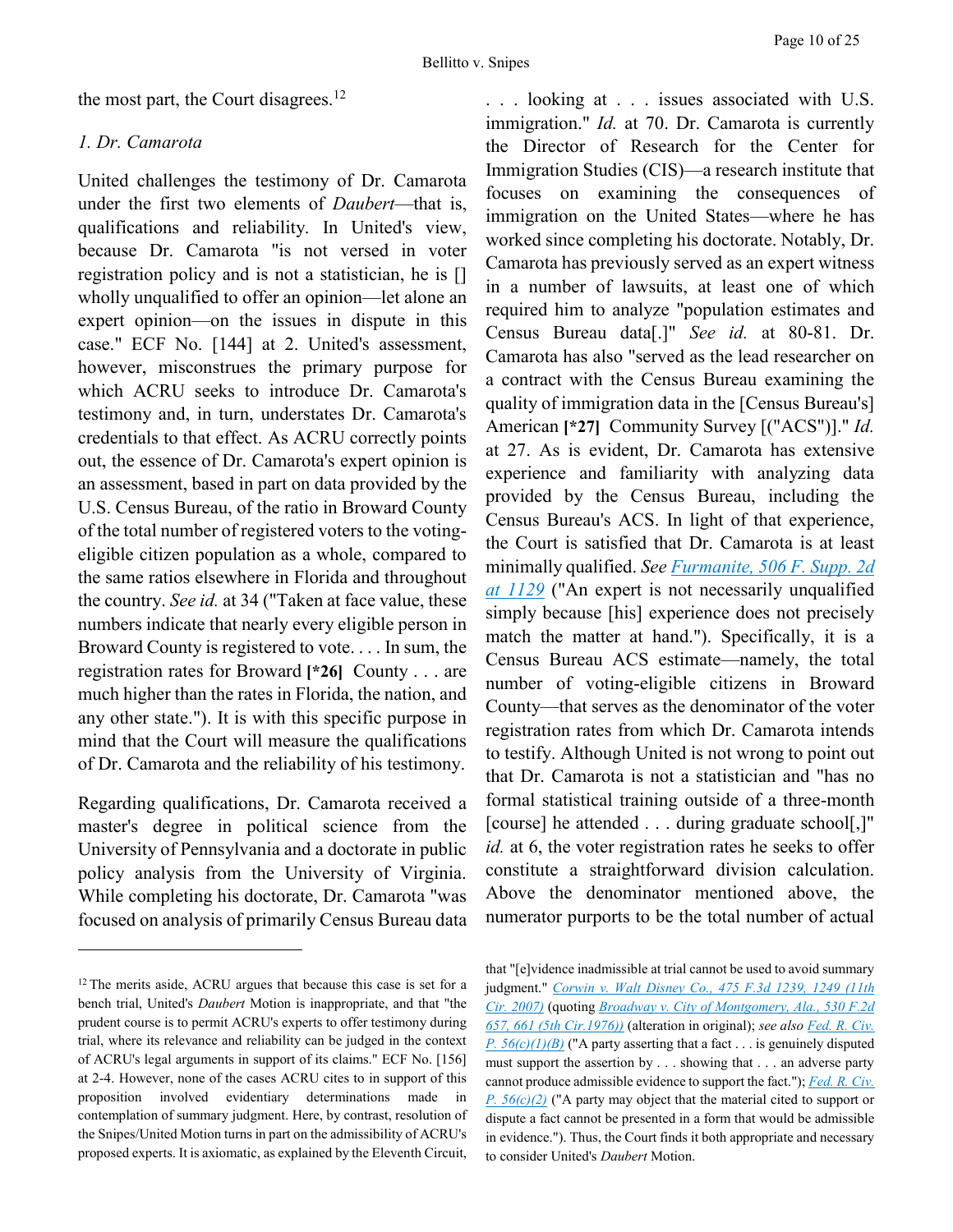registered voters—an EAC Election Administration Voting Survey ("EAVS") estimate that is based on data compiled and submitted by state and local election officials **[\*28]** themselves. *See* ECF No. [144] at 2-3. In this sense, the Court finds Dr. Camarota's statistical background, or lack thereof, to be largely irrelevant. Dr. Camarota is therefore qualified to offer testimony as to the purported voter registration rates he has compiled.

That said, Dr. Camarota's lack of statistical expertise is relevant insofar as Dr. Camarota intends to take his voter registration rates a step further by testifying as to their overall accuracy. In defending Dr. Camarota's qualifications, ACRU initially contends that his testimony "is *simply* what the publically available data, including statements by the Defendant herself, *show the ratio of registrants over eligible voters to be*." *Id.* at 16 (emphasis added). But even ACRU recognizes that Dr. Camarota intends to testify to more than that. *See id.* (characterizing the "subject matter" of Dr. Camarota's testimony as "repeating publically available registration and demographic data *and why they are reliable*") (emphasis added). This concern with the reliability of the voter registration rates speaks to opinions offered by United's expert, Dr. Daniel A. Smith ("Dr. Smith"). Dr. Smith asserts that population counts from the ACS should **[\*29]** not be used to calculate registration rates because the ACS, being a survey, contains sampling error. *See* ECF No. [150] at 9-10. In an effort to rebut that position, Dr. Camarota opines that the margins of error for the ACS estimates are easily quantifiable and small, thereby rendering the ACS estimates accurate overall. *See* ECF No. [144] at 34-35. Dr. Camarota may be right about this, but the statistical nature of this opinion, which is obvious, renders it beyond the scope of his expertise. *See id.* at 9 ("[A] survey's natural imprecision can be quantified using *basic statistics* to produce a *confidence interval* around any particular estimate. . . . Table 2 and Table 3 report

 $\overline{a}$ 

confidence intervals using *margins of error* at different *significance levels*. The margins of error are small, and subsequently the variation in likely registrations rates in the county is also small.") (emphasis added). Thus, although Dr. Camarota is qualified to offer testimony as to the purported voter registration rates he has compiled (e.g., presenting the figures themselves and comparing them to similar figures related to other localities), he is not qualified to offer testimony as to the degree of accuracy of those **[\*30]** rates—a statistical inquiry. *See, e.g., [Increase Minority Participation by](https://advance.lexis.com/api/document?collection=cases&id=urn:contentItem:3S4X-71D0-003B-52B0-00000-00&context=)  [Affirmative Change Today, Inc. v. Firestone, 893](https://advance.lexis.com/api/document?collection=cases&id=urn:contentItem:3S4X-71D0-003B-52B0-00000-00&context=)  [F.2d 1189, 1192, 1195 \(11th Cir. 1990\)](https://advance.lexis.com/api/document?collection=cases&id=urn:contentItem:3S4X-71D0-003B-52B0-00000-00&context=)* (finding no error in excluding testimony from a political scientist regarding statistical disparities in employment decisions where the witness did not have training or significant experience as a statistician); *Malletier v. Dooney & Bourke, Inc., 525 F. Supp. 2d 558, 642 (S.D.N.Y. 2007)* ("While [the excluded expert] may have used statistics in his work (as most people do to one extent or another) this does not mean that he is sufficiently qualified to testify to the statistical significance of [his proposed expert findings].").<sup>13</sup>

Turning to reliability, United challenges the reliability of Dr. Camarota's testimony by attacking the methods he employed to calculate the voter registration rates and, to an extent, some of the underlying data upon which he relied for those calculations. *See* ECF No. [144] at 16-19. United asserts: "Simply put, the analysis used by [] Dr. Camarota . . . compares different sets of numbers reflecting different periods of time, which therefore are not at all comparable." *Id.* at 19. The Court does not share United's reliability concerns.

First, United calls into question the reliability of Dr. Camarota's testimony on the basis that there is no evidence that Dr. Camarota's methodology has been subject to peer **[\*31]** review, used by other

<sup>&</sup>lt;sup>13</sup> ACRU also argues that "if a degree in statistics was necessary to opine on the voter registration and population data relevant to this case, [Dr. Smith] would need to be disqualified[] [because he] is not a

statistician and his credentials are similar to Dr. Camarota. . . ." ECF No. [156] at 16. However, for purposes of this Order, it is Dr. Camarota's testimony, not Dr. Smith's, that is under scrutiny.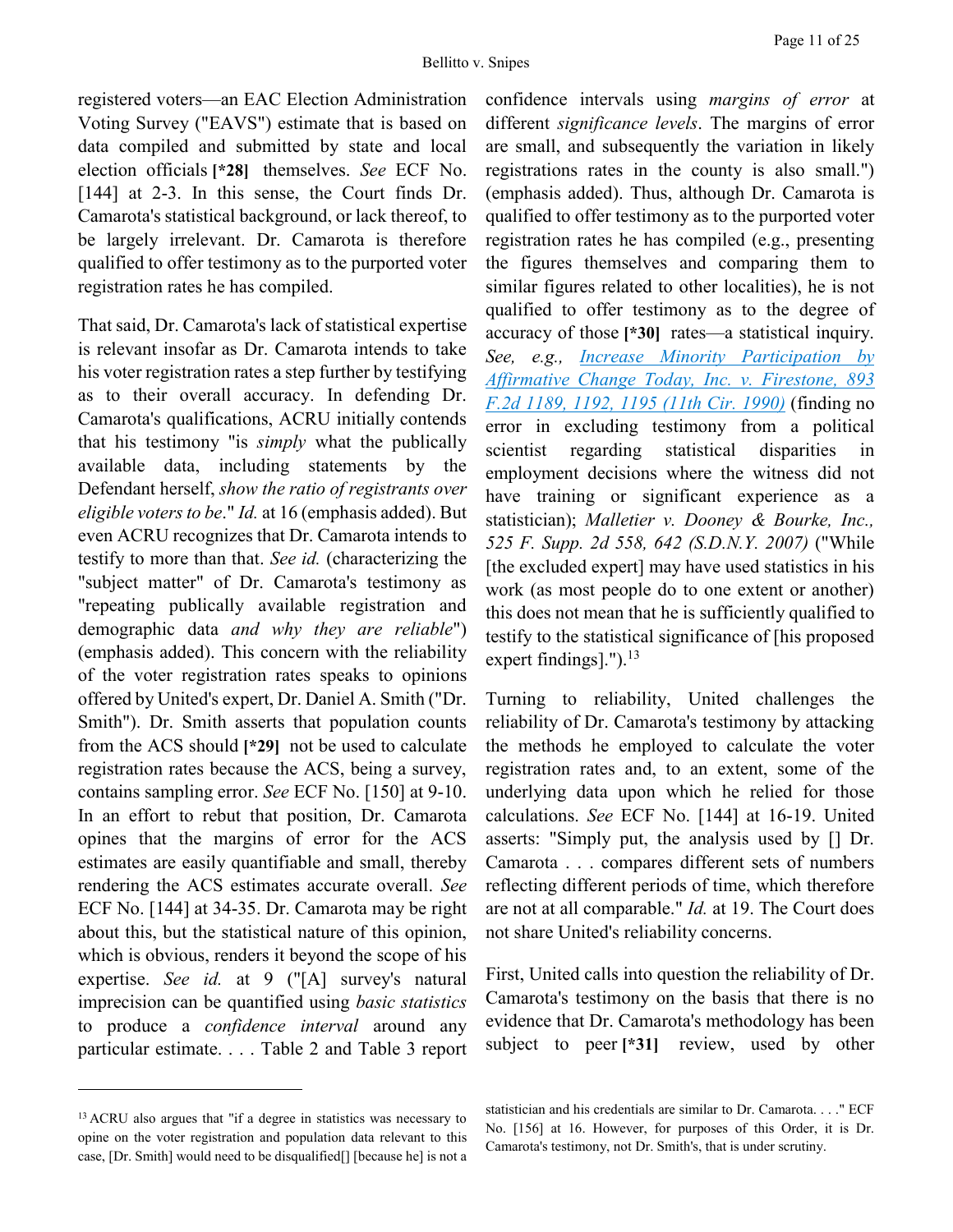statisticians, or involves reliable, recognized statistical techniques. *Id.* at 16. With respect to peer review and use by other statisticians, the Court does not find the absence of such to be dispositive under the circumstances. *See [Am. Gen. Life Ins. Co. v.](https://advance.lexis.com/api/document?collection=cases&id=urn:contentItem:4VJ9-BDJ0-TXFX-G2TV-00000-00&context=)  [Schoenthal Family, LLC, 555 F.3d 1331, 1338 \(11th](https://advance.lexis.com/api/document?collection=cases&id=urn:contentItem:4VJ9-BDJ0-TXFX-G2TV-00000-00&context=)  [Cir. 2009\)](https://advance.lexis.com/api/document?collection=cases&id=urn:contentItem:4VJ9-BDJ0-TXFX-G2TV-00000-00&context=)* ("Standards of scientific reliability, such as testability and peer review, do not apply to all forms of expert testimony. For nonscientific expert testimony, 'the trial judge must have considerable leeway in deciding in a particular case how to go about determining whether particular expert testimony is reliable.'") (quoting *[Kumho, 526 U.S. at](https://advance.lexis.com/api/document?collection=cases&id=urn:contentItem:3W30-2X60-004C-000J-00000-00&context=)  [151](https://advance.lexis.com/api/document?collection=cases&id=urn:contentItem:3W30-2X60-004C-000J-00000-00&context=)*) (internal citation omitted); *see also [Frazier,](https://advance.lexis.com/api/document?collection=cases&id=urn:contentItem:4DJR-0730-0038-X3P8-00000-00&context=)  [387 F.3d at 1262](https://advance.lexis.com/api/document?collection=cases&id=urn:contentItem:4DJR-0730-0038-X3P8-00000-00&context=)*. What Dr. Camarota has essentially done is take publically available data that was compiled by governmental agencies and perform straightforward division calculations with that data. Dr. Camarota then seeks to offer figures reflecting those calculations. In the Court's view, this does not necessarily require peer review.

As for the purported lack of recognized statistical techniques in Dr. Camarota's methodology, there is a presumption that the data sets used by Dr. Camarota—particularly the Census Bureau's ACS voting-eligible population estimates—are accurate and involve reliable **[\*32]** statistical techniques. *See, e.g., [Johnson v. DeSoto Cty. Bd. of Comm'rs, 204](https://advance.lexis.com/api/document?collection=cases&id=urn:contentItem:3YTP-2TJ0-0038-X0CB-00000-00&context=)  [F.3d 1335, 1341-42 \(11th Cir. 2000\)](https://advance.lexis.com/api/document?collection=cases&id=urn:contentItem:3YTP-2TJ0-0038-X0CB-00000-00&context=)* ("The presumption is that census figures are continually accurate. . . . And, this court has previously said, in a voting rights case, that statistical evidence derived from a sampling method, using reliable statistical techniques, is admissible on the question of determining the relevant population.") (citing *[Negron v. City of Miami Beach, Florida, 113 F.3d](https://advance.lexis.com/api/document?collection=cases&id=urn:contentItem:3S4X-G4D0-00B1-D4N6-00000-00&context=)  [1563, 1570 \(11th Cir. 1997\)\)](https://advance.lexis.com/api/document?collection=cases&id=urn:contentItem:3S4X-G4D0-00B1-D4N6-00000-00&context=)*; *[Voter Integrity Project](https://advance.lexis.com/api/document?collection=cases&id=urn:contentItem:5MXP-H101-F04D-R0HK-00000-00&context=)  [NC, Inc. v. Wake Cty. Bd. of Elections, 2017 U.S.](https://advance.lexis.com/api/document?collection=cases&id=urn:contentItem:5MXP-H101-F04D-R0HK-00000-00&context=)  [Dist. LEXIS 23565, 2017 WL 684185, at \\*5](https://advance.lexis.com/api/document?collection=cases&id=urn:contentItem:5MXP-H101-F04D-R0HK-00000-00&context=)  [\(E.D.N.C. Feb. 21, 2017\)](https://advance.lexis.com/api/document?collection=cases&id=urn:contentItem:5MXP-H101-F04D-R0HK-00000-00&context=)* ("The court notes that there is nothing inherently wrong with VIP-NC's reliance on census data to support its claim.") (citing *Am. Civ. Rights Union v. Martinez-Rivera, 166 F. Supp. 3d 779, 791 (W.D. Tex. 2015))*. United argues that Dr. Camarota's comparison of the EAVS

registration number to the ACS population estimate is flawed because it compares "an *actual* registration number to an *estimated* population number[.]" ECF No. [144] at 18 (emphasis in original). As such, United appears to take issue with the use of *estimates* in Dr. Camarota's figures. Contrary to what United suggests, however, there is nothing inherently problematic with the use of a population estimate in measuring data, especially where, as here, there is no indication that the estimate was tainted in any way. The Eleventh Circuit has explained in another voting rights case:

[W]e would [] uphold the district court's consideration **[\*33]** of the citizenship statistics, even though those statistics are based on sample data. The use of sample data is a long-standing statistical technique, whose limits are known and measurable. We will not reject the citizenship statistics solely because they are based on sample data without some indication that the sample was tainted in some way. There were no arguments before the district court that the sample was skewed in a statistically significant way due to improper sampling method, small sample size, or sheer random error.

*[Negron, 113 F.3d at 1570](https://advance.lexis.com/api/document?collection=cases&id=urn:contentItem:3S4X-G4D0-00B1-D4N6-00000-00&context=)* (recognizing that because the challenged Miami Beach citizenship information from the Census Bureau was "based upon a sample population, it [could not] be as precise as [] census data[] . . . based upon the entire population[,]" but nevertheless rejecting the plaintiff's attempt to call into question the accuracy of that information). Thus, to the extent that the ACS population estimates used by Dr. Camarota do not lend to the kind of precision an exact value might, such a concern speaks to the weight of Dr. Camarota's figures, not their admissibility. *See [Johnson, 204](https://advance.lexis.com/api/document?collection=cases&id=urn:contentItem:3YTP-2TJ0-0038-X0CB-00000-00&context=)  [F.3d at 1342](https://advance.lexis.com/api/document?collection=cases&id=urn:contentItem:3YTP-2TJ0-0038-X0CB-00000-00&context=)* ("If the evidence is admissible, that voter registration data might not be as reliable as some other measures **[\*34]** of population goes to the weight of the evidence, but does not preclude use of the figures by the district court.").

Second, United argues that Dr. Camarota's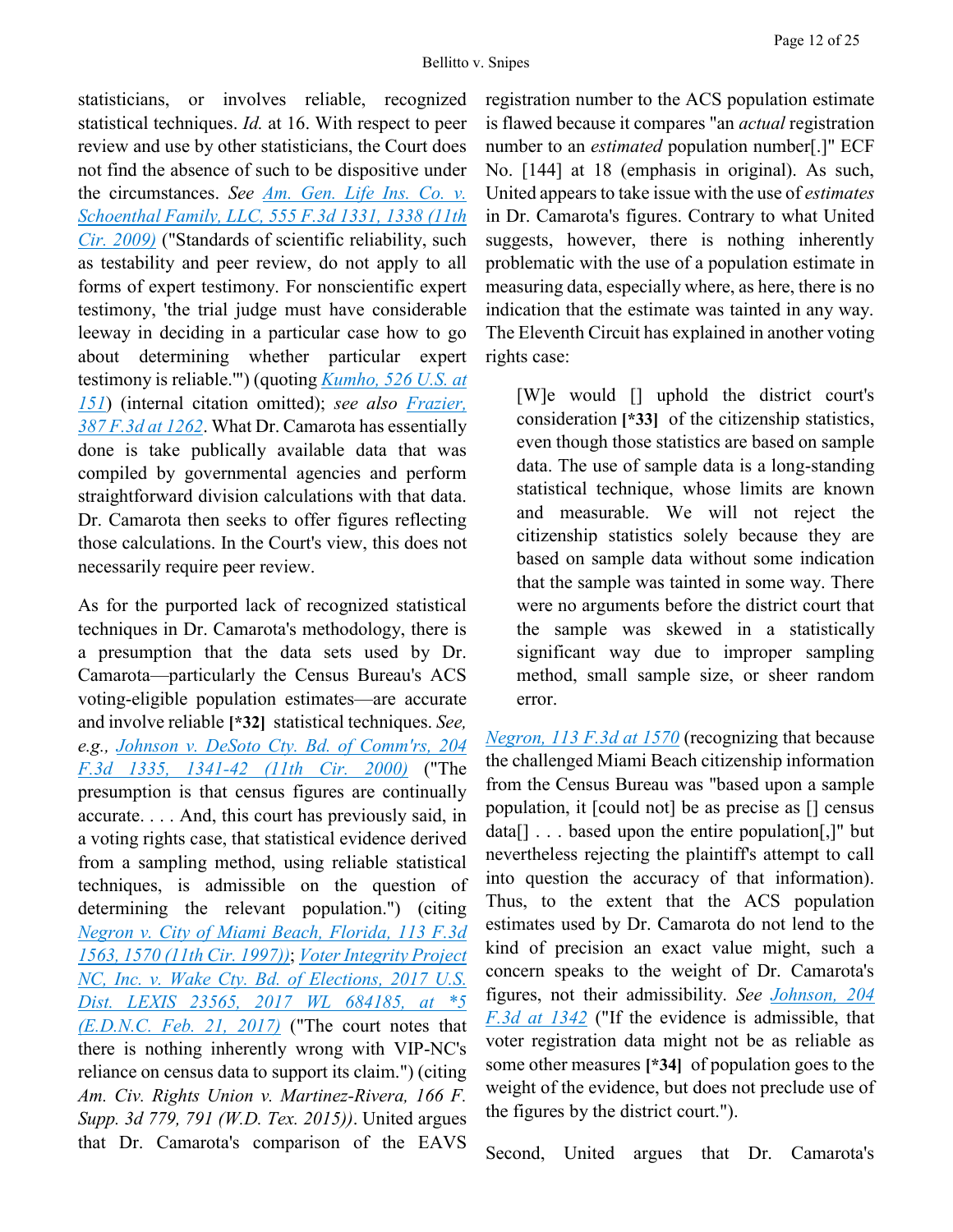comparison of the EAVS registration number to the ACS population estimate is flawed because it compares "a registration number at *a single point in time* when registration rates are highest to an average population number over a five-year period." ECF No. [144] at 18 (emphasis in original). Regarding that five-year period, Dr. Camarota's "five-year" ACS data—which include five-year estimates reported in 2010, 2012, and 2014—reflects information collected during the five-year period of time that ends in the respective reporting year that is then "totaled back and weighted to a midyear control point." *See id.* at 29 n.8; *id.* at 48; *id.* at 49-50 ("[T]hink of it this way: [the five-year ACS data] has basically the same effect as if you were to take all the years and average them together. . . . So you can think of it as the midyear of that year."). United contends that it is problematic that Dr. Camarota, in calculating the voter registration rates, "divide[d] the EAVS registered voter figure by ACS eligible population estimates *for the same year*." *Id.* at 18 (emphasis in original). "In other **[\*35]** words, the 2006-2010 5-year ACS estimate, the median year of which is 2008, should not be used as a denominator for a 2010 EAVS numerator." *Id.* According to United, "the 2010 EAVS numerator should be compared against a denominator that more closely estimates the 2010 population, which would come from the 2008-2012 5-year ACS data." *Id.* Importantly, however, Dr. Camarota used "singleyear ACS data" as well, which appears to do just that—that is, offer a denominator that more closely estimates the EAVS numerator. *See id.* at 33 (calculating voter registration rates based on both one-year and five-year ACS eligible population estimates for the years 2010, 2012, and 2014). The Court notes that United makes no mention of Dr. Camarota's use of single-year ACS data. To the extent that Dr. Camarota will testify as to voter registration rates he calculated using both singleyear ACS data and five-year ACS data, the Court believes that "vigorous[] cross-examin[ation]" and the testimony of United's own witnesses, such as that of Dr. Smith, are the proper vehicles to address United's concerns. *[Quiet Tech., 326 F.3d at 1341](https://advance.lexis.com/api/document?collection=cases&id=urn:contentItem:48BM-W8H0-0038-X0KS-00000-00&context=)*.

Based on the foregoing, the Court concludes that the testimony Dr. Camarota seeks to offer is admissible, but with one qualification. **[\*36]** Dr. Camarota may testify as to the voter registration rates that he has calculated (as reflected in his expert report), but he may not testify as to the degree of accuracy of those rates.

#### *2. Gessler*

After reviewing Florida's law on voter list maintenance and the evidence in this case related to the voter list maintenance practices utilized by BCSEO, *see* ECF No. [144] at 4-12, Gessler opines that Snipes "has not . . . taken reasonable steps to address well-known or easily identified problems with its list maintenance programs[,]" including "[b]loated voter rolls"—which "serve as a warning sign that problems exist"—and the presence of deceased voters on the voter rolls, *id.* at 49, ¶¶ 42, 45; *id.* at 55, ¶ 75. Gessler concludes his proposed expert report with recommendations of "reasonable steps Broward County should take in order to develop a general program and maintain the accuracy of the county voter rolls." *Id.* at 57, ¶ 87. United challenges the testimony of Gessler on all three prongs of *[Daubert](https://advance.lexis.com/api/document?collection=cases&id=urn:contentItem:3S4W-XDR0-003B-R3R6-00000-00&context=)*.

Turning first to qualifications, Gessler's general credentials include a law degree from the University of Michigan and an M.B.A. from Northwestern University. *Id.* at 38, ¶ 4. More pertinent to the issues involved in this case, Gessler **[\*37]** served as Colorado's Secretary of State from January 2011 to January 2015. *Id.* at 39, ¶ 5. In that capacity, Gessler was Colorado's chief election officer, a position that required him to oversee election officials in Colorado counties, review the election practices and procedures of Colorado counties, maintain the voter database and voter registration systems for Colorado, and maintain Colorado's voter rolls. *Id.* Additionally, Gessler handled "statewide coordination and compliance with all federal election laws, including the [NVRA] [and] the [HAVA] . . . . " *Id.* Gessler details in his expert report his experience in identifying, creating, and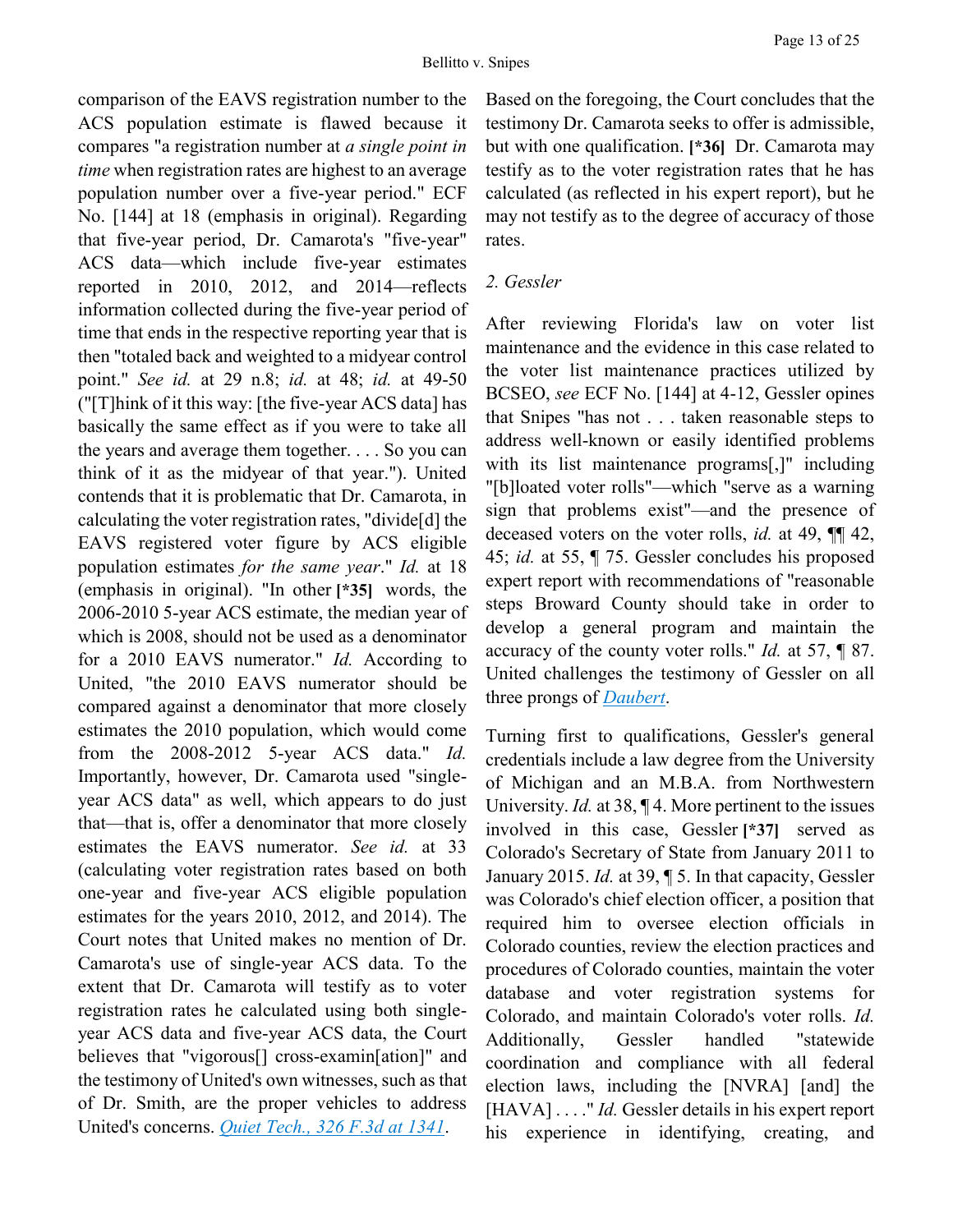implementing list maintenance policies and practices as well as his experience identifying and responding to perceived deficient policies and practices related to the voter registration lists he oversaw—including responding to the threat of a lawsuit alleging noncompliance with *[Section 8 of the](https://advance.lexis.com/api/document?collection=statutes-legislation&id=urn:contentItem:5D3N-F731-NRF4-4007-00000-00&context=)  [NVRA](https://advance.lexis.com/api/document?collection=statutes-legislation&id=urn:contentItem:5D3N-F731-NRF4-4007-00000-00&context=)*. *See generally id.* at 39, ¶¶ 9-10.

Despite the particular experiences of Gessler as the chief elections officer of Colorado, United argues that Gessler "is unsuited to provide an expert opinion in this case." *Id.* at 3. The primary rationale for that argument is that Gessler "lacks any knowledge **[\*38]** of Broward County's voting registration policy or voter roll maintenance, the voting policy of any state other than Colorado, or the implementation of such policy at the county level[.]" *Id.* at 2-3. United elaborates that, "[e]xcluding his preparation for this case, Mr. Gessler has little—if any—knowledge of Florida's or Broward County's voter registration and voter roll maintenance systems[,]" and emphasizes that in Colorado, "the duty of implementing election policy belongs to the state's counties." *Id.* at 9. Nevertheless, the Court finds that Gessler is at least minimally qualified to offer an expert opinion in this case (with one caveat, as explained below) given the apparent overlap between his unique experiences as Colorado's Secretary of State and the issues in this case. Most notably, Gessler's knowledge and expertise in the field of voter roll list maintenance are tied directly to the same federal standard under the NVRA with which Snipes is required to comply. In the Court's view, the particular concerns raised by United speak to the level of Gessler's expertise, and therefore the weight to be afforded his opinions. *See [Fed. R. Evid.](https://advance.lexis.com/api/document?collection=statutes-legislation&id=urn:contentItem:5GYC-2991-FG36-120S-00000-00&context=)  [702](https://advance.lexis.com/api/document?collection=statutes-legislation&id=urn:contentItem:5GYC-2991-FG36-120S-00000-00&context=)* (basing qualifications on a proposed expert's "knowledge, skill, experience, training, **[\*39]** or education"); *[Frazier, 387 F.3d at 1260-61](https://advance.lexis.com/api/document?collection=cases&id=urn:contentItem:4DJR-0730-0038-X3P8-00000-00&context=)* (explaining that, in addition to scientific training or education, "experience in a field may offer another path to expert status"); *[Waite v. AII Acquisition](https://advance.lexis.com/api/document?collection=cases&id=urn:contentItem:5KGB-NCT1-F04D-13R0-00000-00&context=)  [Corp., 194 F. Supp. 3d 1298, 1304 \(S.D. Fla. 2016\)](https://advance.lexis.com/api/document?collection=cases&id=urn:contentItem:5KGB-NCT1-F04D-13R0-00000-00&context=)* ("[S]o long as the expert is minimally qualified, objections to the level of the expert's expertise go to credibility and weight, not admissibility.") (quoting

# *[Clena Investments, Inc. v. XL Specialty Ins. Co., 280](https://advance.lexis.com/api/document?collection=cases&id=urn:contentItem:54VH-XF91-F04D-113C-00000-00&context=)  [F.R.D. 653, 661 \(S.D. Fla. 2012\)\)](https://advance.lexis.com/api/document?collection=cases&id=urn:contentItem:54VH-XF91-F04D-113C-00000-00&context=)* (alteration in original).

That said, the Court notes that like Dr. Camarota's expert report, Gessler's expert report compares Census Bureau ACS data with EAVS data to support some of the opinions stated therein, such as the following: "An unusually high percentage of registered voters serves as one of the main indicators that a jurisdiction does not take reasonable steps to maintain voter registration lists. Broward County is a classic example of a jurisdiction that has alarmingly high voter registration rates . . . ." ECF No. [144] at 49, ¶ 43. The Court is not convinced that Gessler has the requisite expertise in analyzing this kind of data to offer opinions that make assessments as to Broward County's voter registration rates. By comparison, ACRU has shown that Dr. Camarota has extensive experience in analyzing Census Bureau data, like the ACS, and other population related data. **[\*40]** No comparable showing has been made with respect to Gessler, a lawyer by trade. Thus, although Gessler is certainly qualified to offer opinions concerning the specific list maintenance policies and procedures utilized (and not utilized) by Snipes, the Court does not find that he is qualified to offer data-driven opinions relating to Broward County's voter registration rates.

With respect to reliability, United contends: "No clear methodology is discernible from Mr. Gessler's opinion. He appears to have arrived at his conclusions by simply applying his personal knowledge of Colorado's voter registration system at the state level and his review of Florida law to the information about Broward County found in documents produced and the data sources generated for this case." *Id.* at 10. Importantly, United's reliability attacks focus almost entirely on Gessler's opinions concerning Broward County's voter registration rates—a subject that in any event Gessler is unqualified to testify about. *See, e.g., id.* at 10 (describing Gessler's methodology as "rel[ying] on two data sets drawn from calculations and analysis of population statistics"); *id.* at 11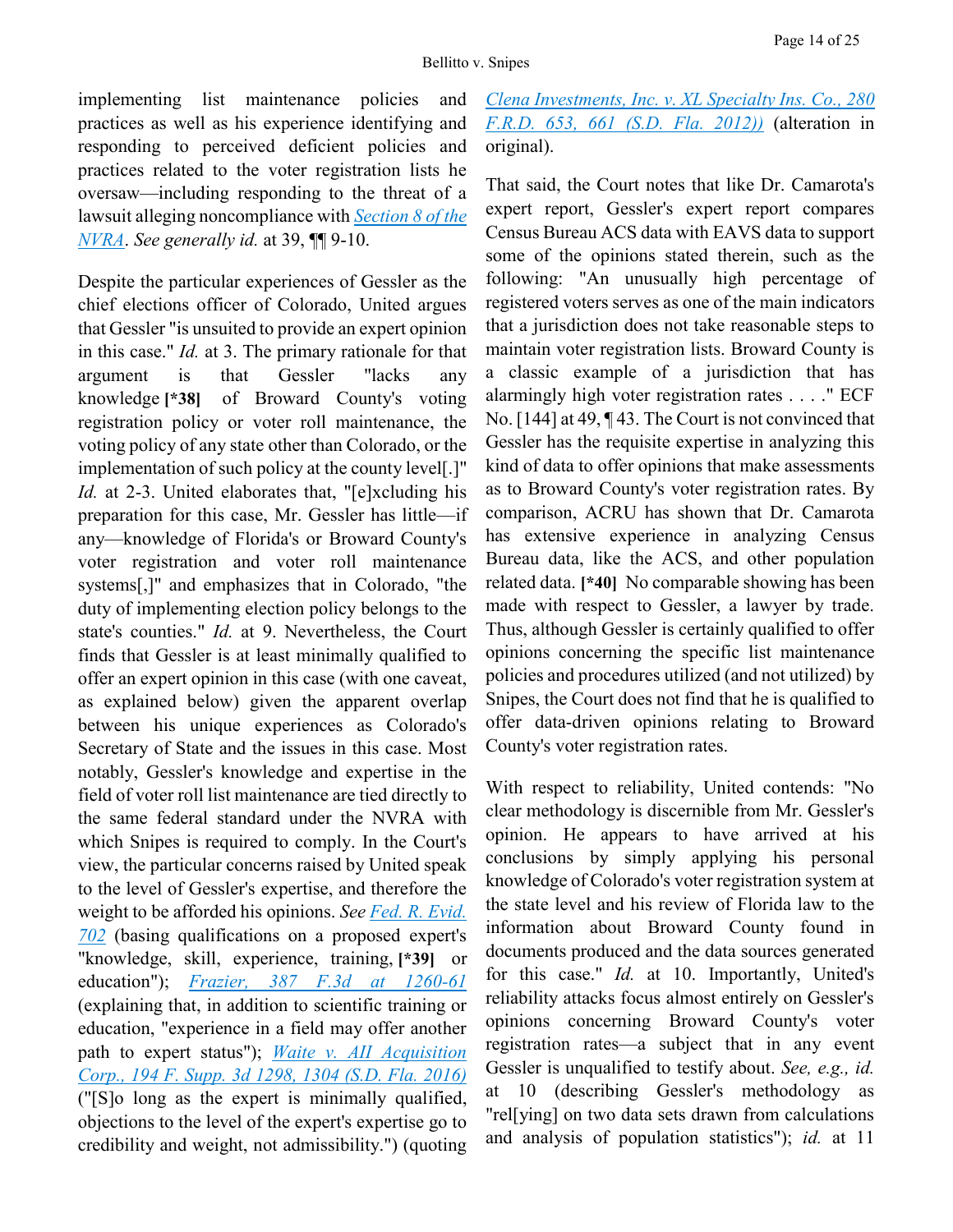(emphasizing that "Mr. Gessler is not a statistician[,]" "has little familiarity **[\*41]** with EAVS data[,]" and "has no basis for determining at what level a registration rate becomes potentially problematic"); *id.* at 16 (collectively addressing "Dr. Camarota's and Mr. Gessler's methodology" by noting, among other things, that "the methodology used in both reports" lacks evidence of an "error rate" and "reliable, recognized statistical techniques"); *id.* at 17 (stating that "Dr. Camarota's and Mr. Gessler's methodology consists of a flawed comparison between dissimilar data points"). The only discernible challenge by United as to the reliability of Gessler's opinions concerning the list maintenance policies and procedures employed by Snipes—a subject that Gessler is qualified to testify about—is that Gessler "[cites] no comparative studies of state voter registration systems, no national guidelines, and no widely accepted best practices . . . [and offers] no explanation of how his limited Colorado experience suffices as support for his opinions on Broward County's practices." *Id.* at 14. However, the Court finds that Gessler's testimony is sufficiently reliable based "upon [his] personal knowledge [and] experience." *[Kumho, 526](https://advance.lexis.com/api/document?collection=cases&id=urn:contentItem:3W30-2X60-004C-000J-00000-00&context=)  [U.S. at 151](https://advance.lexis.com/api/document?collection=cases&id=urn:contentItem:3W30-2X60-004C-000J-00000-00&context=)*. He has formed his opinions based on his personal experiences in attempting to maintain **[\*42]** compliance with the NVRA as Colorado's chief elections officer and his review of the evidence in this case. The Court does not find that Gessler's testimony is rendered unreliable simply because he has not served as an election official in Florida or Broward County or cited comparative studies or national guidelines. *See [Maiz](https://advance.lexis.com/api/document?collection=cases&id=urn:contentItem:437H-H490-0038-X1MT-00000-00&context=)  [v. Virani, 253 F.3d 641, 669 \(11th Cir. 2001\)](https://advance.lexis.com/api/document?collection=cases&id=urn:contentItem:437H-H490-0038-X1MT-00000-00&context=)* ("[Defendants] assert that Schwartz's testimony is not reliable because it is based largely on his personal experience rather than verifiable testing or studies. Although *Daubert* applies to all expert testimony, . . . there is no question that an expert may still properly base his testimony on 'professional study or personal experience.' Defendants' objection is unfounded on this record. . . . Defendants' objections plainly go to the weight and sufficiency of Schwartz's opinions rather than to their admissibility.") (quoting *[Kumho, 526 U.S. at 151](https://advance.lexis.com/api/document?collection=cases&id=urn:contentItem:3W30-2X60-004C-000J-00000-00&context=)*)

(internal citations omitted).

Finally, United argues that Gessler's testimony will not assist the factfinder, but will instead "improperly usurp[] the role of the fact-finder." ECF No. [144] at 19. Specifically, United suggests that Gessler has merely weighed the evidence in this case by "review[ing] only the documents and sources of data prepared for or **[\*43]** generated by this litigation, and evaluat[ing] the veracity of statements made by Dr. Snipes and other witnesses regarding Broward County's voter registration and voter roll maintenance practices." *Id.* But Gessler's expert report purports to do more than just simply weigh the evidence in this case. For example, Gessler intends to identify list maintenance practices that in his opinion Snipes should employ, but does not. *See, e.g., id.* at 50, ¶¶ 48-52 (use of driver license data); *id.* at 51,  $\mathbb{I}$  53-55 (use of jury notices). In doing so, Gessler will opine on industry practices he is familiar with, what he perceives as deficiencies in BCSEO's list maintenance program, and how he believes such deficiencies can be remedied. *See id.* at 51-57. In the Court's view, this kind of testimony, though not scientific, is "beyond the understanding of the average lay person" and will lend assistance to the factfinding in this case. *[Frazier, 387 F.3d at](https://advance.lexis.com/api/document?collection=cases&id=urn:contentItem:4DJR-0730-0038-X3P8-00000-00&context=)  [1262](https://advance.lexis.com/api/document?collection=cases&id=urn:contentItem:4DJR-0730-0038-X3P8-00000-00&context=)*.

However, as United correctly points out, Gessler also provides an opinion on the ultimate legal question raised by ACRU's claim under Count I. *See* ECF No. [144] at 41, ¶ 12 (opining that Snipes "has failed to conduct a general program and has failed to take reasonable steps to maintain the accuracy of the county **[\*44]** voter rolls"). Gessler is precluded from giving testimony that ultimately states legal conclusions. *See [Cordoves v. Miami-Dade County,](https://advance.lexis.com/api/document?collection=cases&id=urn:contentItem:5G09-H5B1-F04D-12H6-00000-00&context=)  [104 F. Supp. 3d 1350, 1365 \(S.D. Fla. 2015\)](https://advance.lexis.com/api/document?collection=cases&id=urn:contentItem:5G09-H5B1-F04D-12H6-00000-00&context=)* ("[A]n expert may offer his opinion as to facts that, if found, would support a conclusion that the legal standard at issue was satisfied, but he may not testify as to whether the legal standard has been satisfied.") (citation omitted) (alteration in original).

Based on the foregoing, the Court concludes that the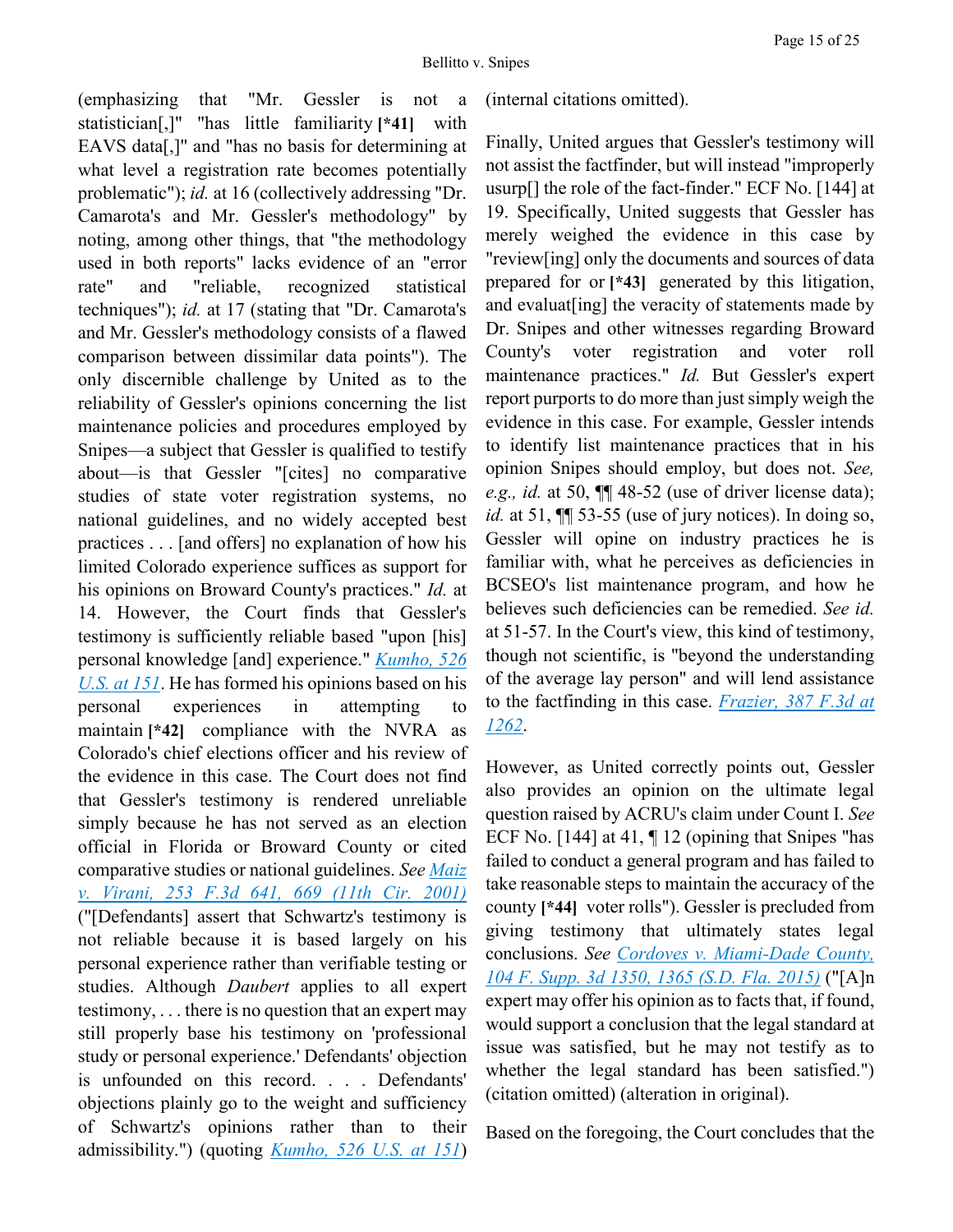testimony Gessler seeks to offer is admissible, so long as that testimony does not relate to Broward County's voter registration rates or to any legal conclusions.

#### **B. Summary Judgment Motions**

*1. Claim for Failure to Make Reasonable Efforts to Conduct Voter List Maintenance Programs (Count I)*

#### *a. The Snipes/United Motion*<sup>14</sup>

"Congress' stated purposes in enacting the NVRA were, *inter alia*, 'to establish procedures that will increase the number of eligible citizens who register to vote in elections for Federal office; ... [and] to ensure that accurate and current voter registration rolls are maintained." *[A. Philip Randolph Inst. v.](https://advance.lexis.com/api/document?collection=cases&id=urn:contentItem:5KSG-DG81-F04K-P1C2-00000-00&context=)  [Husted, 838 F.3d 699, 705 \(6th Cir. 2016\)](https://advance.lexis.com/api/document?collection=cases&id=urn:contentItem:5KSG-DG81-F04K-P1C2-00000-00&context=)*, cert. granted, *198 L. Ed. 2d 254, 2017 WL 515274 (U.S. 2017)* (quoting *[52 U.S.C. § 20501\(b\)](https://advance.lexis.com/api/document?collection=statutes-legislation&id=urn:contentItem:5D3N-F721-NRF4-4001-00000-00&context=)*). "These purposes counterpose two general, sometimes conflicting, mandates: To expand and simplify voter registration processes so that more individuals **[\*45]** register and participate in federal elections, while simultaneously ensuring that voter lists include only eligible . . . voters." *[Common](https://advance.lexis.com/api/document?collection=cases&id=urn:contentItem:51H0-25P1-652H-8007-00000-00&context=)  [Cause of Colo. v. Buescher, 750 F. Supp. 2d 1259,](https://advance.lexis.com/api/document?collection=cases&id=urn:contentItem:51H0-25P1-652H-8007-00000-00&context=)  [1274 \(D. Colo. 2010\)](https://advance.lexis.com/api/document?collection=cases&id=urn:contentItem:51H0-25P1-652H-8007-00000-00&context=)*. "Those sometimes conflicting mandates are reflected in the language of *[Section 8](https://advance.lexis.com/api/document?collection=statutes-legislation&id=urn:contentItem:5D3N-F731-NRF4-4007-00000-00&context=)  [of the NVRA](https://advance.lexis.com/api/document?collection=statutes-legislation&id=urn:contentItem:5D3N-F731-NRF4-4007-00000-00&context=)* . . . ." *[Husted, 838 F.3d at 705](https://advance.lexis.com/api/document?collection=cases&id=urn:contentItem:5KSG-DG81-F04K-P1C2-00000-00&context=)*.

*[Subsection \(a\) of Section 8](https://advance.lexis.com/api/document?collection=statutes-legislation&id=urn:contentItem:5D3N-F731-NRF4-4007-00000-00&context=)* states that "[i]n the administration of voter registration for elections for Federal office, each State shall . . . provide that the name of a registrant may not be removed from the official list of eligible voters except" under certain circumstances. *[52 U.S.C. § 20507\(a\)\(3\)](https://advance.lexis.com/api/document?collection=statutes-legislation&id=urn:contentItem:5D3N-F731-NRF4-4007-00000-00&context=)*; *see also* S.

 $\overline{a}$ 

Rep. No. 103-6, at 19 (1993) ("[O]ne of the guiding principles of [the NVRA is] to ensure that once registered, a voter remains on the rolls so long as he or she is eligible to vote in that jurisdiction."); H.R. Rep. No. 103-9, at 18 (1993). *[Section 8](https://advance.lexis.com/api/document?collection=statutes-legislation&id=urn:contentItem:5D3N-F731-NRF4-4007-00000-00&context=)* then provides an exhaustive list of the circumstances justifying removal: "criminal conviction or mental incapacity as provided by state law, the death of the registrant, or . . . a change of the registrant's residence." *[U.S. Student Ass'n Found. v. Land, 546](https://advance.lexis.com/api/document?collection=cases&id=urn:contentItem:4V70-WR20-TXFX-82RC-00000-00&context=)  [F.3d 373, 376 \(6th Cir. 2008\)](https://advance.lexis.com/api/document?collection=cases&id=urn:contentItem:4V70-WR20-TXFX-82RC-00000-00&context=)* (citing *[52 U.S.C. §§](https://advance.lexis.com/api/document?collection=statutes-legislation&id=urn:contentItem:5D3N-F731-NRF4-4007-00000-00&context=)  [20507\(a\)\(3\)-\(4\)](https://advance.lexis.com/api/document?collection=statutes-legislation&id=urn:contentItem:5D3N-F731-NRF4-4007-00000-00&context=)*). Under *[subsection \(a\)\(4\)](https://advance.lexis.com/api/document?collection=statutes-legislation&id=urn:contentItem:5D3N-F731-NRF4-4007-00000-00&context=)*—which ACRU's claim under Count I is brought pursuant to—states are required to "conduct a general program that makes a reasonable effort to remove the names of ineligible voters from the official lists of eligible voters by reason of (A) the **[\*46]** death of the registrant; or (B) a change in the residence of the registrant[.]" *[52 U.S.C. § 20507\(a\)\(4\)](https://advance.lexis.com/api/document?collection=statutes-legislation&id=urn:contentItem:5D3N-F731-NRF4-4007-00000-00&context=)*.

Finally, as noted by the Sixth Circuit in *Husted*, "in *[subsection \(c\)\(1\) of Section 8](https://advance.lexis.com/api/document?collection=statutes-legislation&id=urn:contentItem:5D3N-F731-NRF4-4007-00000-00&context=)*, Congress provided states with an example of a procedure for identifying and removing voters who had changed residence that would comply with the NVRA's mandates and accompanying constraints. That subsection provides that '[a] State *may* meet the requirement of *[subsection \(a\)\(4\)](https://advance.lexis.com/api/document?collection=statutes-legislation&id=urn:contentItem:5D3N-F731-NRF4-4007-00000-00&context=)* by establishing a program under which' voters who appear to have moved based on information contained in the NCOA database are sent *[subsection \(d\)](https://advance.lexis.com/api/document?collection=statutes-legislation&id=urn:contentItem:5D3N-F731-NRF4-4007-00000-00&context=)* confirmation notices."<sup>15</sup>

*[838 F.3d at 707](https://advance.lexis.com/api/document?collection=cases&id=urn:contentItem:5KSG-DG81-F04K-P1C2-00000-00&context=)* (quoting *[52 U.S.C. § 20507\(d\)\(1\)](https://advance.lexis.com/api/document?collection=statutes-legislation&id=urn:contentItem:5D3N-F731-NRF4-4007-00000-00&context=)*) (alteration and emphasis in original). This procedure, which the Snipes/United Motion relies upon first and foremost, has been come to known as the "'safe-harbor' procedure." *Id.; see* ECF No. [142] at 3 ("Because the undisputed facts of this case

without first subjecting the registrant to the confirmation notice procedure outlined in that subsection. *[52 U.S.C. § 20507\(d\)\(1\)](https://advance.lexis.com/api/document?collection=statutes-legislation&id=urn:contentItem:5D3N-F731-NRF4-4007-00000-00&context=)*. That mandatory confirmation notice procedure is as follows: "a forwardable postage prepaid and pre-addressed form is sent to a voter, and the voter is removed from the rolls if (1) he or she does not respond to the confirmation notice or update his or her registration, and (2) he or she does not subsequently vote during a period of four consecutive years that includes two federal elections." *[Husted, 838](https://advance.lexis.com/api/document?collection=cases&id=urn:contentItem:5KSG-DG81-F04K-P1C2-00000-00&context=)  [F.3d at 707](https://advance.lexis.com/api/document?collection=cases&id=urn:contentItem:5KSG-DG81-F04K-P1C2-00000-00&context=)* (citing *[52 U.S.C. § 20507\(d\)](https://advance.lexis.com/api/document?collection=statutes-legislation&id=urn:contentItem:5D3N-F731-NRF4-4007-00000-00&context=)*).

<sup>14</sup> Although Snipes and United have requested a hearing, *see* ECF No. [142] at 19, the Court finds the matters presented in the Snipes/United Motion suitable for a determination on the papers and without oral argument.

<sup>&</sup>lt;sup>15</sup> *[Subsection \(d\)](https://advance.lexis.com/api/document?collection=statutes-legislation&id=urn:contentItem:5D3N-F731-NRF4-4007-00000-00&context=)* establishes that states "shall not remove the name of a registrant from the official list of eligible voters in elections for Federal office on the ground that the registrant has changed residence"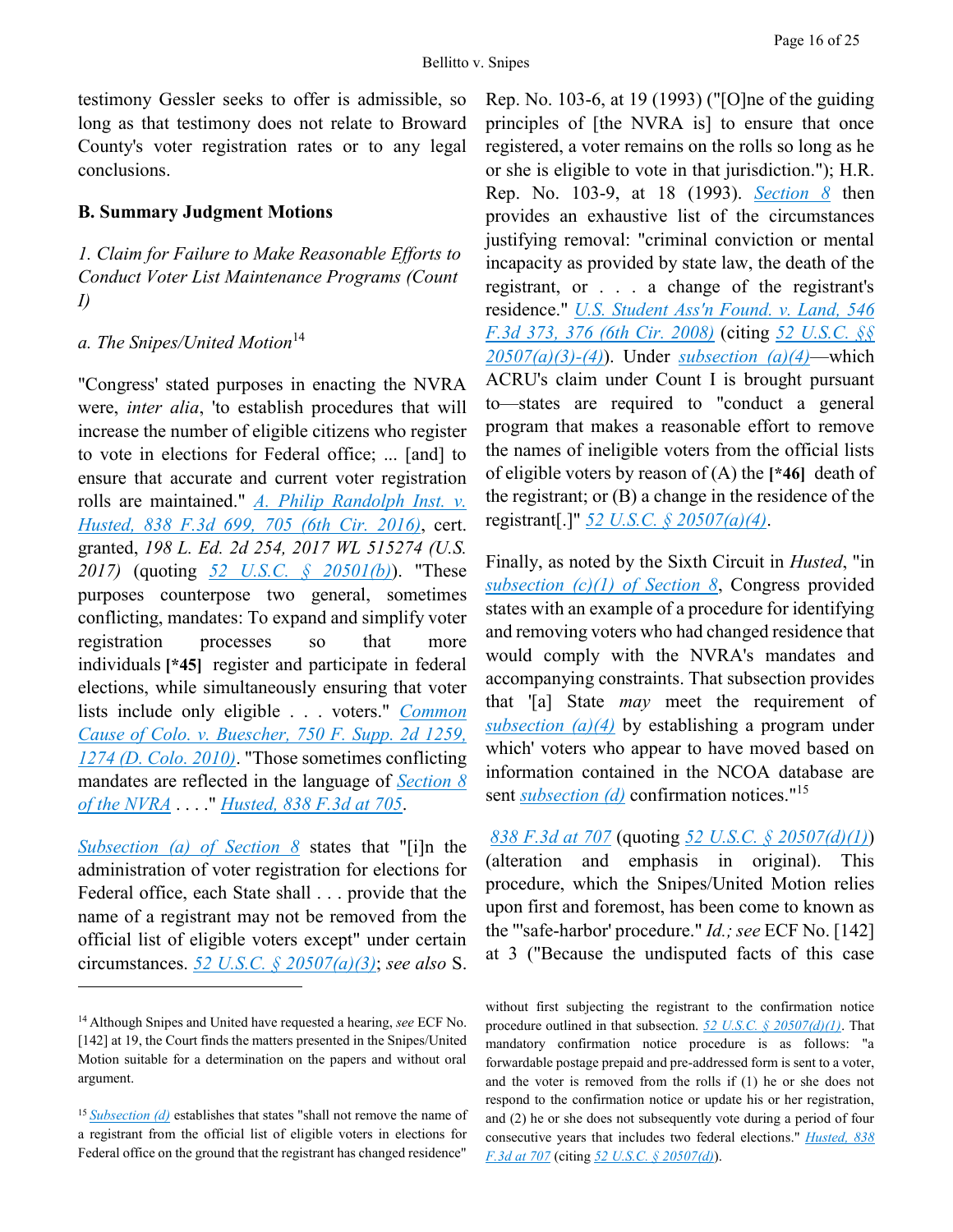demonstrate that Defendant is implementing the NCOA program in accordance with the safe harbor provision, the county's program meets the requirements of *[subsection \(a\)\(4\)](https://advance.lexis.com/api/document?collection=statutes-legislation&id=urn:contentItem:5D3N-F731-NRF4-4007-00000-00&context=)*. For this reason alone, summary judgment is warranted on Count I.").

As a preliminary matter, both Snipes and United initially raised the safe-harbor provision when they previously moved to dismiss Count I. *See [Bellitto v.](https://advance.lexis.com/api/document?collection=cases&id=urn:contentItem:5M1N-0M41-F04D-10NR-00000-00&context=)  [Snipes, 221 F. Supp. 3d 1354, 1365-66 \(S.D. Fla.](https://advance.lexis.com/api/document?collection=cases&id=urn:contentItem:5M1N-0M41-F04D-10NR-00000-00&context=)  [2016\)](https://advance.lexis.com/api/document?collection=cases&id=urn:contentItem:5M1N-0M41-F04D-10NR-00000-00&context=)*. Agreeing with the **[\*47]** Sixth Circuit's reasoning in *Husted*, this Court noted that "full compliance with *[subsection \(c\)\(1\)](https://advance.lexis.com/api/document?collection=statutes-legislation&id=urn:contentItem:5D3N-F731-NRF4-4007-00000-00&context=)* [(the safe-harbor provision)] would *comply* with the NVRA's mandates and accompanying constraints." *[Id.](https://advance.lexis.com/api/document?collection=cases&id=urn:contentItem:5M1N-0M41-F04D-10NR-00000-00&context=) [at](https://advance.lexis.com/api/document?collection=cases&id=urn:contentItem:5M1N-0M41-F04D-10NR-00000-00&context=)  [1365](https://advance.lexis.com/api/document?collection=cases&id=urn:contentItem:5M1N-0M41-F04D-10NR-00000-00&context=)* (citing *[Husted, 838 F.3d at 707](https://advance.lexis.com/api/document?collection=cases&id=urn:contentItem:5KSG-DG81-F04K-P1C2-00000-00&context=)*) (internal quotation marks omitted) (emphasis added). The Court nonetheless declined to dismiss Count I on the basis of the safe-harbor provision, explaining that whether Snipes fully complied with the safe-harbor provision "is a fact-based argument more properly addressed at a later stage of the proceedings." *[Id.](https://advance.lexis.com/api/document?collection=cases&id=urn:contentItem:5M1N-0M41-F04D-10NR-00000-00&context=) [at](https://advance.lexis.com/api/document?collection=cases&id=urn:contentItem:5M1N-0M41-F04D-10NR-00000-00&context=)  [1366](https://advance.lexis.com/api/document?collection=cases&id=urn:contentItem:5M1N-0M41-F04D-10NR-00000-00&context=)*. Even in addressing Snipes and United's reliance on the safe-harbor provision at this stage of the proceedings, however, the Court does not take the view that, as a matter of law, full compliance with the safe-harbor provision necessarily absolves an election official of any liability under *[subsection](https://advance.lexis.com/api/document?collection=statutes-legislation&id=urn:contentItem:5D3N-F731-NRF4-4007-00000-00&context=)  [\(a\)\(4\) of Section 8](https://advance.lexis.com/api/document?collection=statutes-legislation&id=urn:contentItem:5D3N-F731-NRF4-4007-00000-00&context=)*.

As the Sixth Circuit explained in *Husted*, "*[Section](https://advance.lexis.com/api/document?collection=statutes-legislation&id=urn:contentItem:5D3N-F731-NRF4-4007-00000-00&context=)  [8](https://advance.lexis.com/api/document?collection=statutes-legislation&id=urn:contentItem:5D3N-F731-NRF4-4007-00000-00&context=)*'s language pairs the mandate that states maintain accurate voter rolls with multiple *constraints* on how the states may go about doing so." *[838 F.3d at 705-](https://advance.lexis.com/api/document?collection=cases&id=urn:contentItem:5KSG-DG81-F04K-P1C2-00000-00&context=) [06](https://advance.lexis.com/api/document?collection=cases&id=urn:contentItem:5KSG-DG81-F04K-P1C2-00000-00&context=)* (emphasis added). In this Court's view, the Sixth Circuit's attentiveness to the constraints imposed upon election officials in their efforts to maintain accurate voter rolls directly informed its treatment of the safe-harbor **[\*48]** provision. More specifically, the Sixth Circuit viewed the safe-harbor provision as Congress having provided states with "an example" of a residence-change procedure "that would *comply* with the NVRA's mandates and accompanying *constraints*." *[Id.](https://advance.lexis.com/api/document?collection=cases&id=urn:contentItem:5KSG-DG81-F04K-P1C2-00000-00&context=) [at 707](https://advance.lexis.com/api/document?collection=cases&id=urn:contentItem:5KSG-DG81-F04K-P1C2-00000-00&context=)* (emphasis added). But the Sixth Circuit did not appear to view the safe-harbor

provision—though an example of a procedure that *complies* with the NVRA (including its constraints on election officials)—as an example of a procedure that *satisfies* all of an election official's duties under *[subsection \(a\)\(4\)](https://advance.lexis.com/api/document?collection=statutes-legislation&id=urn:contentItem:5D3N-F731-NRF4-4007-00000-00&context=)*. Indeed, quite the contrary, the Sixth Circuit appeared to take a much more limited view, merely recognizing that the defendant's NCOA process, in mirroring the safe-harbor procedure, "is thus *permissible* under the NVRA." *Id.* (emphasis added). It is also worth noting that *Husted* concerned alleged violations of *[Section 8](https://advance.lexis.com/api/document?collection=statutes-legislation&id=urn:contentItem:5D3N-F731-NRF4-4007-00000-00&context=)* based on the removal of (as opposed to a failure to remove) registered voters from the subject voter rolls—in particular, removals that were based only on changes of residence. *See [id.](https://advance.lexis.com/api/document?collection=cases&id=urn:contentItem:5KSG-DG81-F04K-P1C2-00000-00&context=) [at 706](https://advance.lexis.com/api/document?collection=cases&id=urn:contentItem:5KSG-DG81-F04K-P1C2-00000-00&context=)*.

Here, with no authority having been presented to suggest otherwise, this Court holds that although an election official's particular NCOA process for identifying and removing **[\*49]** voters who have changed their residence is "permissible under the NVRA" if it mirrors the safe-harbor provision outlined in *[subsection \(c\)\(1\) of Section 8](https://advance.lexis.com/api/document?collection=statutes-legislation&id=urn:contentItem:5D3N-F731-NRF4-4007-00000-00&context=)*, such a process does not necessarily demonstrate full satisfaction of all the duties owed by that election official under *[subsection \(a\)\(4\)](https://advance.lexis.com/api/document?collection=statutes-legislation&id=urn:contentItem:5D3N-F731-NRF4-4007-00000-00&context=)*. *Id. [Subsection](https://advance.lexis.com/api/document?collection=statutes-legislation&id=urn:contentItem:5D3N-F731-NRF4-4007-00000-00&context=)  [\(a\)\(4\)](https://advance.lexis.com/api/document?collection=statutes-legislation&id=urn:contentItem:5D3N-F731-NRF4-4007-00000-00&context=)* contemplates removal of ineligible voters from a state's voter rolls based on two specific circumstances: a registrant's change of residence *and* the death of a registrant. *See [52 U.S.C. §](https://advance.lexis.com/api/document?collection=statutes-legislation&id=urn:contentItem:5D3N-F731-NRF4-4007-00000-00&context=)*   $20507(a)(4)$ . As "an example" of a "permissible" change-of-residence procedure under the NVRA, *[Husted, 838 F.3d at 707](https://advance.lexis.com/api/document?collection=cases&id=urn:contentItem:5KSG-DG81-F04K-P1C2-00000-00&context=)*, the safe-harbor provision says nothing of an election official's "mandates and accompanying restraints" as they relate to deceased registrants. *[Husted, 838 F.3d at 707](https://advance.lexis.com/api/document?collection=cases&id=urn:contentItem:5KSG-DG81-F04K-P1C2-00000-00&context=)*. The point is made especially apparent in this case, as the Amended Complaint specifically alleges that Snipes inadequately removed the names of registrants who have died. *Cf. [id.](https://advance.lexis.com/api/document?collection=cases&id=urn:contentItem:5KSG-DG81-F04K-P1C2-00000-00&context=) [at 706](https://advance.lexis.com/api/document?collection=cases&id=urn:contentItem:5KSG-DG81-F04K-P1C2-00000-00&context=)* ("This case concerns the final circumstance justifying removal—change of residence—which is subject to its own mandate and accompanying constraints."). Accordingly, even if Snipes has fully complied with *[Section 8](https://advance.lexis.com/api/document?collection=statutes-legislation&id=urn:contentItem:5D3N-F731-NRF4-4007-00000-00&context=)*'s safeharbor provision—a determination the Court need not make at this point—such compliance does not in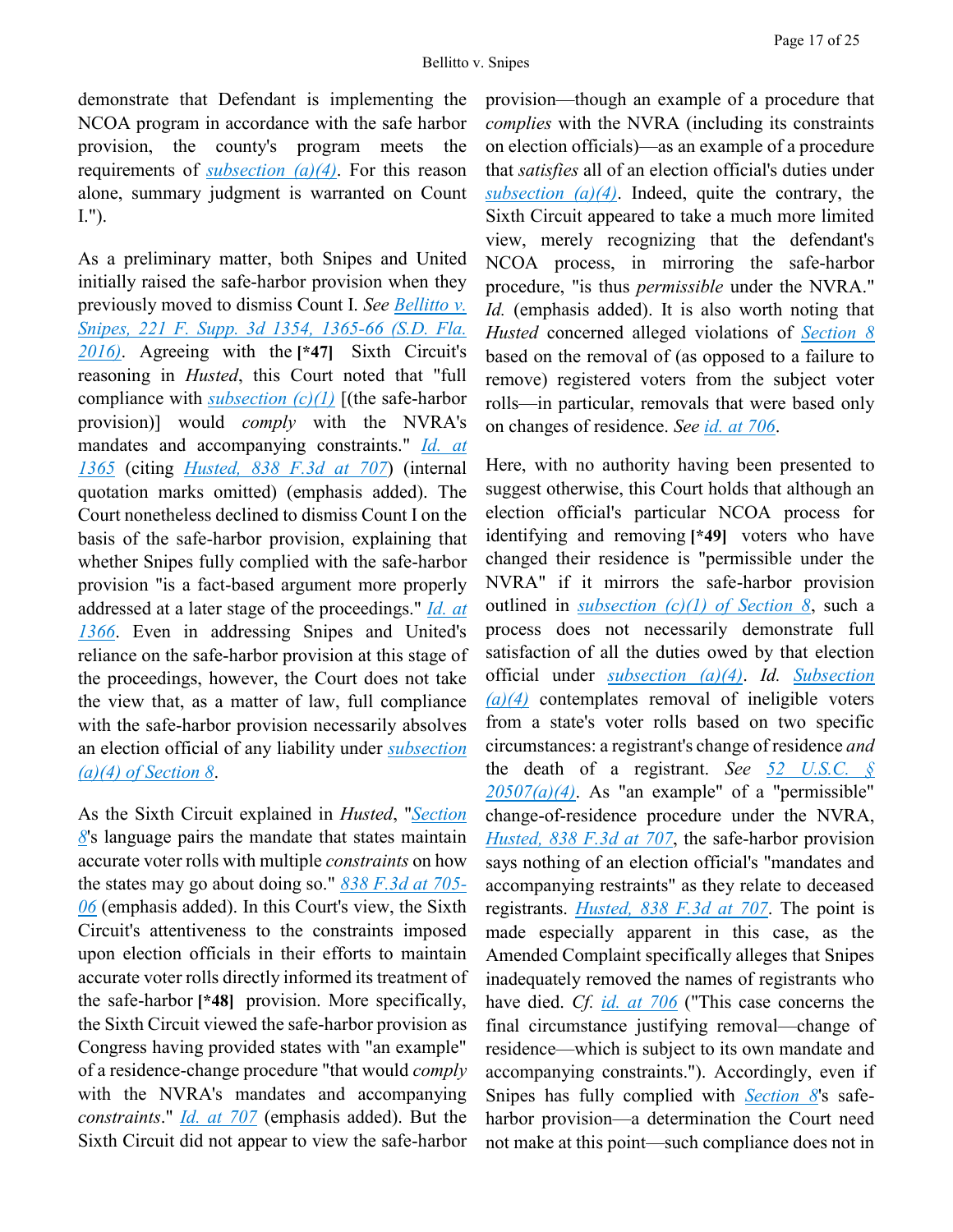and of itself entitle her to judgment as a matter **[\*50]** of law on Count I.

Compliance with *[Section 8](https://advance.lexis.com/api/document?collection=statutes-legislation&id=urn:contentItem:5D3N-F731-NRF4-4007-00000-00&context=)*'s safe-harbor provision aside, Snipes and United also move for summary judgment on Count I on the basis that the undisputed facts definitively establish that Snipes' removal program is "reasonable under the statutory standard."<sup>16</sup>

ECF No. [142] at 13. Snipes and United emphasize the evidence pertaining to all of the list maintenance activities that Snipes employs, and those activities are undoubtedly extensive. *See id.* at 14-15 (e.g., receiving and acting on daily updates from DOE; soliciting responses from registrants with felony convictions; reviewing and consolidating registration records identified as duplicates; employing specific procedures for registrants who appear to have died). Snipes and United further contend that "[t]he objective results of Defendant's general program and list maintenance activities demonstrate that her program has a real, substantial outcome in terms of the removal of registrants deemed ineligible". They point out that Snipes removed from the Broward County voter rolls over 240,000 registrants between January 1, 2014 and December 31, 2016, and 192,000 registrants between January 7, 2015 and January 10, 2017. *Id.* at 15.

Notwithstanding the extensiveness **[\*51]** of Snipes' removal efforts and the substantial amount of removals that those efforts have resulted in, ACRU has presented admissible evidence—by way of the analyses of Dr. Camarota—of very high voter registration rates in Broward County compared to voter registration rates throughout the country. *See* ECF No. [144] at 26-36. In some instances, according to Dr. Camarota, Broward County has had more or close to the same amount of persons registered to vote as it has had voting-age citizens in total. *See id.* at 33-4 (calculating rates in Broward County at 108.5% in 2010 and 96.7% in 2014, and

opining that, "[t]aken at face value, these numbers indicate that nearly every eligible person in Broward County is registered to vote"). As for the voter registration rates nationally and in Florida as a whole, according to Dr. Camarota's expert report: "Nationally, the [Census] Bureau reported 65.1% of voting-age citizens were registered in 2010, 71.2% were registered in 2012 (a presidential election year), and 64.6% in 2014. In Florida as a whole, the corresponding figures for these same years were 63%, 68.3%, and 62.6%." *Id.* at 34. Of course, Dr. Smith—Snipes and United's expert witness—claims that Dr. Camarota's analyses are misleading. But, **[\*52]** in addressing whether Snipes and United are entitled to summary judgment on Count I, the Court must accept the evidence provided by ACRU, the non-movant, and draw all reasonable inferences in its favor. *See [Montgomery v. Noga, 168 F.3d](https://advance.lexis.com/api/document?collection=cases&id=urn:contentItem:3W5S-RXM0-0038-X313-00000-00&context=)  [1282, 1289 \(11th Cir. 1999\)](https://advance.lexis.com/api/document?collection=cases&id=urn:contentItem:3W5S-RXM0-0038-X313-00000-00&context=)*. Other than moving to exclude Dr. Camarota and his expert report, Snipes and United do not address the voter registration rates in Dr. Camarota's expert report other than to say, without any supporting authority, that "the NVRA has no outcome-based criteria for compliance." ECF No. [142] at 16. The Court does not agree with Snipes and United that outcomes bear no significance whatsoever when it comes to determining whether an election official has met her duties under a statute through which one of Congress' stated purposes is to "ensure that accurate and current voter registration rolls are maintained." *[Husted, 838 F.3d at 705](https://advance.lexis.com/api/document?collection=cases&id=urn:contentItem:5KSG-DG81-F04K-P1C2-00000-00&context=)* (quoting *[52 U.S.C. §](https://advance.lexis.com/api/document?collection=statutes-legislation&id=urn:contentItem:5D3N-F721-NRF4-4001-00000-00&context=)  [20501\(b\)](https://advance.lexis.com/api/document?collection=statutes-legislation&id=urn:contentItem:5D3N-F721-NRF4-4001-00000-00&context=)*). In any event, such a position undercuts Snipes and United's own emphasis on the amount of registered voters that BCSEO has removed—which this Court also deems relevant to such a determination.

Ultimately, taking ACRU's evidence as true, the voter registration rates extrapolated from Broward County's voter rolls at the very least create a reasonable inference that Snipes, **[\*53]** despite all of the stated list maintenance efforts she has

 $\overline{a}$ 

<sup>16</sup> Notably, Snipes and United make no effort to identify exactly what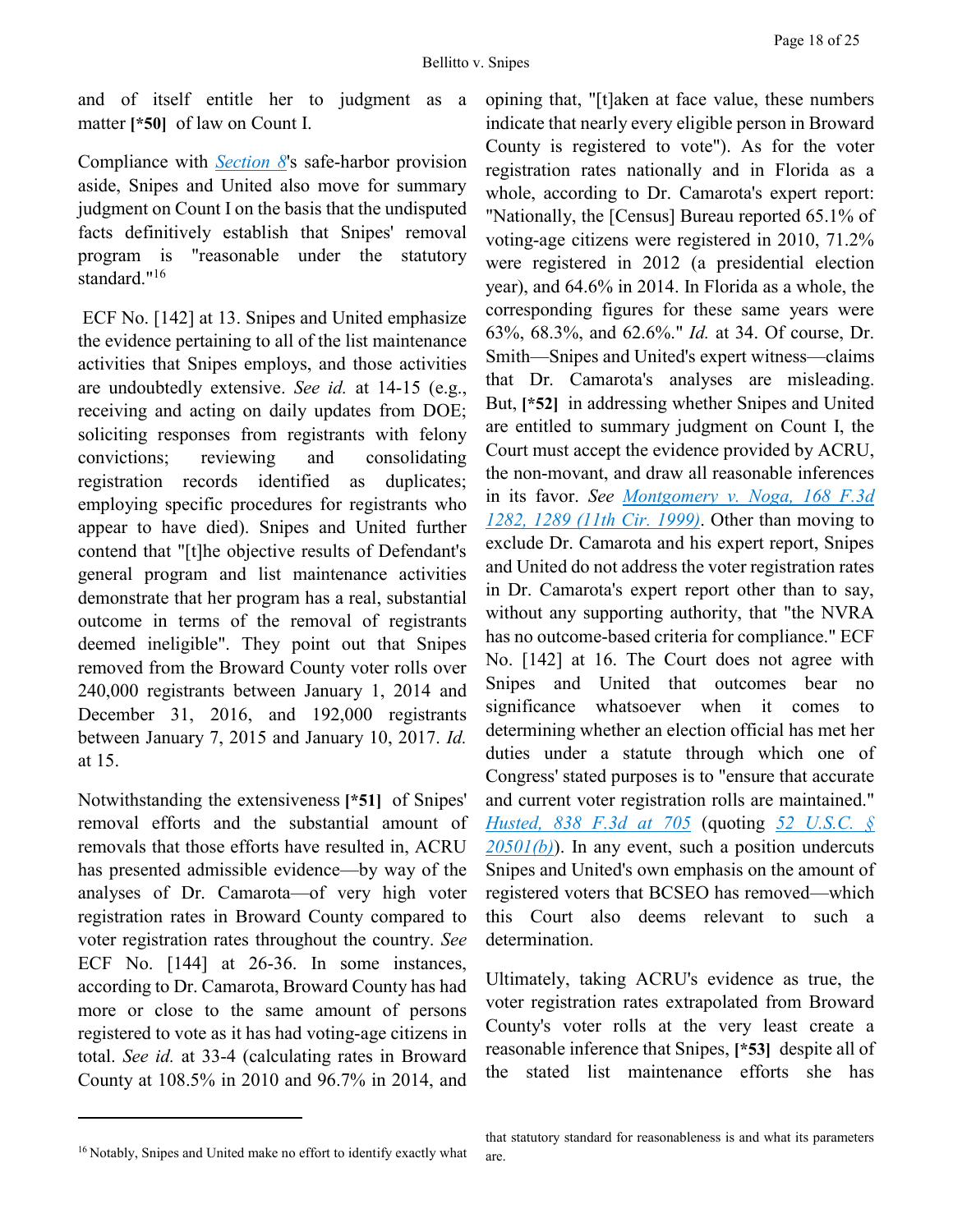undertaken, has failed to meet the reasonableness requirement under *[subsection \(a\)\(4\) of Section 8](https://advance.lexis.com/api/document?collection=statutes-legislation&id=urn:contentItem:5D3N-F731-NRF4-4007-00000-00&context=)*. *See, e.g., Martinez—Rivera, 166 F. Supp. 3d at 793- 94* ("The high registration rate in Zavala County creates a strong inference that the Defendant has neglected her duty to maintain an accurate and current voter registration roll."); *[Wake Cty. Bd. of](https://advance.lexis.com/api/document?collection=cases&id=urn:contentItem:5MXP-H101-F04D-R0HK-00000-00&context=)  [Elections, 2017 U.S. Dist. LEXIS 23565, 2017 WL](https://advance.lexis.com/api/document?collection=cases&id=urn:contentItem:5MXP-H101-F04D-R0HK-00000-00&context=)  [684185, at \\*4-5](https://advance.lexis.com/api/document?collection=cases&id=urn:contentItem:5MXP-H101-F04D-R0HK-00000-00&context=)* (drawing inference in favor of the plaintiff alleging an NVRA violation where the plaintiff alleged that "voter rolls maintained by [the defendant] contain or have contained more registrants than eligible voting-age citizens" and disregarding at the motion to dismiss stage the "potentially reasonable explanation for the high registration rate"). As such, the Court finds that Snipes and United have not shown the absence of a genuine issue of material fact as to whether Snipes, in light of those voter registration rates, has conducted a general program that makes a reasonable effort to remove the names of ineligible voters from the official lists of eligible voters by reason of a registrant's death or a resident's change in residence. *See [52 U.S.C. § 20507\(a\)\(4\)](https://advance.lexis.com/api/document?collection=statutes-legislation&id=urn:contentItem:5D3N-F731-NRF4-4007-00000-00&context=)*. As such, Snipes and United are not entitled to judgment as a matter of law with respect **[\*54]** to Count I.

# *2. Claim for Failure to Disclose (Count II)*

*[Subsection 8\(i\)\(1\) of the NVRA](https://advance.lexis.com/api/document?collection=statutes-legislation&id=urn:contentItem:5D3N-F731-NRF4-4007-00000-00&context=)* mandates public disclosure of all records related to voter registration and list-maintenance activities. It provides in relevant part as follows: "Each State shall maintain for at least 2 years and shall make available for public inspection . . . all records concerning the implementation of programs and activities conducted for the purpose of ensuring the accuracy and currency of official lists of eligible voters . . . ." *[52 U.S.C. § 20507\(i\)\(1\)](https://advance.lexis.com/api/document?collection=statutes-legislation&id=urn:contentItem:5D3N-F731-NRF4-4007-00000-00&context=)*. "This language embodies Congress's conviction that Americans who are eligible under law to vote have every right to exercise their franchise, a right that must not be sacrificed to administrative chicanery, oversights, or inefficiencies." *[Project Vote/Voting for America,](https://advance.lexis.com/api/document?collection=cases&id=urn:contentItem:55WM-M161-F04K-M322-00000-00&context=)  [Inc. v. Long, 682 F.3d 331, 334-35 \(4th Cir. 2012\)](https://advance.lexis.com/api/document?collection=cases&id=urn:contentItem:55WM-M161-F04K-M322-00000-00&context=)*.

In moving for summary judgment on Count II, ACRU argues that Snipes has failed to comply with this public disclosure mandate by failing to provide or make available for inspection the following categories of documents it requested in its January 26, 2016 letter:

(1) updated registration data since the publication of information reported by the EAC for 2014 from the 2014 EAC Report;

(2) the number of notices sent to inactive voters since the publication **[\*55]** of the 2014 EAC Report, including the date, scope, and contents of any mailing sent to all ("not just [] active") registered voters;

(3) the total number of voters registered in Broward County as of the date of any response; (4) any records indicating the use of citizenship or immigration status for list maintenance activities; and

(5) all list maintenance records including federal voter registration forms containing citizenship eligibility questionnaires for the previous 22 months, which, according to ACRU, contemplates the following: (a) copies of all invoices and statements from any outside vendors Snipes works with in doing list maintenance mailings; (b) records of complaints received regarding list maintenance issues; (c) communications from and to the DOS office; (d) records related to USPS NCOA database requests and usage; and (e) a current list of all registered voters (active and inactive).

ECF No. [117] at 14-15. Snipes counters in her motion for summary judgment on Count II by emphasizing that "thousands of public records have been produced" to ACRU thus far, and further claiming that "there are no documents requested and available from Defendant Snipes that has not already **[\*56]** been provided." ECF No. [145] at 2-3. The Court will address each motion and their respective arguments in turn.

As a preliminary matter, however, insofar as ACRU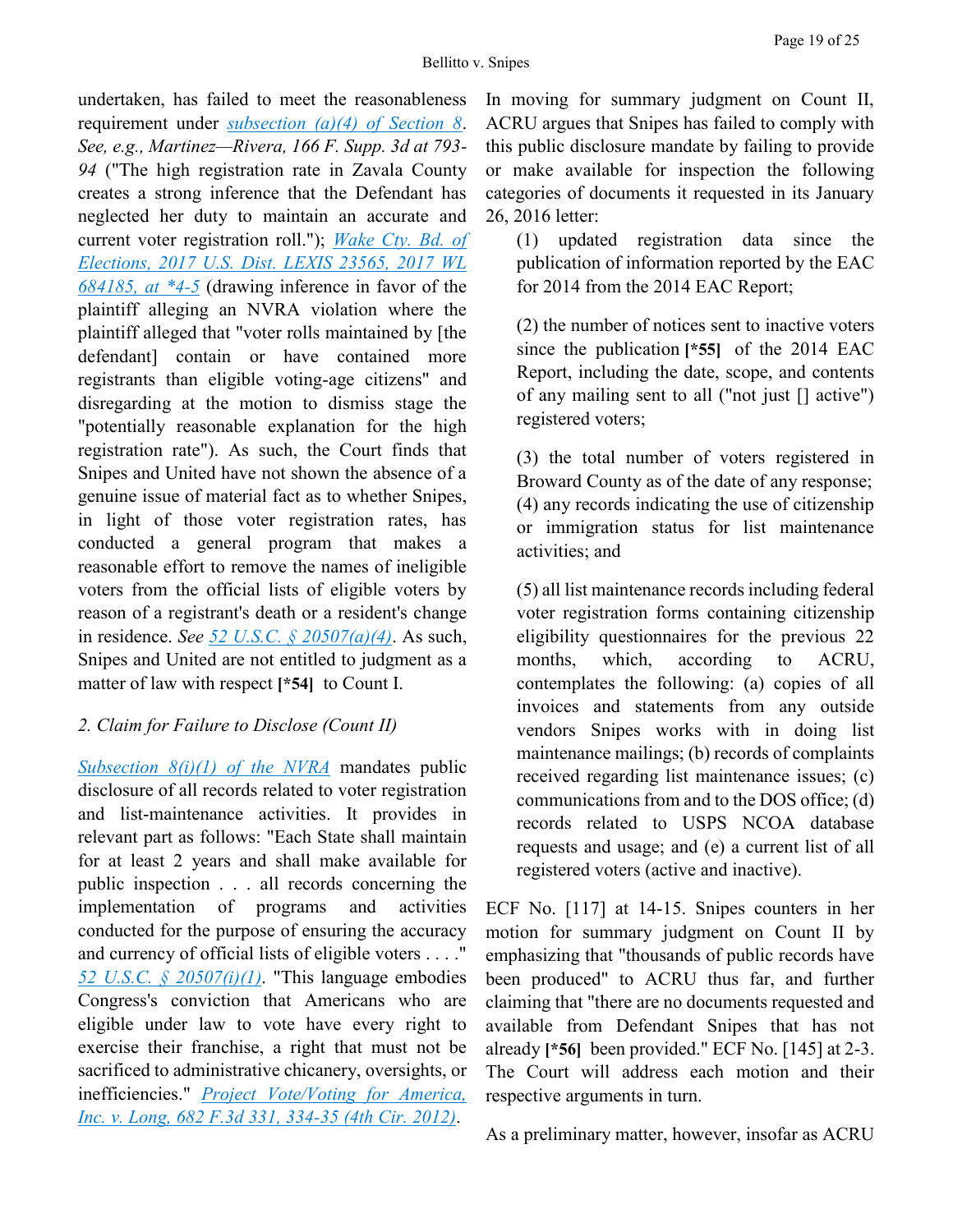seeks under Count II a declaration from the Court that Snipes has violated the public disclosure requirement under *[subsection 8\(i\)\(1\) of the NVRA](https://advance.lexis.com/api/document?collection=statutes-legislation&id=urn:contentItem:5D3N-F731-NRF4-4007-00000-00&context=)*, *see generally* ECF No. [12] at 9 (praying for a declaration "that Defendant is in violation of *[Section](https://advance.lexis.com/api/document?collection=statutes-legislation&id=urn:contentItem:5D3N-F731-NRF4-4007-00000-00&context=)  [8 of the NVRA](https://advance.lexis.com/api/document?collection=statutes-legislation&id=urn:contentItem:5D3N-F731-NRF4-4007-00000-00&context=)*"), the Court considers the operative time period to be the time between ACRU's January 26, 2016 letter and the filing of this suit on June 27, 2016. Under *[52 U.S.C. § 20510\(b\)\(2\)](https://advance.lexis.com/api/document?collection=statutes-legislation&id=urn:contentItem:5D3N-F741-NRF4-400B-00000-00&context=)*, a potential defendant is allowed 90 days following receipt of a notice of a purported NVRA violation to correct that violation before the potential plaintiff may bring suit. In this case, that notice was the January 26, 2016 letter, and so Snipes had at least 90 days from the date she received that letter to correct the potential public disclosure violation identified therein.<sup>17</sup>

It is precisely that claimed violation—which encompasses all of the communications and interactions that took place between ACRU and Snipes from January 26, 2016 to June 27, 2016—and Snipes alleged failure to correct it up to the commencement of this suit that **[\*57]** is reflected in the Amended Complaint. *See, e.g.*, ECF No. [12] at ¶ 33 ("Defendant has failed to respond adequately to Plaintiff's written request for data, failed to produce or otherwise failed to make records available to Plaintiffs concerning Defendant's implementation of programs and activities for ensuring the accuracy and currency of official lists of eligible voters for Broward County, in violation of *[Section 8](https://advance.lexis.com/api/document?collection=statutes-legislation&id=urn:contentItem:5D3N-F731-NRF4-4007-00000-00&context=)* . . . .

 $\overline{a}$ 

*Defendant has rebuffed efforts to meet to discuss and implement remedial plans to cure this violation*.") (emphasis added). To the extent that the Court considers the efforts undertaken by Snipes since the filing of this suit—which seems to be the primary focus of ACRU's and Snipes' respective motions for summary judgment on Count II—the Court does so only for the purposes addressing ACRU's request for an injunction requiring Snipes to "substantively respond to [ACRU's] written request for records concerning her implementation of [list maintenance] programs and activities . . . and provide access to election records." ECF No. [12] at 10.

#### *a. ACRU's Motion*

At the outset, the Court notes that ACRU's Motion is premised on Snipes' alleged failure to provide **[\*58]** records throughout the course of this litigation. *See* ECF No. [117] at 14-15. With that in mind, the Court makes a seemingly obvious but nevertheless important—indeed dispositive observation. In support of its motion for summary judgment, ACRU cites to *[Project Vote/Voting for](https://advance.lexis.com/api/document?collection=cases&id=urn:contentItem:55WM-M161-F04K-M322-00000-00&context=)  [America, Inc. v. Long, 682 F.3d 331, 334-35 \(4th](https://advance.lexis.com/api/document?collection=cases&id=urn:contentItem:55WM-M161-F04K-M322-00000-00&context=)  [Cir. 2012\)](https://advance.lexis.com/api/document?collection=cases&id=urn:contentItem:55WM-M161-F04K-M322-00000-00&context=)*. *See* ECF No. [117] at 10-13. In *Long*, the Fourth Circuit affirmed the district court's granting of summary judgment in favor of the plaintiff organization that sought records under the NVRA, whereby the district court concluded that *[Section 8](https://advance.lexis.com/api/document?collection=statutes-legislation&id=urn:contentItem:5D3N-F731-NRF4-4007-00000-00&context=)*'s public disclosure requirement applies to completed voter registration applications. *[682 F.3d at 333](https://advance.lexis.com/api/document?collection=cases&id=urn:contentItem:55WM-M161-F04K-M322-00000-00&context=)*. The

correspondence between ACRU and Snipes, the letter represents the first time ACRU requested list maintenance records from Snipes. In other words, although the letter notified Snipes of a potential NVRA violation for her alleged failure to make reasonable efforts to conduct voter list maintenance programs, as far as public disclosure is concerned, the letter merely requested for the first time Snipes' list maintenance records. *See id.* at 4 ("We would like to discuss with your office how to implement a remedial plan which could cure what appears to be a violation of *[Section 8 of the NVRA](https://advance.lexis.com/api/document?collection=statutes-legislation&id=urn:contentItem:5D3N-F731-NRF4-4007-00000-00&context=)*. We *also request* the opportunity to inspect the list maintenance documents outlined above.") (emphasis added). It would seem to follow, then, that Snipes was never provided written notice of the potential NVRA violation claimed under Count II or afforded 90 days after such written notice by which to cure the potential violation—the lapse of which gives rise to the private cause of action. *See [52 U.S.C. §§ 20510\(b\)\(1\)](https://advance.lexis.com/api/document?collection=statutes-legislation&id=urn:contentItem:5D3N-F741-NRF4-400B-00000-00&context=)*, *[\(2\)](https://advance.lexis.com/api/document?collection=statutes-legislation&id=urn:contentItem:5D3N-F741-NRF4-400B-00000-00&context=)*.

 $17$  The parties appear to be in agreement that the January 26, 2016 letter constituted sufficient notice for purposes of ACRU's failure to disclose claim under Count II. Nonetheless, and despite the issue having not been raised on summary judgment or at any other time during these proceedings, the Court questions whether the letter can constitute sufficient notice for purposes of ACRU's claim for failure to make reasonable efforts to conduct voter list maintenance programs under Count I *and* ACRU's failure to disclose claim under Count II. Specifically, the letter contemplated one potential NVRA violation, the violation claimed under Count I. *See* ECF No. [12-1] at 2 ("[T]he list maintenance requirements of *[Section 8 of the NVRA](https://advance.lexis.com/api/document?collection=statutes-legislation&id=urn:contentItem:5D3N-F731-NRF4-4007-00000-00&context=)* [] ensure that ineligible voters are not participating in the political process . . . . The American Civil Rights Union has [] taken on the task of notifying you of your county's violation."). The letter did not contemplate the NVRA violation claimed under Count II, nor could it have; being the first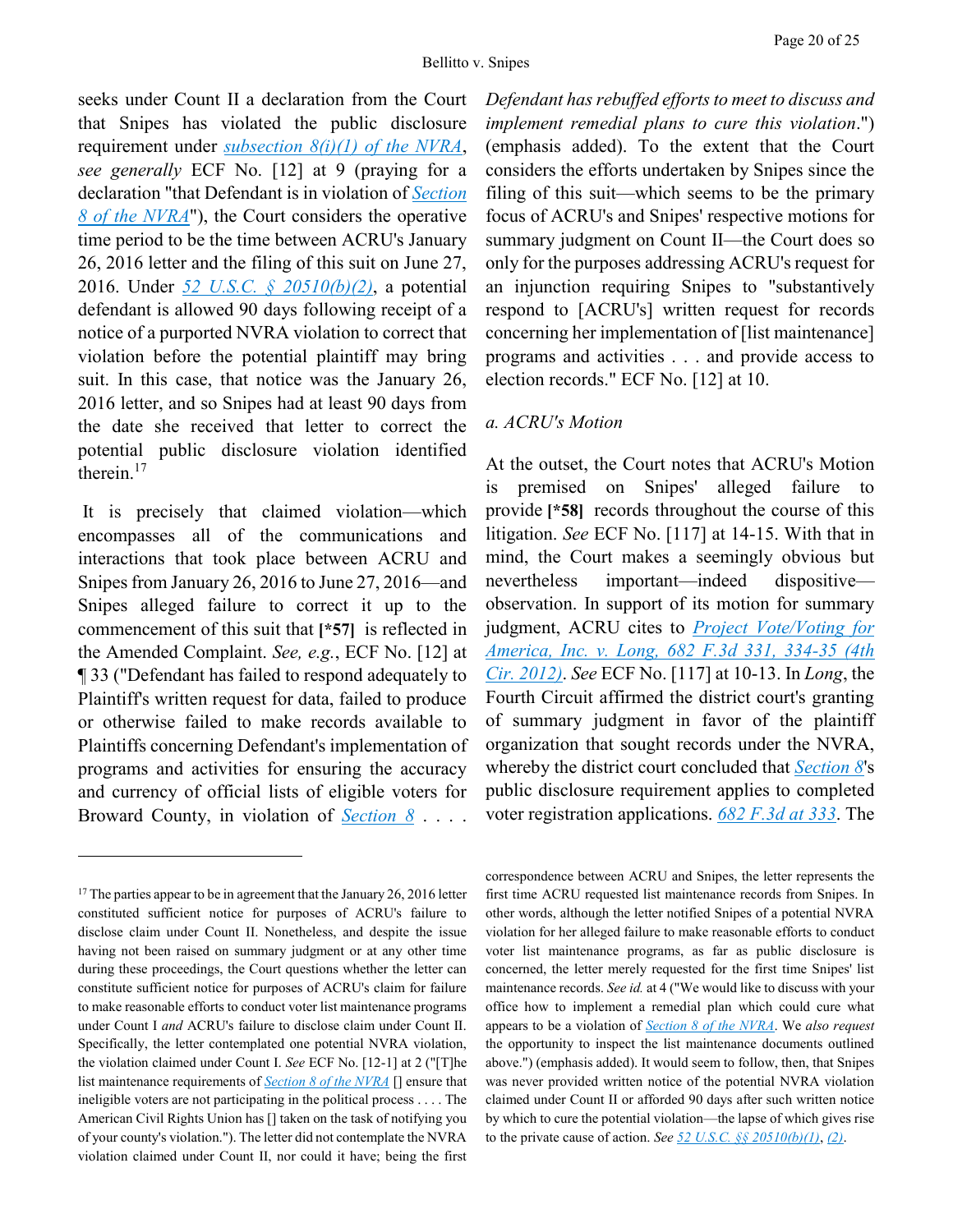plaintiff organization had specifically requested from the defendant—a city official responsible for processing voter registration applications—all voter registration applications submitted during a certain time period, but the defendant repeatedly denied the request. *See [id.](https://advance.lexis.com/api/document?collection=cases&id=urn:contentItem:55WM-M161-F04K-M322-00000-00&context=) [at 333-34](https://advance.lexis.com/api/document?collection=cases&id=urn:contentItem:55WM-M161-F04K-M322-00000-00&context=)*. The defendant's denial was based on her contention that the text of *[Section](https://advance.lexis.com/api/document?collection=statutes-legislation&id=urn:contentItem:5D3N-F731-NRF4-4007-00000-00&context=)  [8\(i\)\(1\)](https://advance.lexis.com/api/document?collection=statutes-legislation&id=urn:contentItem:5D3N-F731-NRF4-4007-00000-00&context=)* does not require public disclosure of completed voter registration applications, but instead applies only to records concerning programs and activities "related to the *purging* of voters from the list of registered voters." *[Id.](https://advance.lexis.com/api/document?collection=cases&id=urn:contentItem:55WM-M161-F04K-M322-00000-00&context=) [at 335](https://advance.lexis.com/api/document?collection=cases&id=urn:contentItem:55WM-M161-F04K-M322-00000-00&context=)* (emphasis added). The Fourth Circuit rejected that interpretation, **[\*59]** concluding that "the phrase 'all records concerning the implementation of programs and activities conducted for the purpose of ensuring the accuracy and currency of official lists of eligible voters' unmistakably encompasses completed voter registration applications[.]" *[Id.](https://advance.lexis.com/api/document?collection=cases&id=urn:contentItem:55WM-M161-F04K-M322-00000-00&context=) [at 336](https://advance.lexis.com/api/document?collection=cases&id=urn:contentItem:55WM-M161-F04K-M322-00000-00&context=)* (quoting *[52](https://advance.lexis.com/api/document?collection=statutes-legislation&id=urn:contentItem:5D3N-F731-NRF4-4007-00000-00&context=)  [U.S.C. § 20507\(i\)\(1\)](https://advance.lexis.com/api/document?collection=statutes-legislation&id=urn:contentItem:5D3N-F731-NRF4-4007-00000-00&context=)*). Similarly, in *[Project Vote v.](https://advance.lexis.com/api/document?collection=cases&id=urn:contentItem:5KRV-MCT1-F04D-23F9-00000-00&context=)  [Kemp, 208 F. Supp. 3d 1320 \(N.D. Ga. 2016\)](https://advance.lexis.com/api/document?collection=cases&id=urn:contentItem:5KRV-MCT1-F04D-23F9-00000-00&context=)*, also cited to by ACRU, *see* ECF No. [117] at 13-14, the Northern District of Georgia rejected the argument that records stored in electronic form are not subject to *[Section 8](https://advance.lexis.com/api/document?collection=statutes-legislation&id=urn:contentItem:5D3N-F731-NRF4-4007-00000-00&context=)*'s public disclosure requirement. The court reasoned: "Interpreting 'records' to exclude information contained within electronic databases also would allow States to circumvent their NVRA disclosure obligations simply by choosing to store information in a particular manner. Given the ubiquity and ease of electronic storage, this would effectively render *[Section 8\(i\)](https://advance.lexis.com/api/document?collection=statutes-legislation&id=urn:contentItem:5D3N-F731-NRF4-4007-00000-00&context=)* a nullity." *[Kemp, 208](https://advance.lexis.com/api/document?collection=cases&id=urn:contentItem:5KRV-MCT1-F04D-23F9-00000-00&context=)  [F. Supp. 3d at 1336](https://advance.lexis.com/api/document?collection=cases&id=urn:contentItem:5KRV-MCT1-F04D-23F9-00000-00&context=)*.

In relying on *Long* and *Kemp*, ACRU appears to imply that Snipes has withheld the production of certain relevant records on the bases that such records either exceed the NVRA's two-year retention period or are stored only in electronic form. ECF No. [117] at 13. More specifically, ACRU asserts as follows:

The same reasoning [in *Long*] should apply to the two-year retention **[\*60]** requirement. That is a floor, not a ceiling. If an election official maintains records for longer than two years, they must be subject to disclosure.

Finally, electronic records housed within databases are also subject to the public disclosure and inspection provisions of the NVRA. To the extent that any records that have not been disclosed by Defendant Snipes are housed electronically, they are subject to the NVRA's disclosure provision.

*Id.* However, other than these vague assertions, ACRU offers no clarity whatsoever as to which specific category of records it has requested that Snipes has refused to produce *expressly on account of the above mentioned bases*. Quite the contrary, Snipes' opposition to ACRU's Motion—as well her own motion for summary judgment on Count II posits that no documents requested by ACRU have been withheld. *See* ECF No. [129] at 7 ("Snipes has made no attempt to be uncooperative in the production of documents. There has been no refusal or objection to providing any document(s). Even where Plaintiff was not clear in its litigation discovery request, . . . the documents were still provided. Thousands of documents have been provided to date."); ECF No. [145] at 3 **[\*61]** ("At this time, there are no documents requested and available from Defendant Snipes that has not already been provided."). In other words, Snipes—unlike the defendants in *[Long](https://advance.lexis.com/api/document?collection=cases&id=urn:contentItem:55WM-M161-F04K-M322-00000-00&context=)* and *[Kemp](https://advance.lexis.com/api/document?collection=cases&id=urn:contentItem:5KRV-MCT1-F04D-23F9-00000-00&context=)*—does not concede that she has refused to provide records that ACRU has requested, let alone offer an express rationale justifying any refusal on her part to provide such records. In this sense, this case is very different from those cases. In both *Long* and *Kemp* there was no dispute that a certain and definitive category of records had been withheld from the requesting plaintiffs—i.e., voter registration applications and all information contained within electronic databases—and the defendants maintained their reasoning for refusing disclosure of the requested records throughout the respective litigations in unequivocal fashion. The courts' respective rulings were specific to those circumstances. *See [Long, 682](https://advance.lexis.com/api/document?collection=cases&id=urn:contentItem:55WM-M161-F04K-M322-00000-00&context=)  [F.3d at 332-33](https://advance.lexis.com/api/document?collection=cases&id=urn:contentItem:55WM-M161-F04K-M322-00000-00&context=)* ("The question here is whether *<u>Section*  $8(i)(1)$ *</u>* . . . applies to completed voter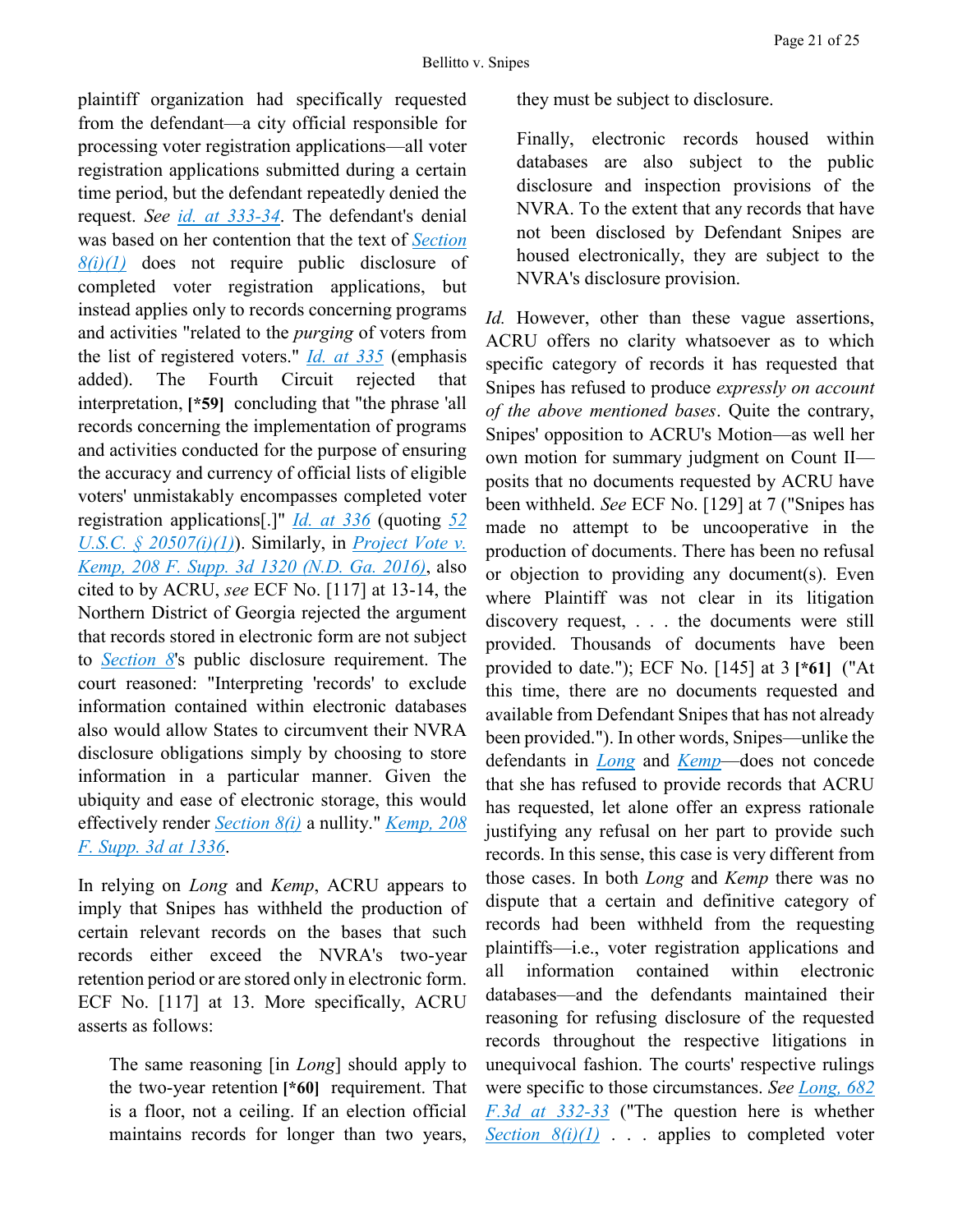registration applications."); *[Kemp, 208 F. Supp. 3d](https://advance.lexis.com/api/document?collection=cases&id=urn:contentItem:5KRV-MCT1-F04D-23F9-00000-00&context=)  [at 1335-41](https://advance.lexis.com/api/document?collection=cases&id=urn:contentItem:5KRV-MCT1-F04D-23F9-00000-00&context=)* (rejecting defendant's "implicit[] argu[ment] that the Requested Records maintained in electronic format on the Database are not 'records'[under *[Section 8\(i\)\(1\)](https://advance.lexis.com/api/document?collection=statutes-legislation&id=urn:contentItem:5D3N-F731-NRF4-4007-00000-00&context=)*] because that term is limited to physical documents"). The same simply cannot **[\*62]** be said here. To that extent, ACRU's reliance on *Long* and *Kemp* is inapposite.

Importantly, the distinction illuminates what amounts to a factual dispute that is material with respect to the injunctive relief ACRU seeks under Count II—that is, an injunction "commanding Defendant to permit inspections of election records pursuant to *[52 U.S.C. § 20507\(i\)](https://advance.lexis.com/api/document?collection=statutes-legislation&id=urn:contentItem:5D3N-F731-NRF4-4007-00000-00&context=)*." ECF No. [12] at ¶ 1. Down to its simplest form, the parties dispute whether in fact Snipes has provided all of the records requested by ACRU—a dispute that goes to the heart of the relief ACRU seeks in under its *[Section 8\(i\)\(1\)](https://advance.lexis.com/api/document?collection=statutes-legislation&id=urn:contentItem:5D3N-F731-NRF4-4007-00000-00&context=)* claim. *See [52 U.S.C. § 20507\(i\)\(1\)](https://advance.lexis.com/api/document?collection=statutes-legislation&id=urn:contentItem:5D3N-F731-NRF4-4007-00000-00&context=)* (requiring that each State "make available for public inspection . . . all records" concerning programs and activities related to voter registration and list maintenance). As alluded to earlier, Snipes claims that she has fully complied with ACRU's records requests, having handed over to ACRU thousands of BCSEO documents. To the extent that there are requests by ACRU that have gone unfulfilled, Snipes contends that some of the requests in ACRU's January 26, 2016 letter required "the creation of new records . . . or required the reviewer to guess the nature of the [request]." ECF No. [129] at 5. ACRU contends, on the other hand, that **[\*63]** the January 26, 2016 letter "did not call for the creation of new records or require any guessing as to what was requested. . . . [and] outlined specific categories of list maintenance records."<sup>18</sup>

ECF No. [130] at 3. However, it is not for the Court to weigh at the summary judgment stage the competing interpretations as to the achievability or

 $\overline{a}$ 

clarity of ACRU's requests. Rather, in this context, the Court must draw all reasonable inferences against ACRU, whose motion for summary judgment is under consideration. *See [Group, 408](https://advance.lexis.com/api/document?collection=cases&id=urn:contentItem:4G4P-SNT0-0038-X08R-00000-00&context=)  [F.3d at 1331](https://advance.lexis.com/api/document?collection=cases&id=urn:contentItem:4G4P-SNT0-0038-X08R-00000-00&context=)*. Other than its own conclusory assertions, ACRU has made no meaningful attempt to explain why Snipes' contention that some of ACRU's requests call for records that are not in existence or are otherwise unclear is an unreasonable one. And the Court does not consider such an inference unreasonable given the circumstances, especially in light of the fact that ACRU has received from Snipes—through substantial discovery—documents numbering in the thousands. For example, ACRU offers no explanation as to why or how the thousands of documents that Snipes has provided are not responsive to any of the categories of documents that ACRU maintains that Snipes has continued to withhold. **[\*64]** Nor has ACRU specified whether any of those categories of documents are indeed both in existence and in the possession of Snipes. *See generally [United States v.](https://advance.lexis.com/api/document?collection=cases&id=urn:contentItem:3S42-C2N0-008H-V0D8-00000-00&context=)  [Dunkel, 927 F.2d 955, 956 \(7th Cir. 1991\)](https://advance.lexis.com/api/document?collection=cases&id=urn:contentItem:3S42-C2N0-008H-V0D8-00000-00&context=)* ("Judges are not like pigs, hunting for truffles buried in briefs."); *[Chavez v. Sec'y Florida Dep't of Corr., 647](https://advance.lexis.com/api/document?collection=cases&id=urn:contentItem:53D4-FCN1-JCNJ-60GG-00000-00&context=)  [F.3d 1057, 1061 \(11th Cir. 2011\)](https://advance.lexis.com/api/document?collection=cases&id=urn:contentItem:53D4-FCN1-JCNJ-60GG-00000-00&context=)* ("Likewise, district court judges are not required to ferret out delectable facts buried in a massive record.") (citing *[Dunkel, 927 F.2d at 956](https://advance.lexis.com/api/document?collection=cases&id=urn:contentItem:3S42-C2N0-008H-V0D8-00000-00&context=)*).

Accordingly, the Court is satisfied that, with respect to ACRU's Motion on Count II, Snipes has raised a material issue of fact as to whether she has, throughout the course of this litigation, sufficiently provided all of the records requested by ACRU as required under *[Section 8\(i\)\(1\)](https://advance.lexis.com/api/document?collection=statutes-legislation&id=urn:contentItem:5D3N-F731-NRF4-4007-00000-00&context=)* so as to potentially render moot ACRU's request for an injunction requiring Snipes to substantively and completely respond to its written request for records.

#### *b. Snipes' Motion*

*[Supp. 3d at 1343 n.35](https://advance.lexis.com/api/document?collection=cases&id=urn:contentItem:5KRV-MCT1-F04D-23F9-00000-00&context=)* ("Whether a record is required to be maintained is different from a claim that a maintained record is required to be disclosed. The question whether Defendant failed to maintain one or more records is not presently before the Court.").

<sup>&</sup>lt;sup>18</sup> To be sure, ACRU does not argue in its motion for summary judgment on Count II that Snipes has, in addition to allegedly failing to provide requested records, failed to *maintain* any records that *[Section 8](https://advance.lexis.com/api/document?collection=statutes-legislation&id=urn:contentItem:5D3N-F731-NRF4-4007-00000-00&context=)* requires the maintenance of. *See generally [Kemp, 208 F.](https://advance.lexis.com/api/document?collection=cases&id=urn:contentItem:5KRV-MCT1-F04D-23F9-00000-00&context=)*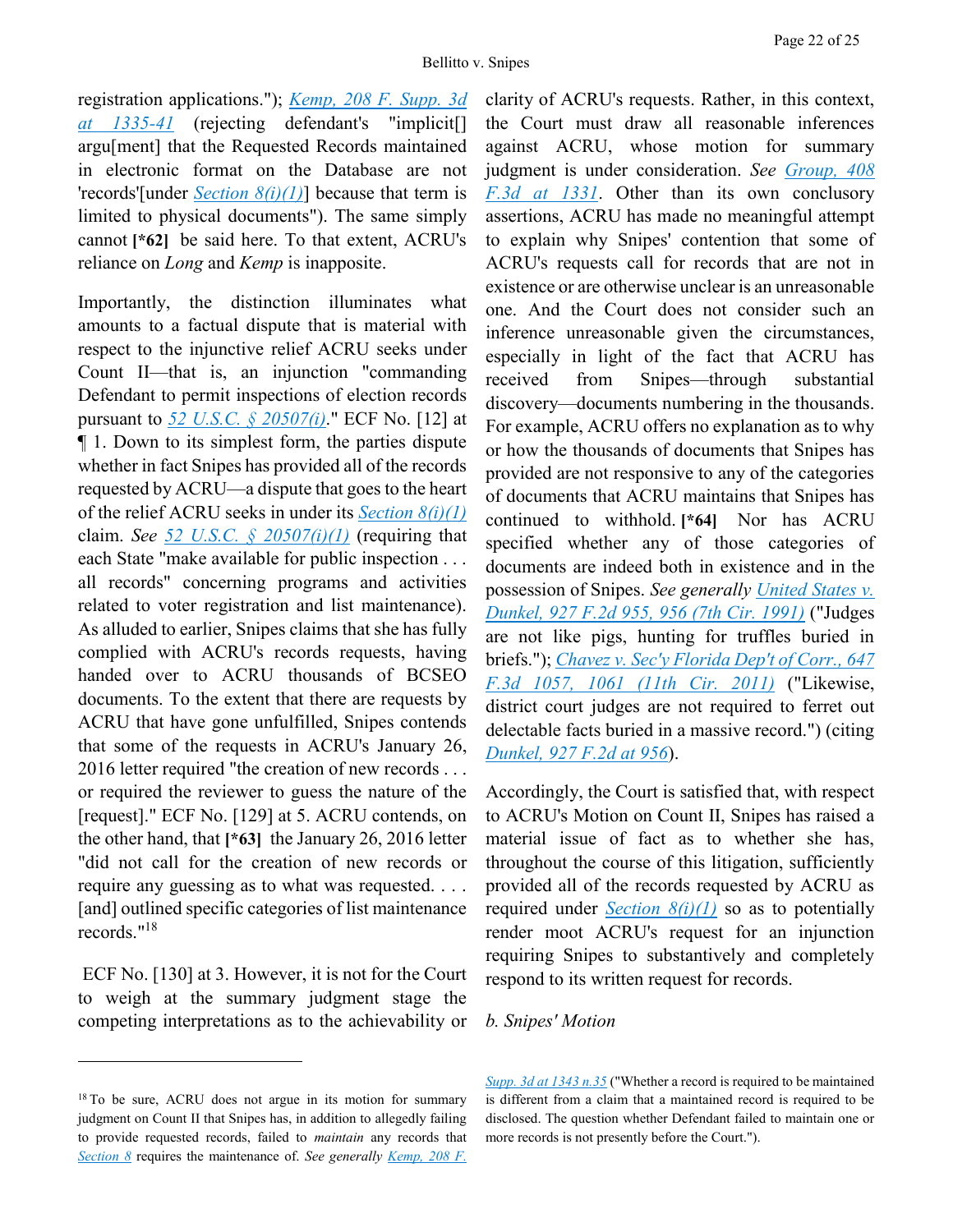The Court begins with another obvious observation. Inexplicably, despite aptly describing the material issue of fact outlined above as a "tremendous factual dispute" in arguing against ACRU's Motion, ECF No. [129] at 6, Snipes makes an about-face in her own motion for summary judgment, asserting that "there are no genuine issues of material fact related to Count II[,]" ECF No. [145] at 1-2. **[\*65]** As mentioned, Snipes claims that she has provided all of the records requested by ACRU. According to Snipes, ACRU has "attempt[ed] to 'game' the NVRA law by seeking and pursuing less [sic] information than is actually available and then claiming that Snipes is somehow negligent in her duty to produce documents." ECF No. [145] at 3. Overall, Snipes' Motion does not alter the Court's view that Count II is not without at least one genuine issue of material fact.

First, with respect to the interactions that occurred prior to the commencement of this suit, Snipes asserts that following ACRU's January 26, 2016 letter, "[a]t no time did [she] refuse to provide documents or allow for an inspection of documents." *Id.* at 6. This assertion speaks to the phone call that took place between Snipes and ACRU's legal representative on April 5, 2016. *See generally* ECF No. [12] at ¶ 24 (alleging that on the April 5, 2016 phone call Snipes "declined to set up [] a meeting" to discuss remedial steps and the current status of the voter rolls). According to Snipes, during that phone call she "provided the contact information for [her] General Counsel in order to coordinate inspection and follow-up." ECF No. [145] at 6 (citing ECF **[\*66]** No. [129-2] at 2-3). According to ACRU's counsel, however, the phone call went as follows:

I just got off the phone with Brenda Snipes. The general theme of the call was "why are you singling out Broward when you sent letters to 6

 $\overline{a}$ 

other counties." She even said that Miami-Dade has more people. That aside, *she declined to meet with us to discuss only Broward*. She said she would meet only if representatives from the other 6 counties were included.

ECF No. [131-1] at 3 (emphasis added); *see also* ECF No. [118-1] at 3, ¶ 12 ("*Defendant refused to meet to discuss remedies and permit inspection of records*. Defendant Snipes suggested that ACRU should focus on Miami-Dade County instead . . . .") (emphasis added). But Snipes denies that she ever refused to provide documents or allow for an inspection. *See* ECF No. [129-2] at 3, ¶¶ 7-8. As ACRU correctly points out, then, "[t]he characterization of that phone call differs profoundly between the parties  $\ldots$  ." ECF No. [157] at 10. Importantly, the nature of that phone call is germane to ACRU's claim under Count II, as the Amended Complaint specifically alleges under Count II that Snipes "failed to produce or otherwise failed to make records available **[\*67]** . . . . [and] rebuffed efforts to meet to discuss and implement remedial plans to cure this violation." ECF No. [12] at ¶ 33. Relatedly, ACRU argues that Snipes' February 8, 2016 letter in response to ACRU's January 26, 2016 letter, which only provided to ACRU certain certifications, constituted a "less-than-complete response to ACRU's record request." ECF No. [157] at 11. Given that Snipes has since produced thousands of more records throughout discovery in response to ACRU's initial requests in the January 26, 2016 letter, such an inference is far from unreasonable. In any event, whether Snipes' initial response in her February 8, 2016 letter and her alleged refusal to arrange a meeting with ACRU during the April 5, 2016 phone call—both occurring before this suit was ever filed—would constitute an insufficient response for purposes of *[Section 8](https://advance.lexis.com/api/document?collection=statutes-legislation&id=urn:contentItem:5D3N-F731-NRF4-4007-00000-00&context=)*'s public disclosure requirement remains a material issue of fact to be determined at trial.<sup>19</sup>

she refused to meet with ACRU to permit inspection of records. On this record, ACRU is entitled to judgment as a matter of law."). However, the factual dispute concerning Snipes' alleged refusal to permit an inspection aside (which ACRU itself recognizes), ACRU did not, in its motion for summary judgment on Count II, raise this

<sup>&</sup>lt;sup>19</sup> ACRU takes this point a step further in its opposition to Snipes' Motion by arguing that it entitles ACRU to summary judgment on Count II. *See id.* ("Defendant Snipes's violation of the NVRA is readily apparent: not only did she not produce all records requested,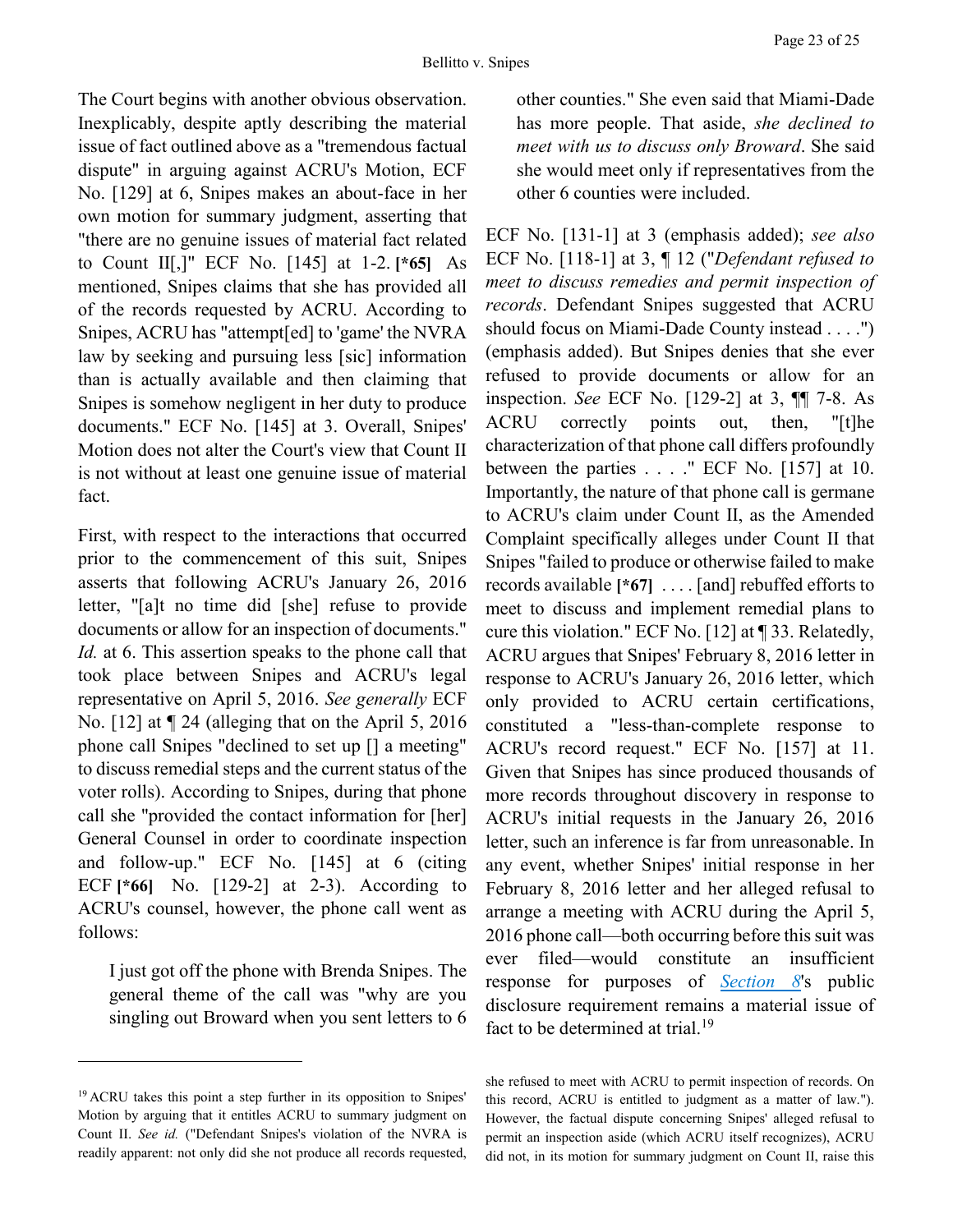Second, with respect to the discovery conducted as part of this litigation, Snipes asserts that "[a]ny documents that Plaintiff believes it does not have are a part of the VR System for which Plaintiff has not performed any due diligence to understand." **[\*68]** ECF No. [145] at 3. Snipes then elaborates on how ACRU, in making "little effort to determine how the VR System stores computer documents relating to NVRA[,]" has elected not to "take depositions of anybody associated with the computer system operations" (such as Nunez) and declined to "conduct a computer inspection of the VR System containing a great majority of the records related to NVRA disclosure requirements" at the January 13, 2017 inspection, despite having the opportunity to do so. *Id.* at 3-4. Implicit in Snipes' focus on records stored electronically in the VR System is the notion that Snipes is not required to (perhaps because she is unable to) produce such records.<sup>20</sup>

*See id.* at 3(citing ECF No. [111-2] at 8); *see also* ECF No. [111-2] at 8 (Snipes' objection to ACRU's request for production relating to written policies and manuals: "[U]ser guides are contained within the VR System for which *the VR System third party contracted vendor considers confidential and proprietary information requiring court intervention for a final determination*.") (emphasis in original). However, Snipes does not cite to any supporting case law, nor has the Court found any, to indicate that records stored within the database **[\*69]** of a third party whom a NVRA records holder contracts with necessarily fall outside the scope of *[Section 8](https://advance.lexis.com/api/document?collection=statutes-legislation&id=urn:contentItem:5D3N-F731-NRF4-4007-00000-00&context=)*'s public disclosure requirement.

Finally, Snipes asserts that ACRU abandoned the requests it made in its January 26, 2016 letter when it filed suit, apparently because ACRU has since "[taken] no effort to request or clarify documents that were referenced and a part of [the letter]." ECF No. 145 at 8. Snipes once again argues that "the

 $\overline{a}$ 

letter was deficient in its request for documents that would require creation (not in existence)" and further argues, without supporting authority, that "NVRA's 'public disclosure' of voter registration activities requirement relates to records that are actually in existence." *Id.* However, as already discussed, for purposes of the injunction sought by ACRU under Count II, the Court will not weigh at the summary judgment stage the competing interpretations as to whether ACRU's requests sought documents not in existence or were otherwise unclear in nature.

Based on the foregoing, the Court finds that neither ACRU nor Snipes has demonstrated through their respective motions that they are entitled to judgment as a matter of law with respect to Count II. To sum **[\*70]** up, and for the sake of clarity moving forward, there exists a genuine factual issue as to whether Snipes indeed refused during the April 5, 2016 phone call to arrange a meeting with ACRU for an inspection of BCSEO's office and records, as ACRU alleges. If true, Snipes' pre-suit refusal along with her initial production of BCSEO certifications in her February 8, 2016 response letter—only to be followed by her production of thousands of admittedly responsive documents *after* this suit was filed—could support a finding that Snipes did violate the NVRA's public disclosure requirement under subsection  $8(i)(1)$  before this suit was filed. *See [52 U.S.C. § 20507\(i\)\(1\)](https://advance.lexis.com/api/document?collection=statutes-legislation&id=urn:contentItem:5D3N-F731-NRF4-4007-00000-00&context=)*. Conversely, Snipes may have never refused to arrange an inspection meeting with ACRU, but instead may have advised ACRU that such a meeting would need to be arranged through her General Counsel, as Snipes alleges. If true, and if ACRU declined to follow up on that invitation for the nearly three months that passed before ACRU filed suit in June 2016, ACRU's inspection of BCSEO's office and records and Snipes' production of thousands of responsive documents following the commencement of this suit could support a finding that Snipes did not violate

specific argument. *See* ECF No. [117] at 9-15. The Court will not afford ACRU a second bite at the apple by attempting to, in seeking summary judgment, rely on an argument that it raises in opposition to Snipes' Motion but that it did not raise in its own motion for summary

judgment filed months earlier.

 $20$  To be sure, however, nowhere does Snipes claim that BCSEO does not have access to records contained within the VR System.